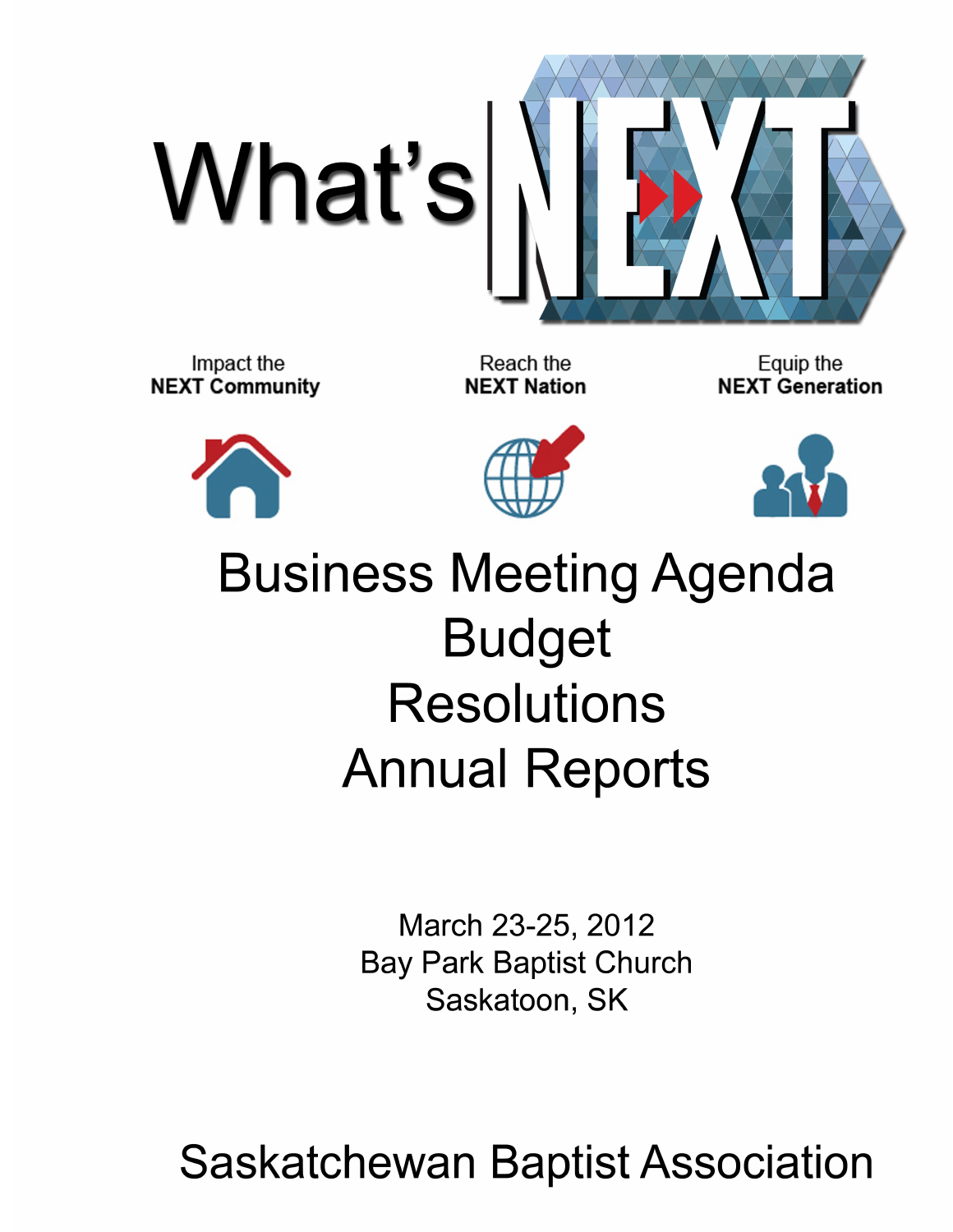#### **Table of Contents Page**

| Agenda                                                           | 1                        |
|------------------------------------------------------------------|--------------------------|
| Affirmation of Churches                                          | $\overline{2}$           |
| <b>Previous Minutes</b><br><b>Annual Meeting</b><br>Fall Meeting | 3<br>$3 - 8$<br>$8 - 11$ |
| Moderator's Report                                               | 12                       |
| <b>RM</b> Report                                                 | 13                       |
| <b>Voting Procedures</b><br>Scrutineers                          | 14<br>14                 |
| <b>SBA Balance Sheet</b>                                         | 15                       |
| SBA 2012 Budget<br>Inflows<br>Outflows                           | 16<br>16<br>$17 - 18$    |
| <b>SBA Youth Report</b>                                          | 19                       |
| <b>GSBC</b> Report                                               | 20                       |
| <b>GSBC Balance Sheet</b>                                        | 21                       |
| <b>GSBC</b> Budget<br>Income<br><b>Expenses</b>                  | 22<br>22<br>$23 - 25$    |
| Proposed Constitution of the Saskatchewan Baptist<br>Association | 26-33                    |
| <b>Proposed Resolutions</b>                                      | 34-36                    |
| Nominating Committee's report                                    | 37                       |
| <b>First Nations Report</b>                                      | 38                       |
| <b>Church Reports</b>                                            | 39-45                    |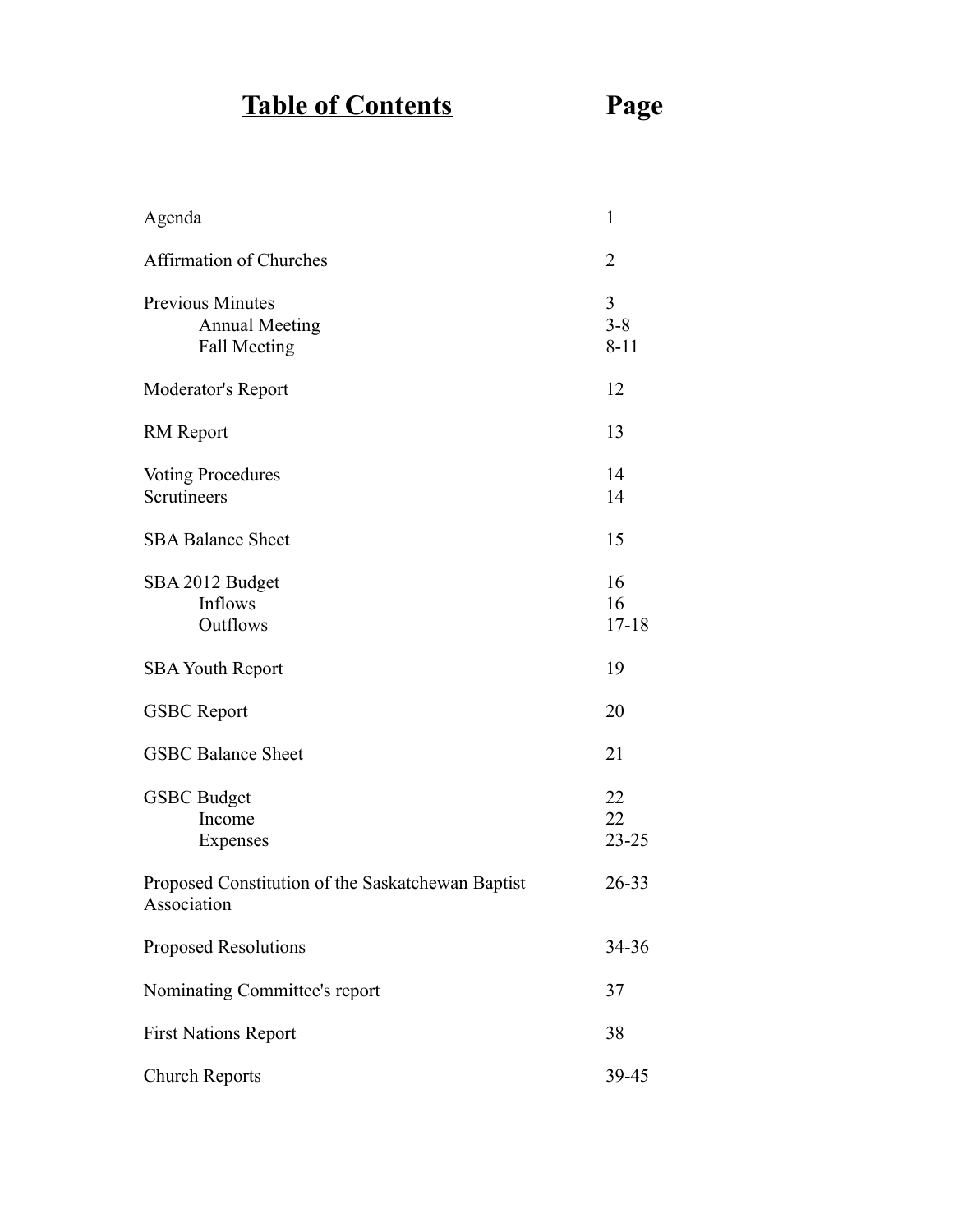## **Agenda**

- 1. Call to Order
	- 2. Seating of Delegates & Honoured Guests
	- 3. Affirmation of Churches
	- 4. Devotional
	- 5. Approval of Agenda
	- 6. Approval of Previous Minutes
- 2. Moderator's Report
- 3. Regional Minister's Report
- 4.
- 7. Approval of Voting Method
- 8. Appointment of Scrutineers
- 9. Taylor Report
- 10. NAB Report
- 11. Sioux Falls Seminary Report
- 12. SBA Financial Report & Budget
- 13. GSBC Financial Report & Budget
- 14. Resolutions
- 15. Election of Officers
- 16. Fall Meeting Date & Location
- 17. Adjournment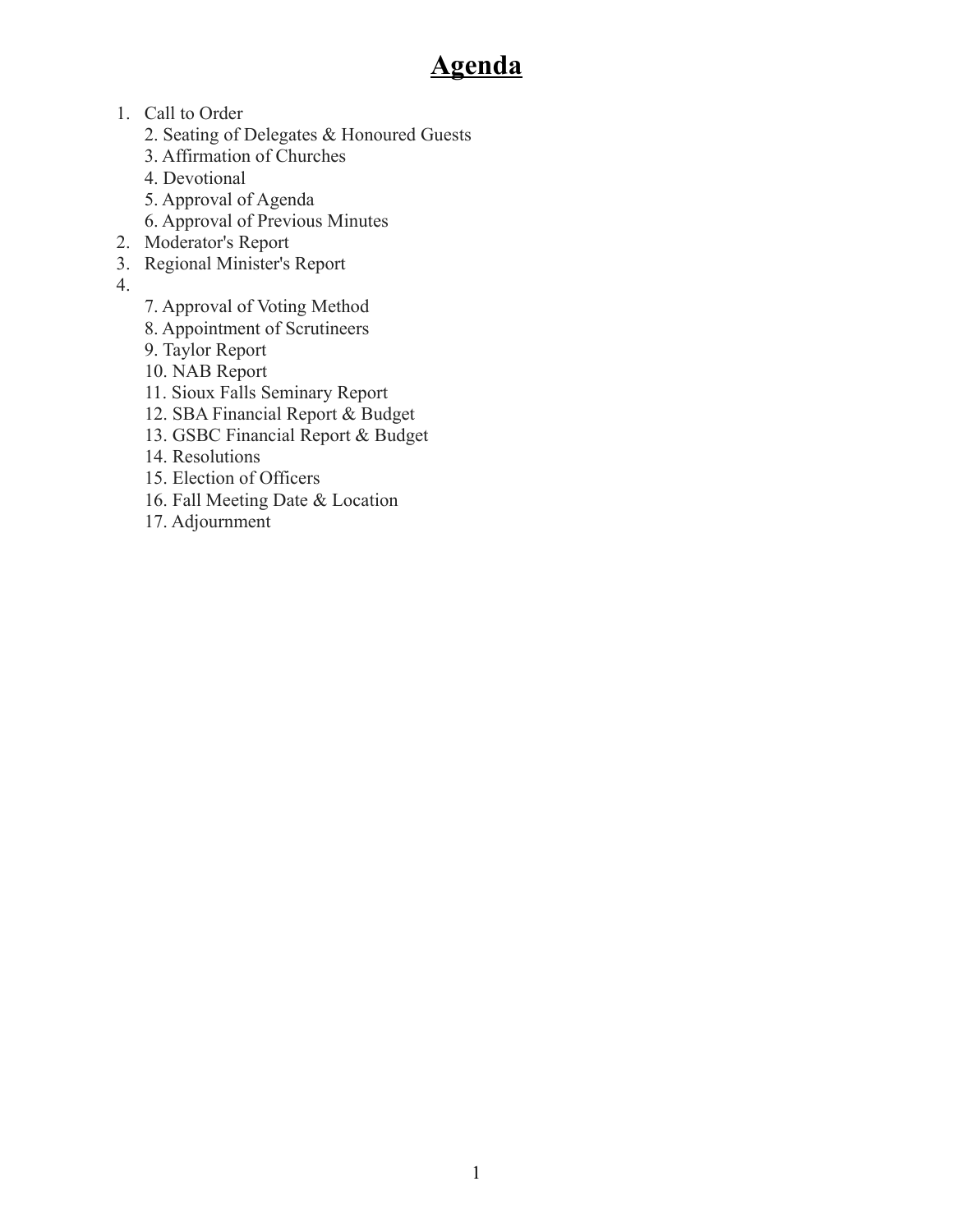## **Affirmation of Churches**

On May 15, 1985, AN ACT TO INCORPORATE THE SASKATCHEWAN BAPTIST ASSOCIATION was given assent. That Act states, "The Saskatchewan Baptist Association is constituted as a body corporate consisting of all the duly organized and recognized North American Baptist Conference churches in Saskatchewan, and each of those churches is constituted a body corporate."

Listed below are all duly organized and recognized North American Baptist Association Churches in Saskatchewan of which the Saskatchewan Baptist Association consists of, as of December 21, 2011:

Balcarres Baptist Church, Balcarres, SK Balgonie Baptist Church, Balgonie, SK Ebenezer Baptist Church, Ebenezer, SK Esterhazy Baptist Church, Esterhazy, SK Temple Baptist Church, Jansen, SK Melville Baptist Church, Melville, SK Nokomis Baptist Church, Nokomis, SK Raymore Baptist Church, Raymore, SK Calvary Baptist Church, Regina, SK Faith Baptist Church, Regina, SK Bay Park Baptist Church, Saskatoon, SK Southey Baptist Church, Southey, SK Springside Baptist Church, Springside, SK Heritage Baptist Church, Yorkton, SK

Good Spirit Bible Camp, as referenced in the Act of Incorporation, is also a part of the Saskatchewan Baptist Association, and is thus also constituted as a body corporate.

Respectfully submitted,

Rev. Walter Foth Chairman – Credentials Committee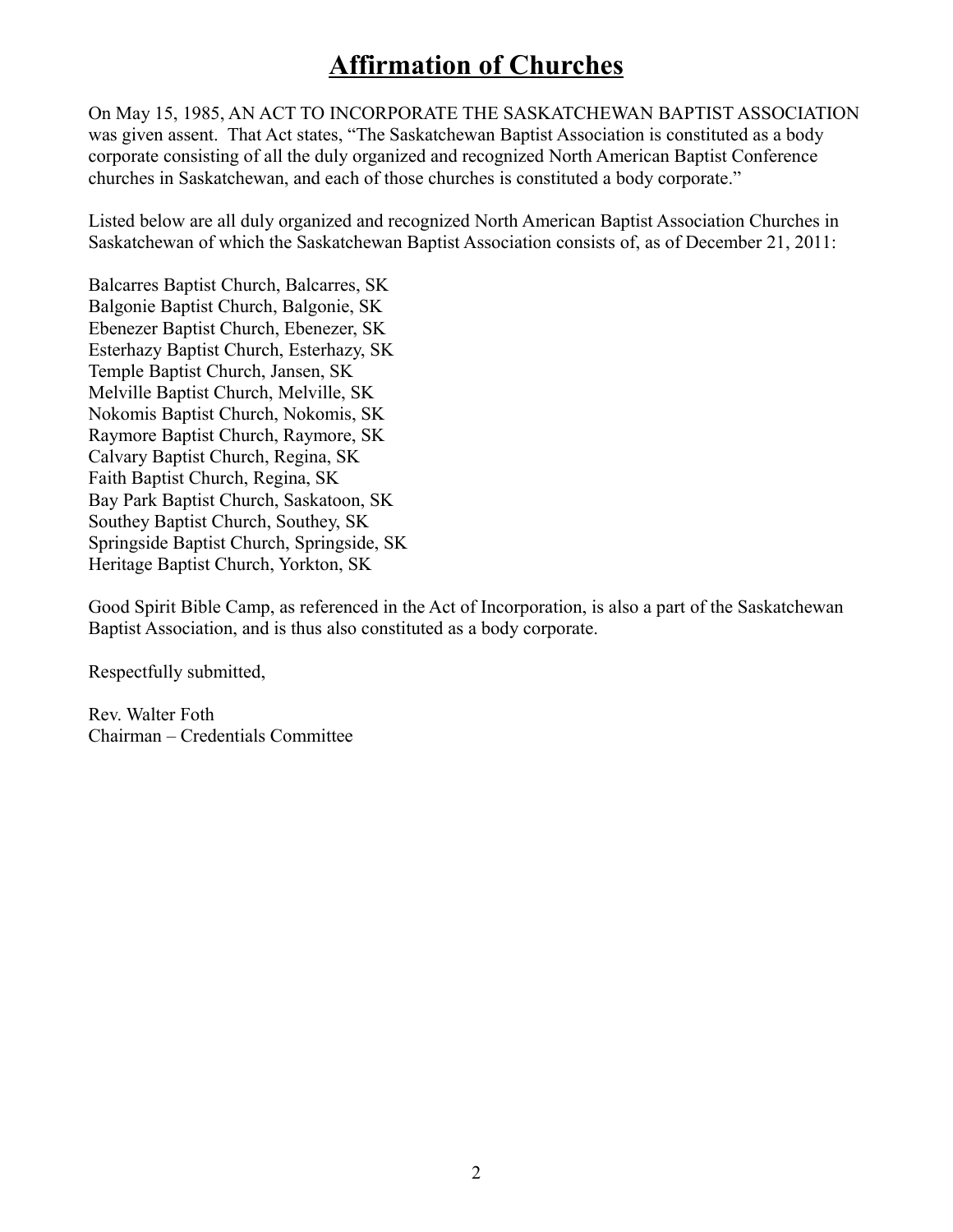## **Previous Minutes**

#### *Saskatchewan Baptist Association Annual Meeting* March 12, 2011

Meeting called to order @ 1:07 pm

*Affirmation of Churches* Dr. Cliff Bergman – on page 2 of the book.

**Motion:** Dr. Cliff Bergman, Hans Serger that we affirm the member churches of the Saskatchewan Baptist Association (SBA) as recorded on page 2. Carried.

Doug thanked Dr. Bergman for his years of wisdom and leadership in the SBA and on the credentials committee.

*Seating of the Delegates* – Kendall read the list of delegates from each church. MSC Kendall Buhler, Clayton Grice, that we seat the delegates as read.

| <b>Balcarres Baptist Church</b> | <b>Balgonie Baptist Church</b>  |
|---------------------------------|---------------------------------|
| <b>Shirley Paus</b>             | Rev. Irwin Kujat                |
| Karen Totten                    | Dave Medalen                    |
| <b>Bay Park Baptist Church</b>  | <b>Calvary Baptist Church</b>   |
| Rev. Walter Foth                | Hans Serger                     |
|                                 | Jule Serger                     |
| <b>Nokomis Baptist Church</b>   | Cindi Orthner                   |
|                                 | Terry Orthner                   |
| Pastor Rick Shott               | Glenda Kraushaar                |
| Lynn Shott                      | Dennis Kraushaar                |
|                                 | Maryann Howard                  |
|                                 | Dr. Sam Berg                    |
| <b>Ebenezer Baptist Church</b>  | <b>Esterhazy Baptist Church</b> |
| Barb Wegner                     | <b>Pastor Robert Moss</b>       |
| Arlan Fandrey                   | <b>Karin Moss</b>               |
| David Weinmaster                | Herman Andringa                 |
| Allan Bohn                      |                                 |
| <b>Elaine Patzer</b>            |                                 |
| <b>Faith Baptist Church</b>     | <b>Honorary Delegates</b>       |
| Pastor Josh Docksteader         | Monica Nickel – NAB WM          |
| Pastor Tyson Liske              | Terry Fossen – Taylor Seminary  |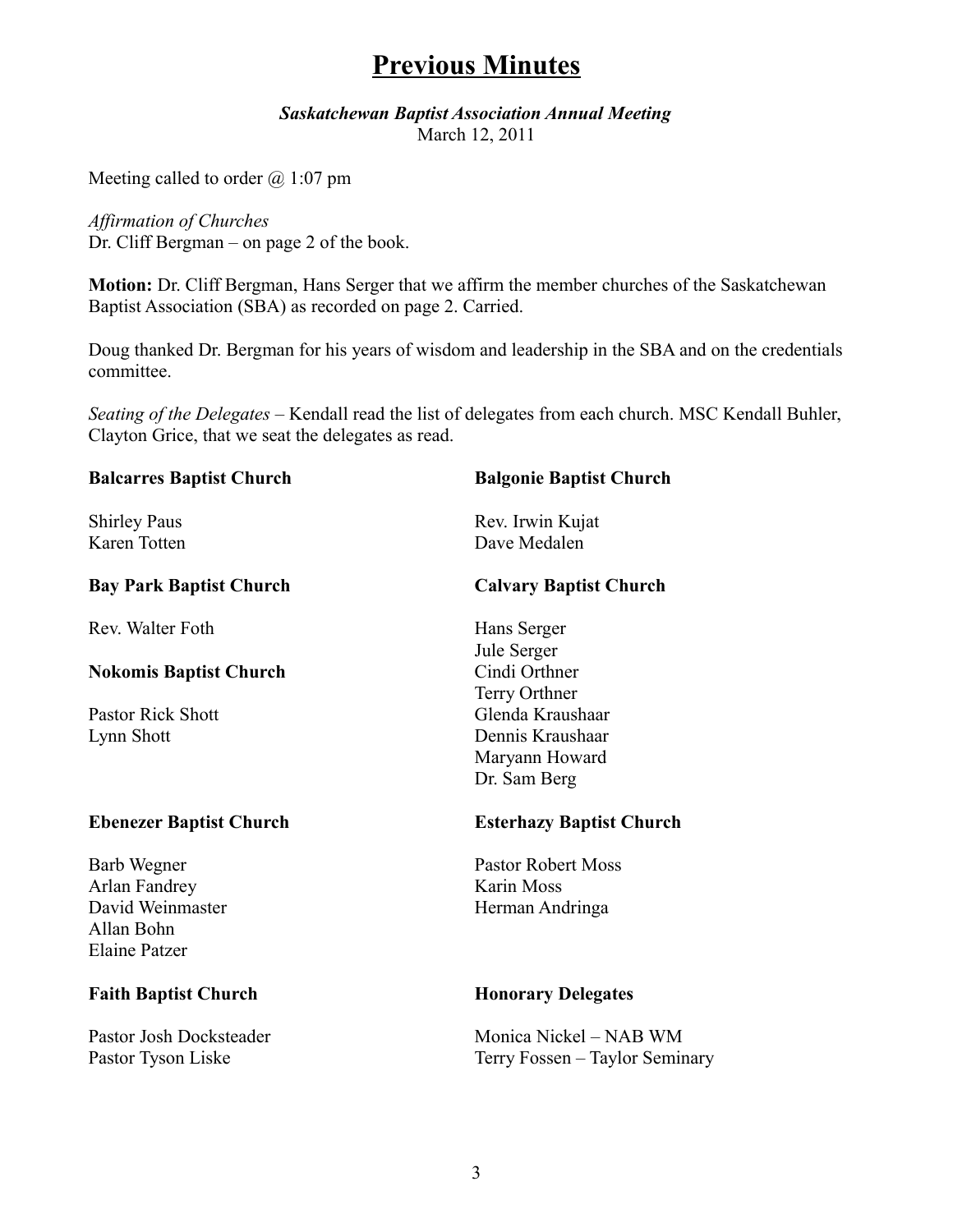Pastor Brian Kirsch Dr. Cliff Bergman Tammy Kirsch Doug Goltz Rev. Jonathan Yanke Marcie Anderson Paul Berg Eldon Arndt Beth Berg Carol Arndt Warren Ziolkowski Hardy Breitkreuz Margo Ziolkowski Donna Breitkreuz Marv Wahlstrom Norm Breitkreuz Laura Wahlstrom Dan Derow Perry Froehlich Christel Derow Virginia Froehlich Lonnie Gabert

#### **Melville Baptist Church Southey Baptist Church**

Marilyn Wilk Suzanne Grice Gloria Kaczmar Sheila Lang Irma Ivey Louise Lang Marlene Solberg

Lisa Bailey John Howard Jocelyn Armbruster Kent Schoenroth

#### **Heritage Baptist Church Springside Baptist Church**

Darleen Tillman Aaron Pullman

Reg Wilk **Pastor Clayton Grice** 

#### **Raymore Baptist Church Saskatchewan Baptist Association Leadership Team**

David Brightman Pastor Doug Armbruster Bruce Bailey **Pastor Ken Solberg** Irma Brightman Pastor Kendall Buhler Garth Kurtz Pastor Michael Anderson

*Devotional* – We read the scripture together. Doug led in prayer. Then shared about the local church and its impact. He shared some of the history of our association. We are family! Be thankful for your church and the larger church body.

*Approval of Agenda* – Suggestion to move #12 to under # 16.Add under #10 – Statistical report and Women's Ministry Report. Hardy Breitkreuz, Dennis to accept that amended agenda. MSC

#### *Approval of Previous Minutes*

**Motion to adopt the minutes as presented** – Kendall Buhler, Garth Kurtz, Page 9 Change to read 2010 *FALL* Meeting – with the following amendments pg 9, "Dr Rob McCleland" – Carried.

*Approval of Voting Method*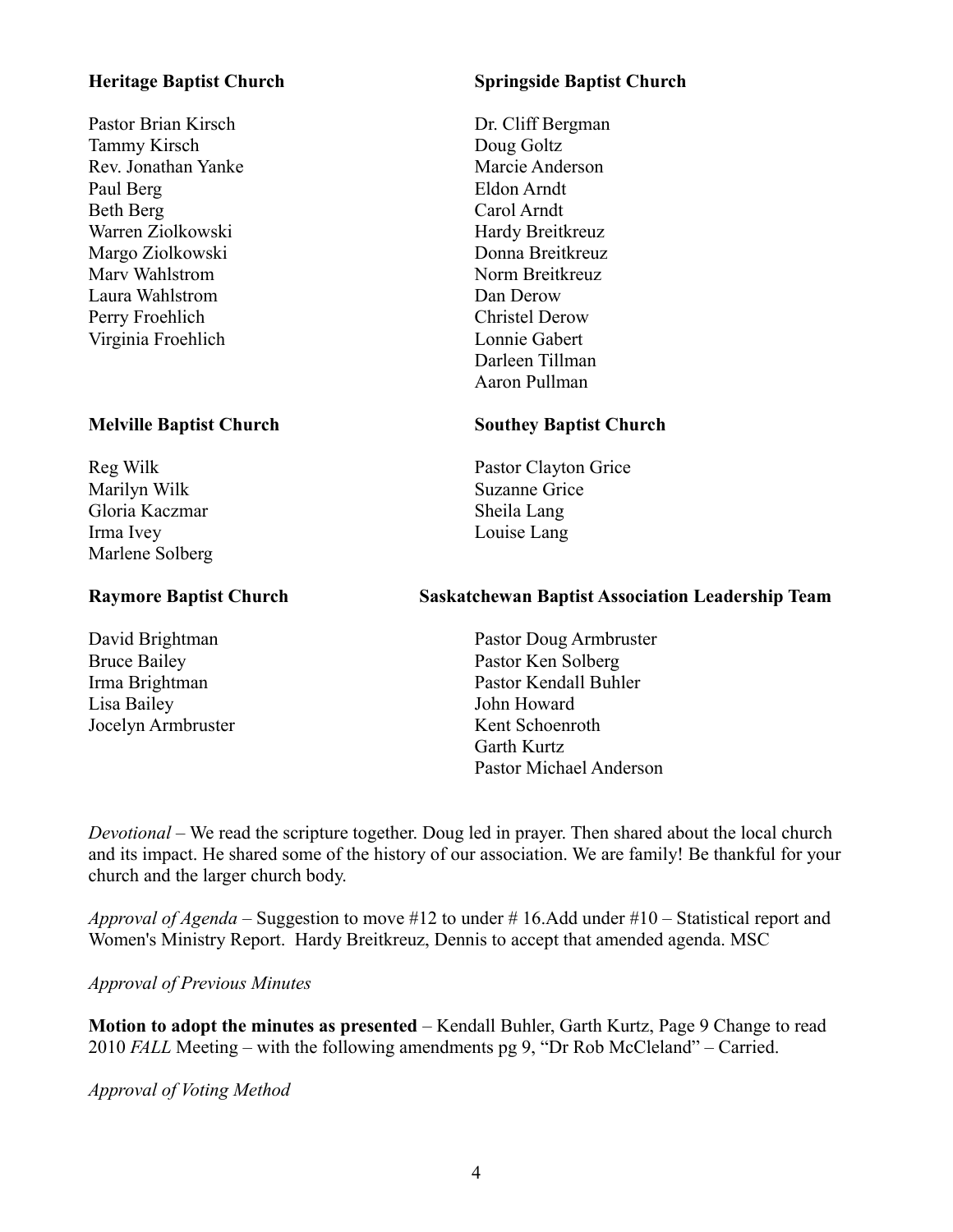Asked for 3 volunteers to count ballots should we need a ballot vote. Pastor Clayton Grice, Lonnie Gabert, Pastor Mike Anderson to act as scrutineers.

*GSBC Financial Report*

Presented by Diane Weinmaster – She presented the report.

**Motion** – Diane Weinmaster, Eldon Arndt, to accept the report as presented. Carried.

*Taylor Report* – Dr. Terry Fossen shared his report. They are in the process of building and equipping leadership for the local church. He shared about some of the adjustments that they have had to make in the seminary. He shared about the E.P. Wahl Centre and its work in developing lay leaders in our churches. Training in various cities to proceed this year. Taylor is now the White Cross site for Canada.

*NAB Report* – Dr. Rob McCleland has sent a report that was circulated.

*Sioux Falls Seminary Report* – There was no report received.

*Statistical Secretary Report* – Lisa Bailey presented that there was no report needed this year for the NABC.

*Women's Ministries Report* –

Beth Berg thanked the ladies for their White Cross work, Camp work and the who planned the ladies retreat. Oct 15 Ladies Retreat at Heritage. There is no one who will serve the SBA LT representing the WM. Doug thanked Beth for her years of service on the SBA LT and WM.

*Constitutional Review Committee Report*

Dr. Bergman shared his report and his findings and suggestions.

*Regional Minister Search Committee Report*

Page 26 – Doug read the report and the SBA LT Motion

#### **Resolution #1**

**Motion** – Hans Sreger, Perry Froelich that we hire Pastor Ken Solberg for the Position of Regional Minister, with the condition that he starts the Ordination process within his first six months, and seeks to complete the process within one year.

Discussion – Melville Baptist will be the ordaining church. Ken will be hired as a  $\frac{3}{4}$  time position.

Amendment – Dennis Kraushaar, MaryAnne Howard - that the ordination process be completed by September 2012. Vote on the amendment – Carried. Vote on the amended motion – Carried – Unanimous

Pastor Kendall Buhler led in prayer for RM Pastor Ken & Marlene Solberg.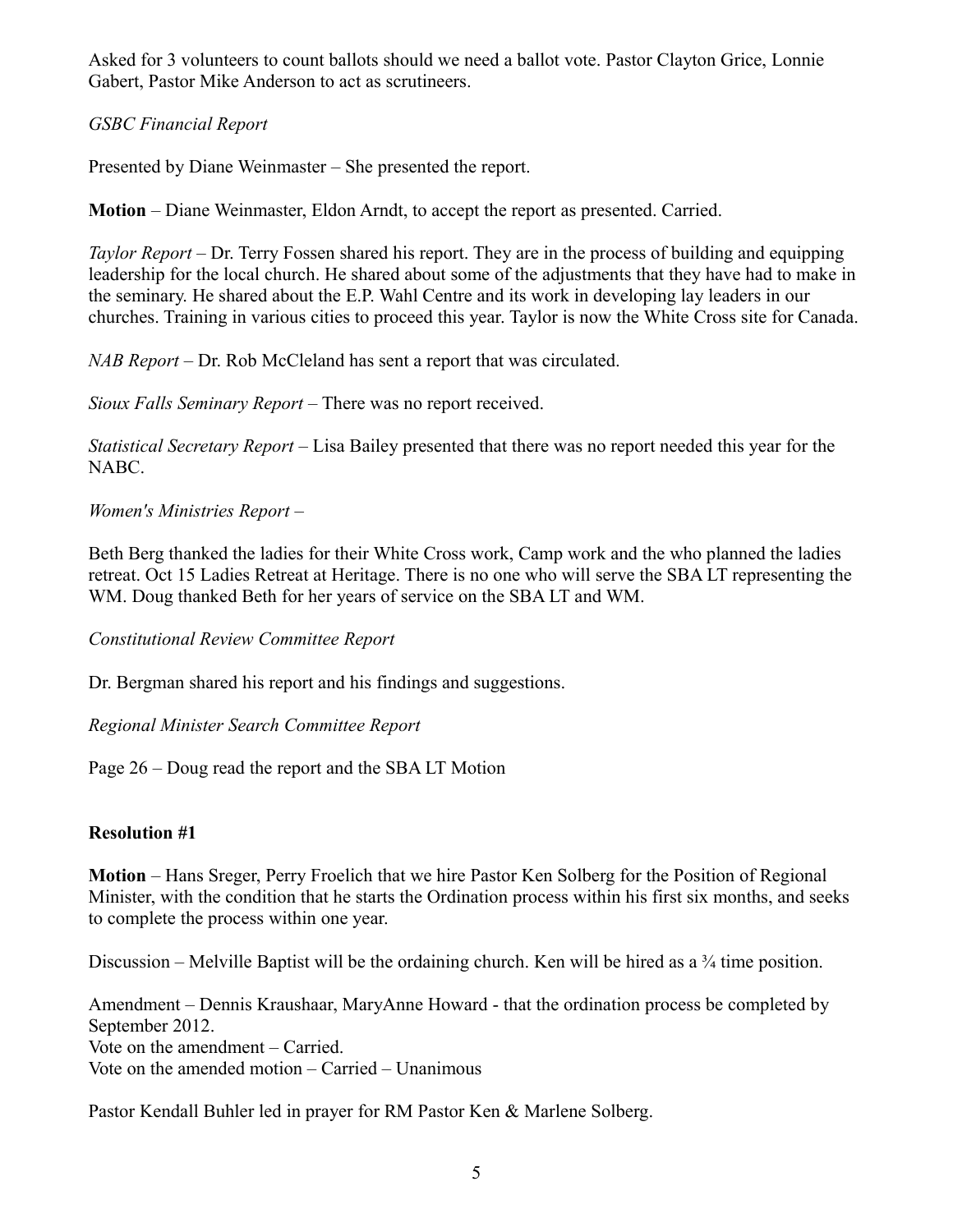#### **Resolution #2**

**That our policy regarding monies from the sale of church buildings (including the sale of Silverwood Baptist Church) would be that twenty percent be given to the North American Baptist Conference (NABC) and eighty percent stays within Saskatchewan for use in church ministries, within the SBA.**

**Motion** – to bring this resolution to the floor. Hardy Breitkreuz, MaryAnne Howard

*Amendment* – Mike Anderson - from the sale of church buildings "*and properties..."* Vote: Carried. *Amendment –* Dr. Bergman, Hans Serger *add* "In the event of the dissolution of a member church of the Saskatchewan Baptist Association" to be placed at the front of the motion. MSC Vote: Carried. Vote on amended motion – Carried.

#### **Resolution #3**

#### **That the SBA does not intend to renew the Saskatchewan Missionary contract.**

**Motion** to bring this resolution to the floor. Jonathan Yanke, Rick Shott

Doug spoke to the issue and elaborated on some of the process involved to come to this conclusion. He outlined that this is a step towards a course correction in the journey and process.

Discussion:

Karen Totten from Balcarres shared how grateful they are for everyone who has given sacrificially to help Balcarres since 1995.

Vote: In Favour – Carried.

#### **Resolution #4**

#### **That the membership of the SBA empowers the Leadership of the SBA to dialogue with the church at Balcarres to develop a proposal regarding the role of the SBA in helping the church become stronger and healthier.**

**Motion** Garth Kurtz, Bruce Bailey – to bring this resolution to the floor.

Doug spoke to the spirit of this resolution. Balcarres Baptist Church has invited the SBA Leadership Team to come meet with them.

*Amendment* – Hans Serger, Donna Breitkreuz, "remove the words – become stronger and healthier" and add "lest we have imposed some financial burden because of our decision in Resolution #3."

Dr. Bergman stated that each church is to become stronger and healthier. He also suggested that we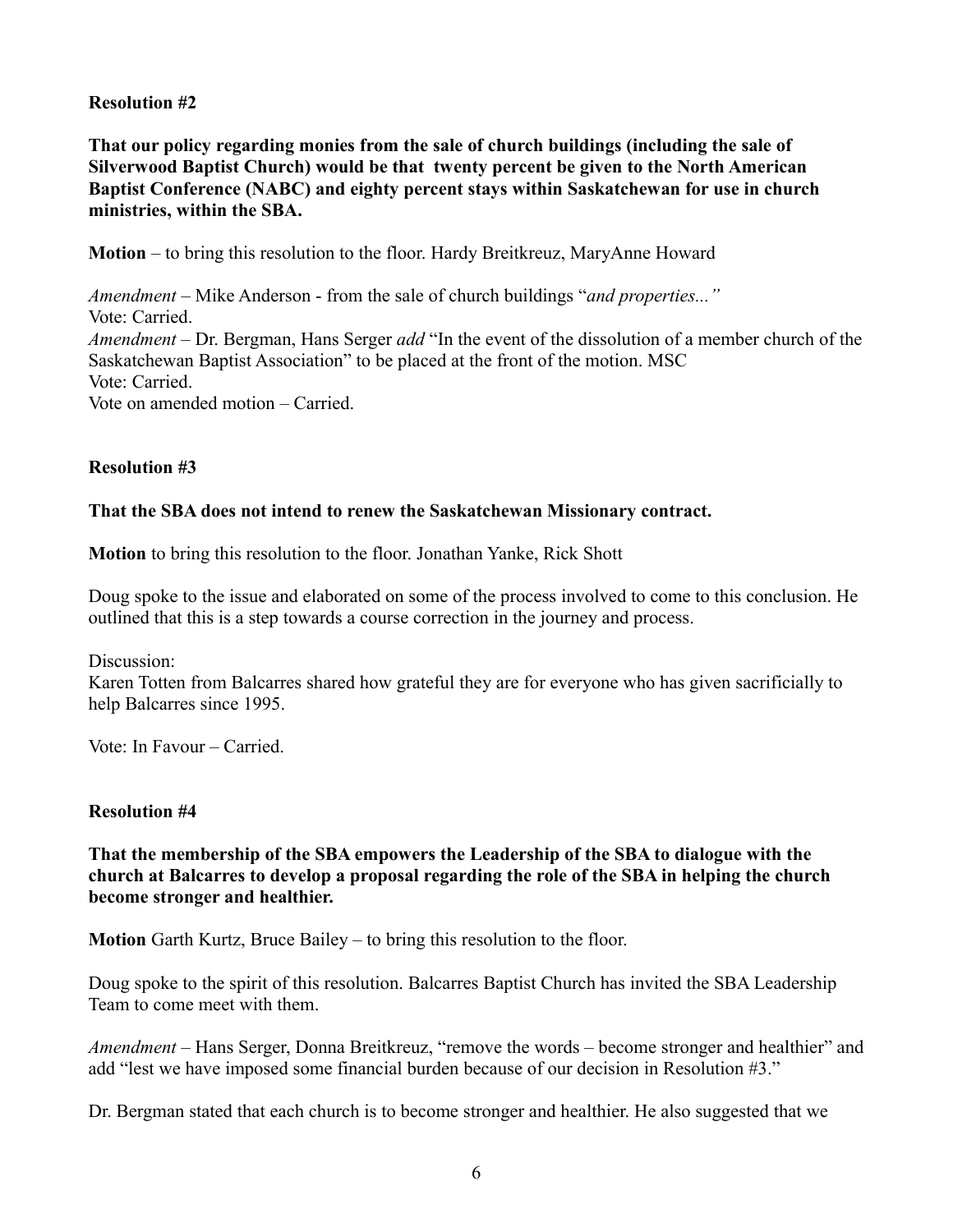don't limit our support only to the financial. We are family.

*Vote on Amendment* – Defeated.

Back to the Original Motion -

Discussion – Dr. Bergman stated that the intent of the resolution is to affirm the church at Balcarres and also empowering the Leadership Team to dialogue with them.

*Amendment* – Jonathan - Remove 'Empowers" and insert the word "Affirms"

Vote on Amendment – All in favour, 1 Opposed, – Carried.

Vote on the amended motion – All in favour, One opposed. - Carried.

*Nominating Committee Report*

Kendall Buhler read the report. Dr. Sam Berg has been added as a nomination to the Credentials Committee.

A call for nominations for position of Vice – Moderator.

A short recces was held.

Meeting was called to order at 3:30pm

A second call for nominations for the position of Vice- Moderator.

David Weinmaster – he accepts the nomination. 2 year term.

**Motion** that Nominations cease.

**Motion** to accept the list of officers as presented. Carried.

#### **SBA Financial Report and Budget**

John Howard presented the financial report and presented the budget. He also presented the auditors report that will be in the SBA records.

**Motion** - John Howard Clayton Grice – move the adoption of the 2010 financial report. Carried.

**Motion** John Howard, Norm Breitkreuz – we accept the 2011 SBA Budget as presented. Carried.

*NOTE: SBA Ministry Resource Fund – will have the application form available in the 2012 Annual Meeting book.*

#### **Good Spirit Bible Camp 2011 Proposed Budget**

Diane Weinmaster – pg 22, line  $27$  – change to \$52000, line 58 \$234100;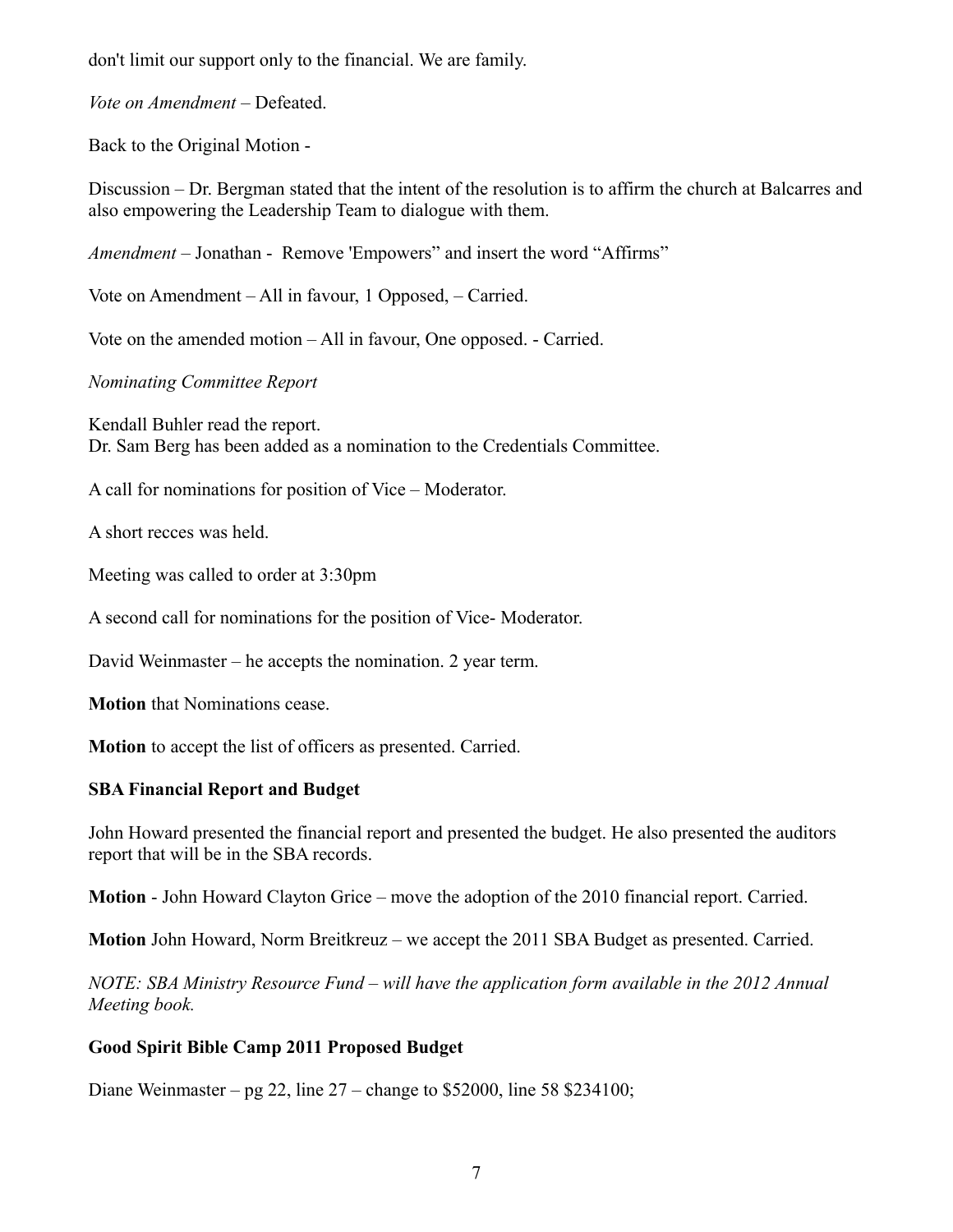**Motion** – Diane Weinmaster, Marilyn Wilk to accept the GSBC 2011 budget as presented. Carried.

*Fall Meeting Date and Location* – Looking for a location that would be willing to host for a one day meeting. Calvary Baptist will ask their folks if they would host us.

2012 Annual Meeting will be held at Bay Park Baptist in Saskatoon in late March.

Any other Business

Dr. Bergman – wanted to commend Doug Armbruster for his role as Moderator over the past year. Followed by applause.

Doug thanked the many members on the Leadership Team for their input and impact on his role.

Motion of thanks to Ebenezer for hosting the SBA Annual Meeting. Dave Brightman.

Bruce Bailey expressed his thanks to Heritage for hosting Raise The Roof. He shared about the impact it has had on their youth and the youth at Raymore.

**Motion to adjourn @ 4:09 pm**. Hans Serger

We closed in groups for a time of prayer.

#### *Saskatchewan Baptist Association Fall Meeting 2011 October 22, 2011*

Doug welcomed everyone at 10:18 am.

- **1. Call to Order**
- 2. **Devotional** presented by Dr. Sam Berg
	- a. Dr. Berg welcomed us to Calvary Baptist Church.

b. Ephesians  $1 - we$  are the body of Christ. The body is the fulfilment. A body, lives, feeds,  $\&$ exists and does its work. We are building the body.

c. Ephesians 2 – we are the temple, living stones. God's Spirit dwells in the temple. The world sees God is present because the world sees us.

d. Ephesians 3 – we are a family – families make babies, raising children, the family is for growth.

**3. Seating of Delegates Balgonie Baptist Church** Garth Kurtz Irwin Kujat Louise Kujat

> **Melville Baptist Church** Reg Wilk Ed Ivey

**Calvary Baptist Church**

Dr. Sam Berg Dr. Luke Miller Hans Serger Jule Serger Marilyn Netiz Terry Orthner Cindi Orthner

**Heritage Baptist Church** Pastor Brian Kirsch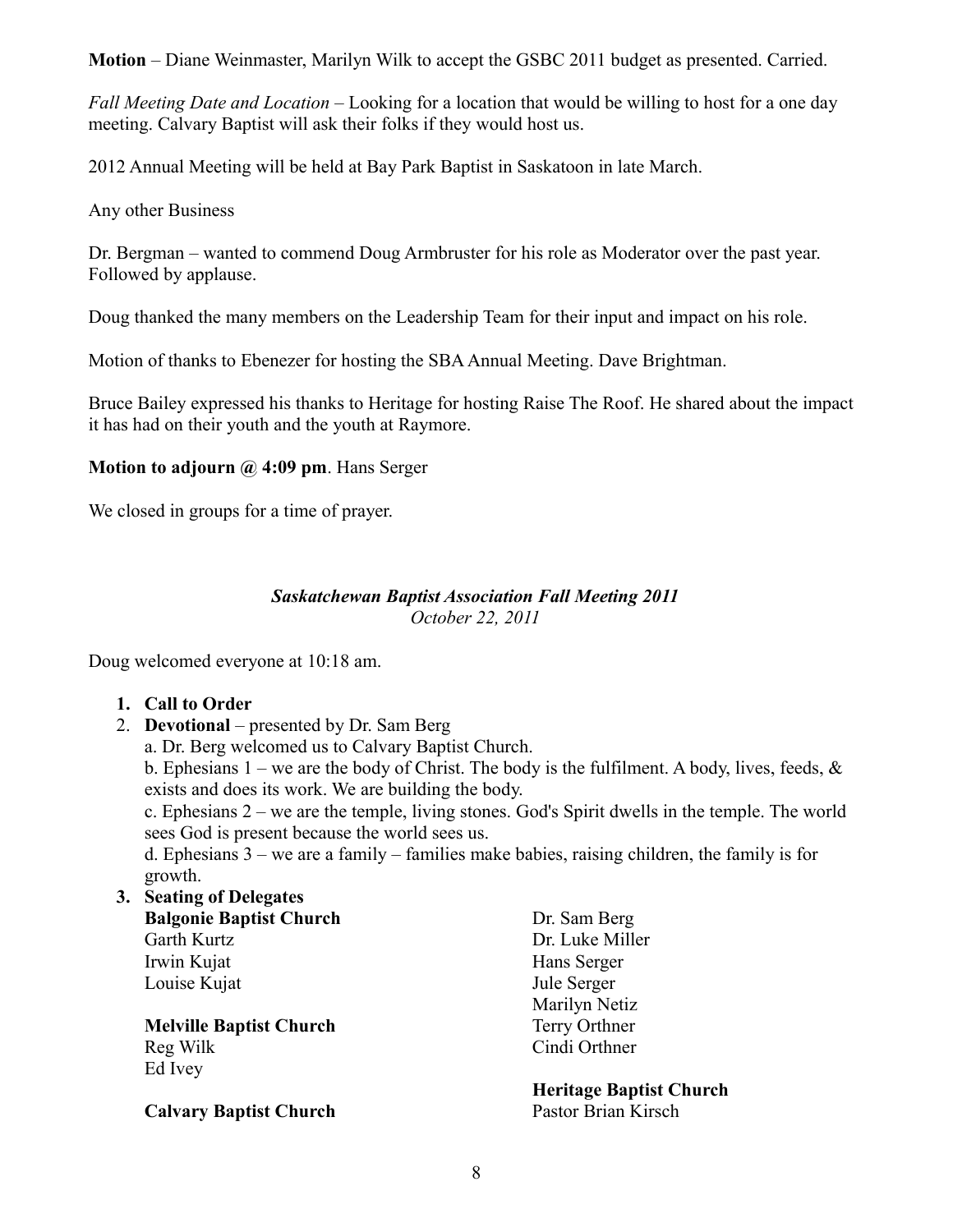Marv Wahlstrom Laura Wahlstrom Paul Berg Beth Berg

#### **Southey Baptist Church**

Pastor Clayton Grice Allan Berkan Sheila Lang

#### **Ebenezer Baptist Church**

David Weinmaster Diane Weinmaster Pastor Kendall Buhler **Bay Park Baptist Church** Rev. Walter Foth Pastor Adam Wiebe

#### **Springside Baptist Church**

Hardy Breitkreuz Tim Trost Pastor Mike Anderson

#### **Temple Baptist Church**

Pastor Richard Friedt

**Nokomis Baptist Church** Pastor Rick Shott

#### **Raymore Baptist Church**

Pastor Doug Armbruster David Brightman Irma Brightman Gary Orthner Gail Orthner

#### **Faith Baptist Church**

Dr. Gene Speer Randa Speer Pastor Tyson Liske Kent Schoenroth

**Esterhazy Baptist Church**  No delegates

**Balcarres Baptist Church** No delegates

**4. Approval of Agenda**

*Motion* to accept our agenda as presented with the addition of 14 a. Resolutions Committee. Dave W. Carried.

#### **5. Approval of Previous Minutes**

*Motion* to approve the minutes as presented. – Kendall, Carried.

#### **6. Regional Minister's Report**

a. Ken Solberg presented his report. He introduced the new Pastoral couples.

b. Dr. Gene & Randa Speer @Faith, Regina; Dr. Sam & Erica Berg @ Calvary, Regina; Dr. Luke & Sara Miller @ Calvary, Regina; Pastor Richard & Janet Friedt @ Temple Baptist, Jansen

c. He mentioned the churches still searching for pastors. Melville baptist has called a pastor coming on December 19, 2011.

- d. Ken & Marlene have visited 11 of the 14 churches so far.
- e. Has worked on the constitution and revising it with a team of individuals.

f. Will be in Edmonton October 30 – November 2 to train further in Coachnet training to be able to train more coaches.

g. Involved with the GSBC Vision Committee

h. Ken is here to serve you, the churches of the SBA. Let him know how he can serve you.

i. *Motion* to accept Ken's report as presented. – Ken, Carried.

#### **7. GSBC Report**

a. Mike Anderson – Thank you to all churches for your prayers, finances, volunteers who help out in countless ways to make camp run so well. We ran three family camps this year with excellent turnout. Added a second Junior Camp this year, including 90 campers, with one camp having a **quarter** of the campers accept Christ. Other campers rededicated their lives to Christ.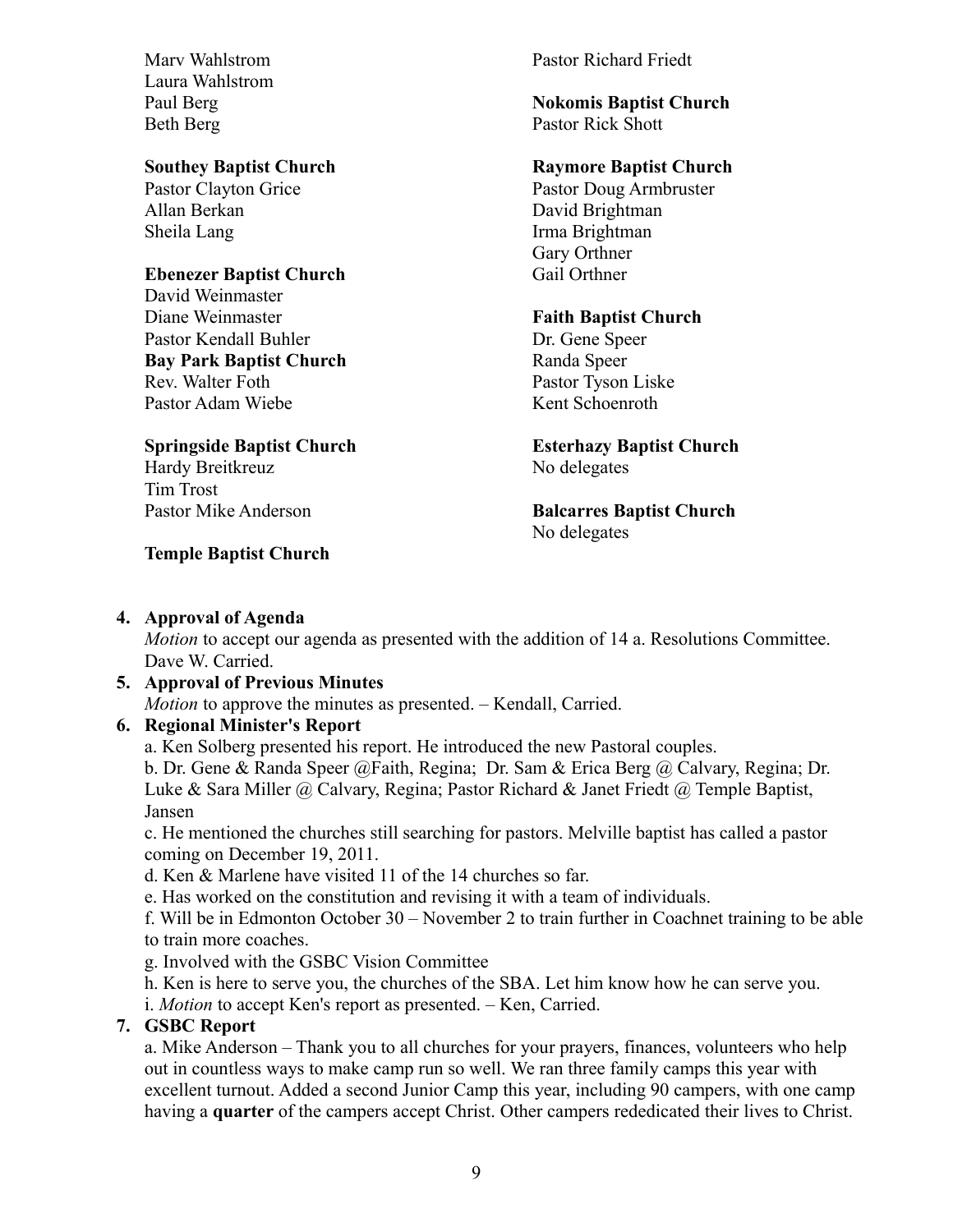We also ran a school rental program partnered together with the Provincial park. with 6 groups come with 147 students present. This has never happened before. New buildings at the Horsemanship arena – riding arena and a tack shed. Also a new beach volleyball court on higher ground. Follow up now allows the camper information to be shared with churches. b. Garth Kurtz – Thanked Mike for the time he spent at the camp throughout the summer. Camp

is a happening place in spite of what has transpired throughout the summer. Will be revisiting the need of a Camp Pastor in addition to the Camp Speaker. Thanks to the Camp Board for the load they carried the last winter for the role they filled in the absence of a director. The RV Park has been used extensively and has introduced parents to the camp experience. They have had informal Sunday morning services in the RV park throughout the summer. We will begin the search for a new director beginning this fall again. The vision committee has been meeting with a consultant and they continue to see a growing vision. Promotional banquet in Springside will be on October 29 @5:00 pm. Everyone is welcome to attend.

c. Garth moved the adoption of his report. Carried.

#### **8. Youth Ministries Report**

a. Mike Anderson – Youth Gathering – Orange County, California – over 30 youth attended from the SBA. An amazing conference! Theme – Overflow – had great musicians and speakers and challenges. Had opportunities to serve around the community. Weeding, landscaping, serving at a food bank. Thank you for your support in covering half the cost of the bus to attend the conference. Finished by showing a video of their work in California. Youth retreat in September with 80 youth present – theme: Outflow.

b. Mike moved the adoption of his report. Carried.

c. Tyson Liske shared about Faith Baptist team of 8 people to work with First Baptist Church in Minot, ND. They helped gut the houses that were damaged by flooding this spring. They plan to go down again to serve. Contact Tyson Liske if you are interested in joining them for another weekend service project in the near future. Dates to be announced.

#### **9. SBA Ministry Fund Report**

a. The program is designed to help churches to hire a full time youth Pastor. Melville Baptist and Calvary Baptist have been approved for the maximum funding  $\omega$  \$500/month for three years. Calvary Baptist has hired a youth pastor.

b. Dr. Sam Berg thanked the SBA for the funding and the partnering venture together with them.

c. Doug moved the adoption of his report. Carried.

#### **10. SBA Website Report**

a. Kent Schoenroth – website has been operational for 5 years and will be revamped for the spring of 2012. Thanks to those who have already filled out the survey regarding the SBA website. Your responses will help us put more of the content you desire and need on the website. Suggestions: Prayer Chain information.

b. Kent moved the adoption of his report. Carried.

#### **11. SBA Outreach & Missions Report**

a. Doug Armbruster reported that we will not be renewing our contract with Daniel Stonechild for the coming year and we will visit this item in the fall of 2012. Grant  $\&$  Nettie Pattimore are continuing to serve with NCEM at Carry The Kettle Reserve. At our March 2011 meeting we decided to not renew or extend the contract with the SBA Missionary.

b. Ken Solberg reported that the NAB has a study done and the result showed if we don't have 7% growth annually, as the entire conference, in 10 years we will cease to be around. He spoke of how we can access the Leadership Development tools on the NBA website. Entered into a partnership with Forge Canada to work together to become more missional in our approach to ministry and challenging us to impact our communities day to day. Discovering where God is already at work and working in communities where God is already active. Being missional in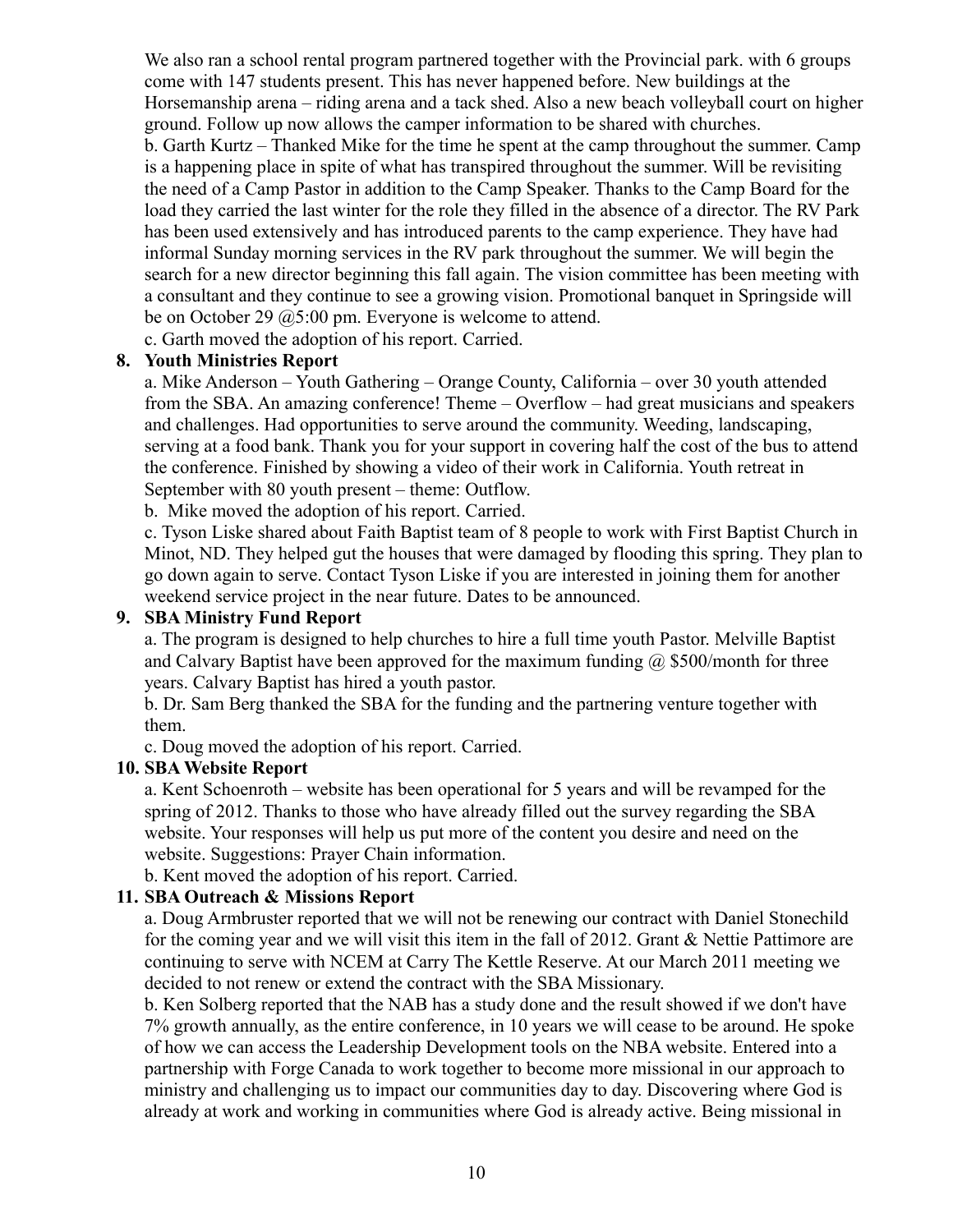our communities and living out the gospel. c. Doug moved his report as presented. Carried.

Break for lunch at 12:03 pm

Meeting returned to order at 1:15pm

#### **12. 2012 Budget**

- a. We are searching for a Treasurer for the association.
- b. A shadow budget for 2012 was presented. Doug reviewed and explained the proposed budget. c. Motion to approve our 2012 Proposed Budget. Eugene Speer, Carried.

#### **13. Introduction of SBA Constitution Revisions**

a. A copy of the current Constitution and a copy of the proposed Constitution were circulated. b. Doug read through the proposed Constitution. There was no opportunity to ask questions today so each church can go through the proposed Constitution on their own and make resolutions at a later date which the process will be later explained in this meeting.

c. This will be presented for approval at the annual meeting in March 2012.

#### **14. Explanation of Resolution Procedure**

a. Kendall Buhler explained the procedure that will guide the making of resolutions to the proposed Constitution.

#### **A. Resolution's Committee**

a. Ken Solberg explained the rationale behind the need for a Resolution Committee. Each proposed resolution will be considered and when multiple resolutions are presented, the committee will draft a resolution crediting those who have made suggestions.

b. *Motion,* Hans Serger, moved that we establish a committee to deal with all resolutions that will be presented regarding the proposed Constitution. Carried.

#### **15. Appointing of the Nominating Committee**

a. Hans Serger, Clayton Grice, Reg Wilk have agreed to serve as the Nominating Committee until March 2012.

b. *Motion* to approve the appointment of Hans Serger, Clayton Grice, Reg Wilk to serve on the Nominating Committee. Carried.

#### **16. Any Other Business**

a. David Brightman brought the Church Extension Investors Fund to our attention. Questions were asked and attempts made to answer them as well. More information is available from David Brightman, Ken Solberg, or [www.nabconference.org](http://www.nabconference.org/)

- 17. An opportunity was given to share things that God is doing in your churches, prayer items, praise items.
- 18. Adjournment  $\omega$  2:10 pm
- 19. Prayer
- 20. Ken Solberg's new email address: [rm@sknab.ca](mailto:rm@sknab.ca)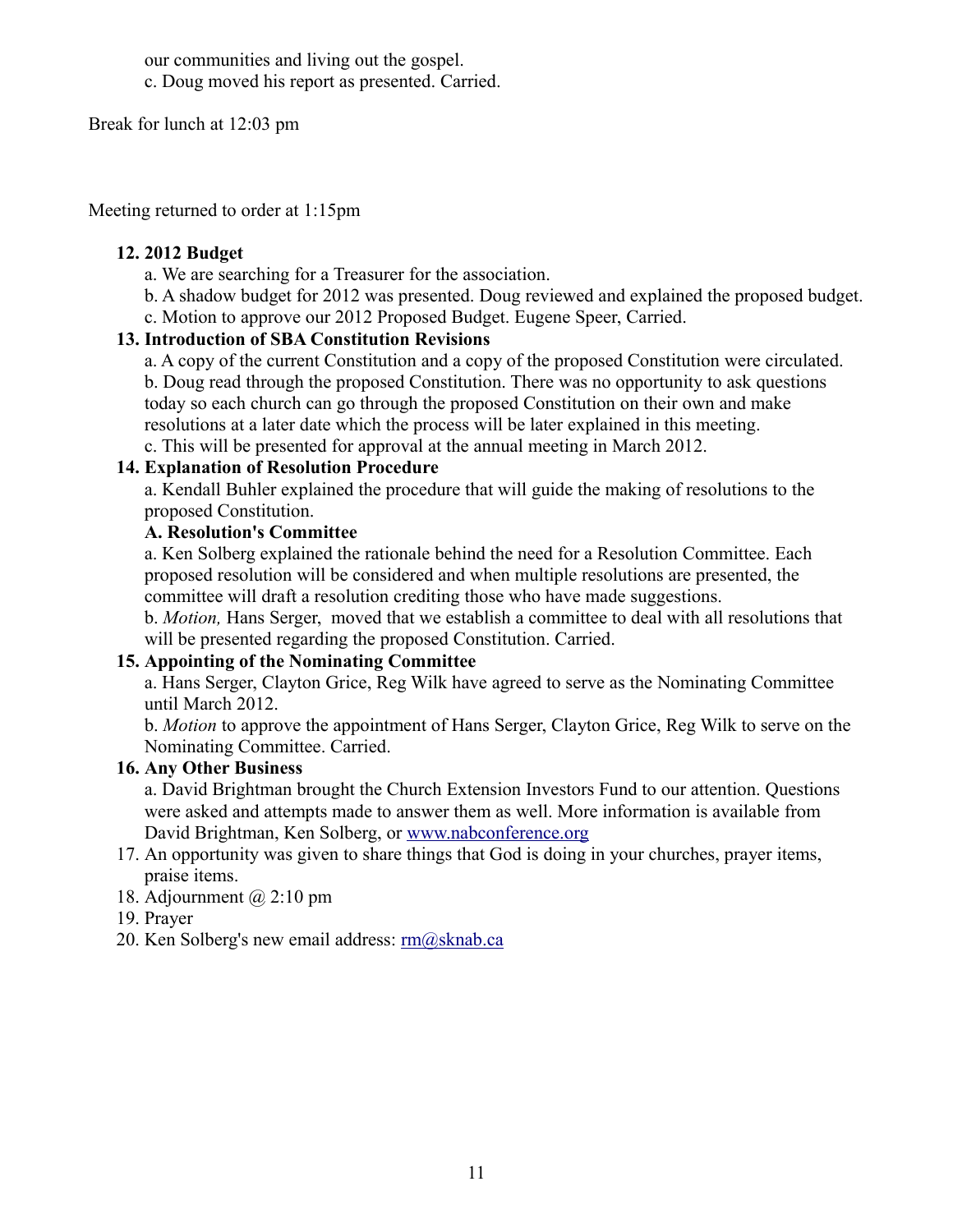## **Moderator's Report**

It has been a joy to serve you, the Saskatchewan Baptist Association, as your moderator for another year. I believe that God has been blessing us as an Association, and we are seeing His hand of blessing in so many different areas. Our sense of family is developing. Our passion for this great province is growing. Our trust and faith in our Great God is unchanging and unshakable!

I have been blessed to work with an incredible team. The Executive Committee and Leadership Team have been a true blessing to me! I would like to especially thank Pastor Kendall Buhler, the outgoing SBA Secretary, and Mr. John Howard, the outgoing SBA treasurer, for their tireless work and effort on the behalf of the Association. These gentlemen will be greatly missed.

Twenty Eleven was a year of excitement! The new life and vigour brought by our Regional Minister Ken Solberg has rejuvenated our discussions and our passions for our Association and our Province. We worked long and hard on presenting a review of our constitution which will allow the Association to function better

Twenty Twelve brings looking forward and moving ahead in the areas of mission, vision and values that all of our member churches agree with and can passionately and wholeheartedly endorse and pursue. We are excited to see where God will lead us, and what He has in store!

Soli Deo Gloria,

Doug Armbruster SBA Moderator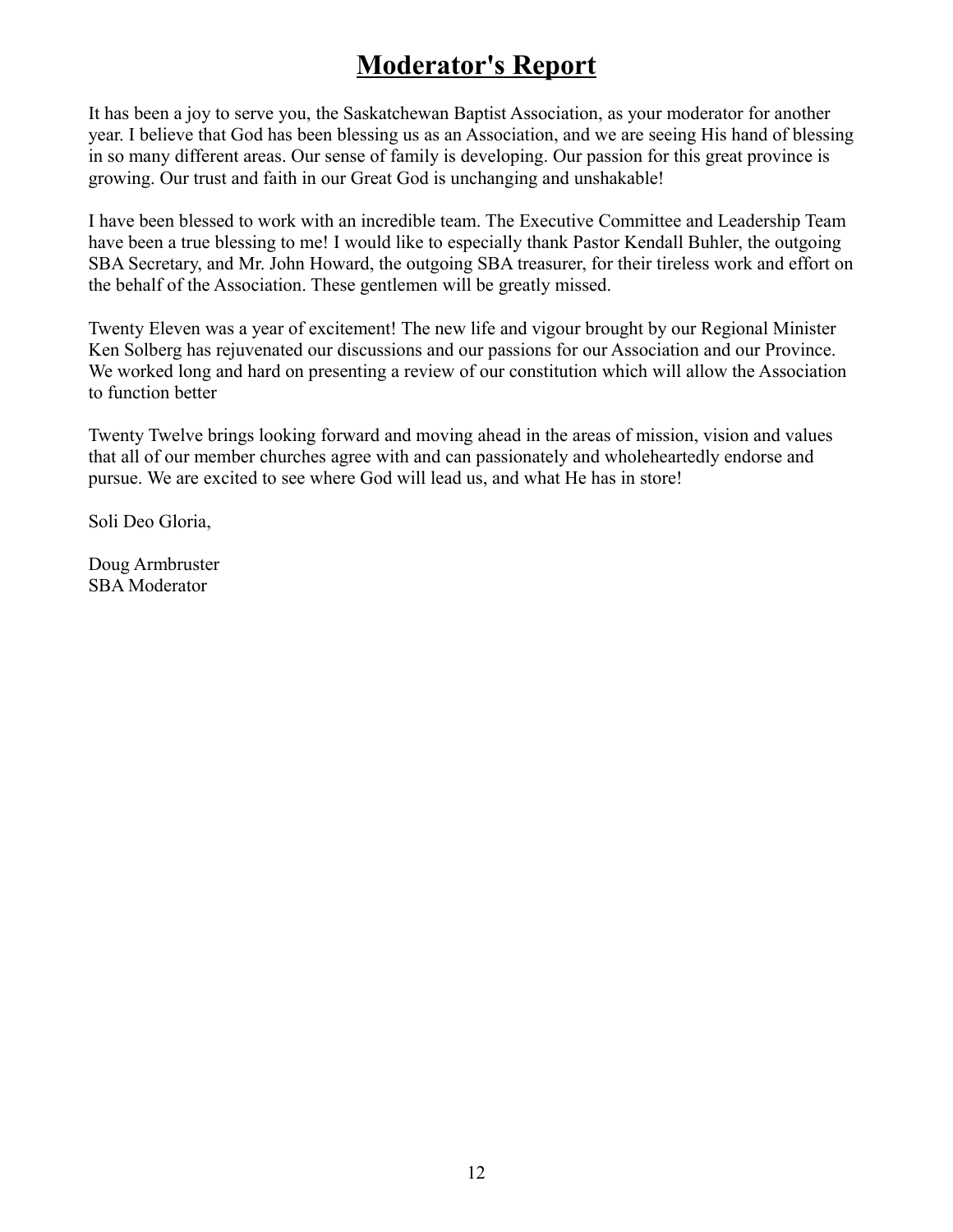## **Regional Minister's Report**

Let me begin by saying what a joy and privilege it has been to serve you, the Saskatchewan Baptist Association of Churches this past year. I can hardly believe as I write this that it has been one year since Marlene and I began to serve among you in this current capacity. I would like to say thank you to the executive for their support and leadership. You have made the transition into this role as Regional Minister much easier because of your hard work.

We have seen numerous changes in the pastoral leadership of our churches during this past year. We praise God for His leading and provision. We welcome Dr. Eugene and Randa Speer and Stephen Luff to Faith Baptist in Regina. Also joining the Regina team is Dr. Sam and Erica Berg and Dr. Luke and Sarah Millar at Calvary Baptist. After waiting on the Lord Janzen was blessed with Pastor Richard and Janet Freidt. Melville Baptist welcomed Pastor Jonathan and Cathrina Pettinger Dec.25th. Balgonie welcomed Pastor Randy and Shawn Olson in Feb. 2012. At the time writing we have four churches currently searching for pastoral leadership. Pray for both Springside Baptist and Balcarres Baptist churches as they wait on the Lord for His provision for a Senior Pastor. Also pray for Faith and Heritage as they seek Associate Pastors.

I was privileged to meet with all of our congregations in worship at least once during this past year sharing God's Word and celebrating His faithfulness. Marlene and I have appreciated the opportunity to get to know the flavour of each of our individual churches that make up the SBA. I am thankful for each person and your commitment to the Lord Jesus Christ.

God is at work and we have seen Him do some incredible things over this past year. One of those has been the way He has worked at Good Spirit Bible Camp. There have been significant upgrades in facilities and programs. I have witnessed an increased vision for God to do "SO Much More" as we seek to follow His direction and leading in the days to come. Pray for the camp Board as they seek to be leaders and vision casters.

One of the things that has excited me is to hear that people have a desire to see God work through us as His people as we reach into our communities with the message of the Gospel. Moving forward into our future as an Association and our future as individual churches, we need to be burdened with the heart of God for those who are lost. As we seek to embrace the renewed call to "Impact the Next Community: Reach the Next Nation; and Equip the Next Generation" may God give us the courage to change what we need to change, the desire hold unto what we need to hold unto, and the faith to believe that He will be at work in and through us as we faithfully follow His leading.

Jeremiah 29:11-12 is God's reminder to His people that we are not to try and recapture what was, but rather that we are to "Be the Church" in the time and place that He has planted us!

If there is any way that I can serve you more effectively in your churches please contact me and let me know of the need. Thank you again for your prayers and support as we travel visiting with pastors, boards and churches.

May God be glorified by the way we live our lives and may He be pleased with our service this coming year!

Pastor Ken & Marlene Solberg (o) 569-3444 at Faith (c) 540-5821 (h) 569-0769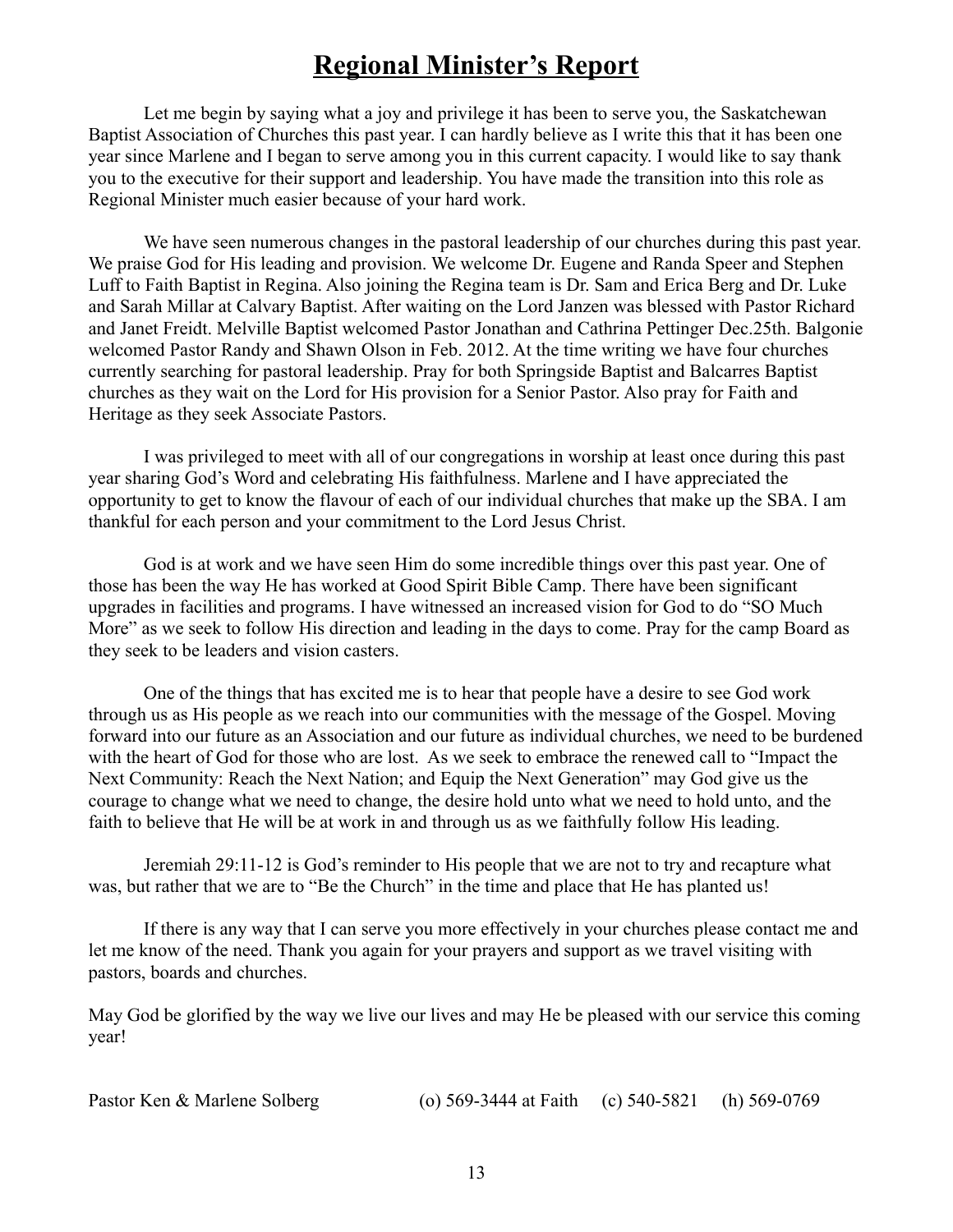## **Voting Procedure**

The Constitution of the Saskatchewan Baptist Association is silent regarding the methods and procedures regarding voting. However, it does instruct that Robert's Rules of Order be followed.

The voting procedures for the 2012 SBA Spring Meeting shall be as follows:

#### **Standard procedure for voting will be:**

1. A Standing Vote

**If the vote seems too close to call, or if the decision of the chair is appealed by a member:**

2. A counted Standing Vote

#### **If called for by the membership:**

3. A Ballot Vote

## **Scrutineers**

Scrutineers shall be appointed by the Moderator of the SBA.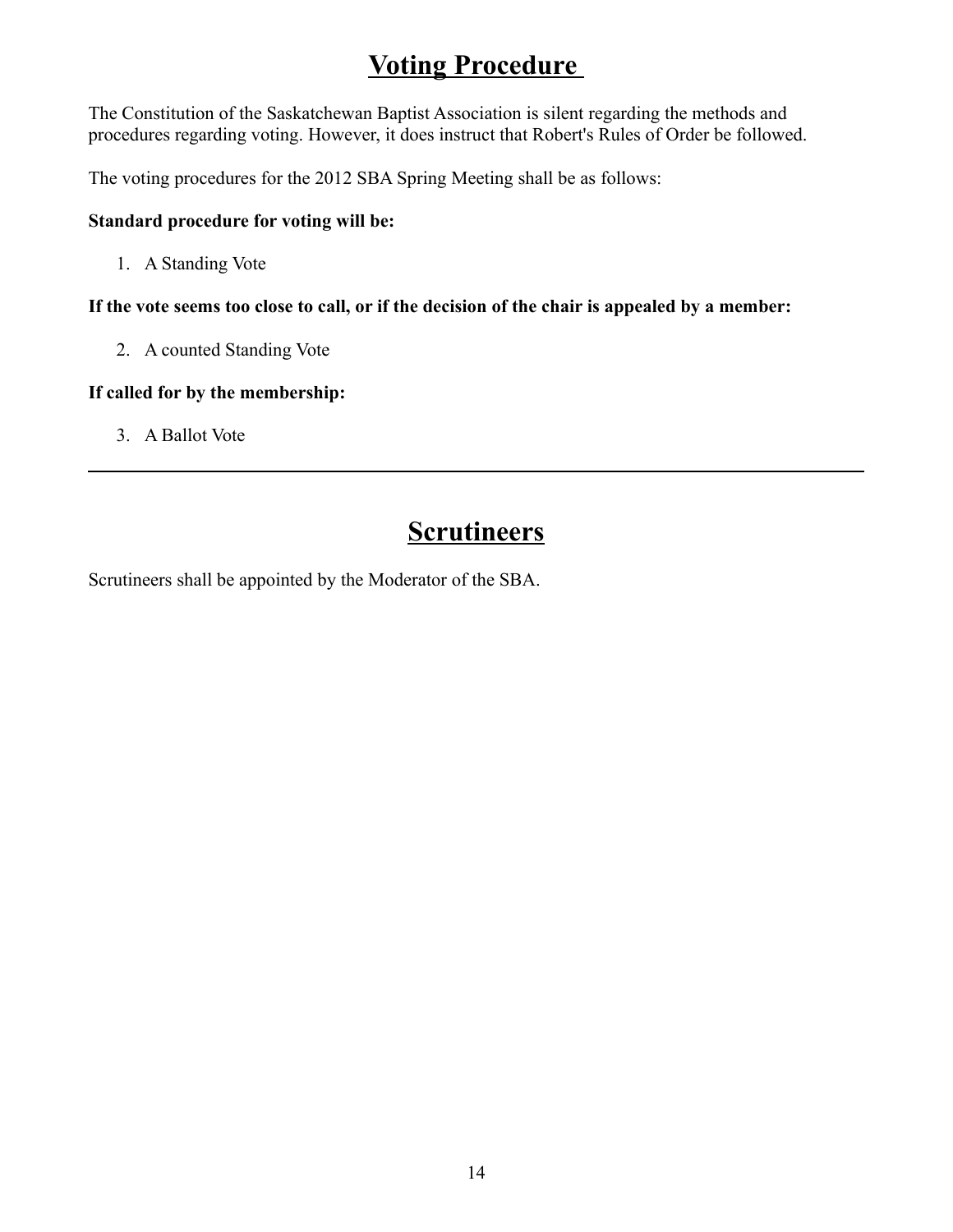## **SBA Balance Sheet**

| <b>SBA</b>                      | Dec 31/2007  | Dec 31/2008 Dec 31/2009 |            | Dec 31/2010 | Dec 31/2011 |
|---------------------------------|--------------|-------------------------|------------|-------------|-------------|
| <b>Bank Accounts</b>            |              |                         |            |             |             |
| <b>BMO</b> Term                 | $\mathbf 0$  | 2,265.94                | 2,327.96   | 0.00        | 0.00        |
| <b>BMO Term - Youth</b>         | 0            | 1,500.90                | 1,543.50   | 1,560.00    | 0.00        |
| <b>BMO Term Deposit</b>         | 20,000.00    | 129,859.66              | 0.00       | 0.00        | 0.00        |
| <b>BMO Term Deposit</b>         | 135,721.69   | 0                       | 0.00       | 0.00        | 0.00        |
| <b>BMO Term Deposit</b>         | 42,475.90    | 0                       | 0.00       | 0.00        | 0.00        |
| CEIF (2.75% to Feb 1/2013)      | 19,281.93    | 20,100.96               | 20,955.28  | 21,845.83   | 22,501.19   |
| CEIF (4.25% to May 14/2015)     | 18,452.55    | 19,237.93               | 20,006.18  | 30,806.44   | 32,115.73   |
| CEIF (3.50% to Nov 27/2015)     | 104,748.65   | 109,726.03              | 114,936.35 | 100,000.00  | 103,503.40  |
| CEIF (3.00% to Nov 27/2014)     | 105,000.50   | 110,251.54              | 115,762.78 | 121,550.91  | 100,000.00  |
| CEIF Foundation Bond (1.25%)    |              |                         | 110,036.16 | 119,433.99  | 78,054.25   |
| General                         | 165.28       | 1,649.76                | 3,272.31   | 385.71      | 14,599.01   |
| Savings                         | 32,892.82    | 90,104.87               | 28,417.18  | 42,585.16   | 15,903.70   |
| <b>Youth Account</b>            | 0            | 100.00                  | 150.01     | 150.01      | 0.00        |
| <b>Health Plan Account</b>      | 0            | 0.00                    | 0.00       | 0.00        | 2,333.37    |
| <b>TOTAL Bank Accounts</b>      | 478,739.32   | 484,797.59              | 417,407.71 | 438,318.05  | 369,010.65  |
| <b>Asset Accounts</b>           |              |                         |            |             |             |
| Good Spirit Bible Camp          | 102,000.00   | 102,000.00              | 102,000.00 | 102,000.00  | 102,000.00  |
| <b>TOTAL Asset Accounts</b>     | 580,739.32   | 586,797.59              | 519,407.71 | 540,318.05  | 471,010.65  |
| <b>Liability Accounts</b>       |              |                         |            |             |             |
| <b>NAB Share Silverwood</b>     | $-65,620.00$ | $-65,620.00$            | 0.00       | 0.00        | 0.00        |
| <b>TOTAL Liability Accounts</b> | $-65,620.00$ | $-65,620.00$            | 0.00       | 0.00        | 0.00        |
| <b>OVERALL TOTAL</b>            | 515,119.32   | 521,177.59              | 519,407.71 | 540,318.05  | 471,010.65  |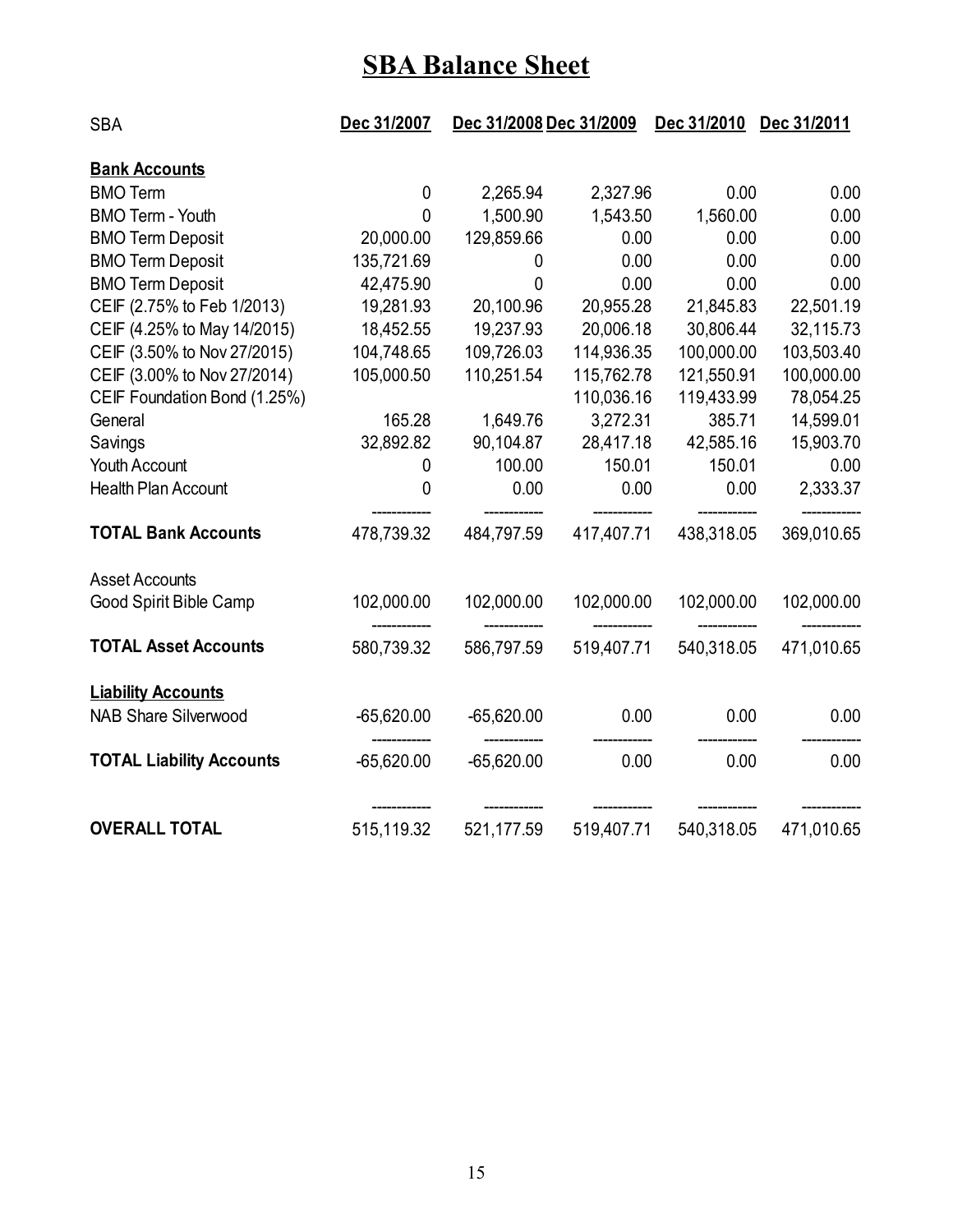## **SBA 2012 Budget**

| <b>SBA 2012</b>            | 2009      | 2010      | 2011<br><b>Budget</b> | 2011      | 2012<br><b>Budget</b> |
|----------------------------|-----------|-----------|-----------------------|-----------|-----------------------|
| <b>INFLOWS</b>             |           |           |                       |           |                       |
| <b>Church Giving</b>       |           |           |                       |           |                       |
| <b>Balcarres</b>           | 325.00    | 650.00    |                       | 0.00      |                       |
| <b>Balgonie</b>            | 0.00      | 5,000.00  |                       | 2,500.00  |                       |
| <b>Bay Park</b>            | 3,250.00  | 1,625.00  |                       | 3,250.00  |                       |
| Calvary                    | 6,000.00  | 5,900.00  |                       | 0.00      |                       |
| Ebenezer                   | 3,500.00  | 3,500.00  |                       | 3,500.00  |                       |
| Esterhazy                  | 2,700.00  | 2,700.00  |                       | 3,500.00  |                       |
| Faith                      | 17,000.00 | 25,000.00 |                       | 25,000.00 |                       |
| Heritage                   | 12,000.00 | 12,000.00 |                       | 12,000.00 |                       |
| Melville                   | 6,600.00  | 6,000.00  |                       | 6,700.00  |                       |
| <b>Nokomis</b>             | 3,000.00  | 1,500.00  |                       | 0.00      |                       |
| Raymore                    | 3,000.00  | 0.00      |                       | 0.00      |                       |
| Southey                    | 1,000.00  | 1,600.00  |                       | 1,600.00  |                       |
| Springside                 | 10,000.00 | 10,000.00 |                       | 10,000.00 |                       |
| Temple                     | 1,700.00  | 1,700.00  |                       | 1,700.00  |                       |
| <b>TOTAL Church Giving</b> | 70,075.00 | 77,175.00 |                       | 69,750.00 |                       |
| <b>GST Rebate</b>          | 416.21    | 399.66    |                       | 246.98    |                       |
| <b>Individual Giving</b>   | 800.00    | 0.00      |                       | 0.00      |                       |
| <b>Interest</b>            | 16,452.06 | 12,059.40 |                       | 12,666.32 |                       |
| <b>Misc</b>                | 220.00    | 625.00    |                       | 200.00    |                       |
| <b>Native Ministry</b>     | 1,752.10  | 0.00      |                       | 0.00      |                       |
| <b>Youth Ministry</b>      | 50.00     | 0.00      |                       | 0.00      |                       |
| Camp                       | 0.00      | 0.00      |                       | 0.00      |                       |
| <b>TOTAL INFLOWS</b>       | 89,765.37 | 90,259.06 | 85,970.01             | 82,863.30 | 89,400.00             |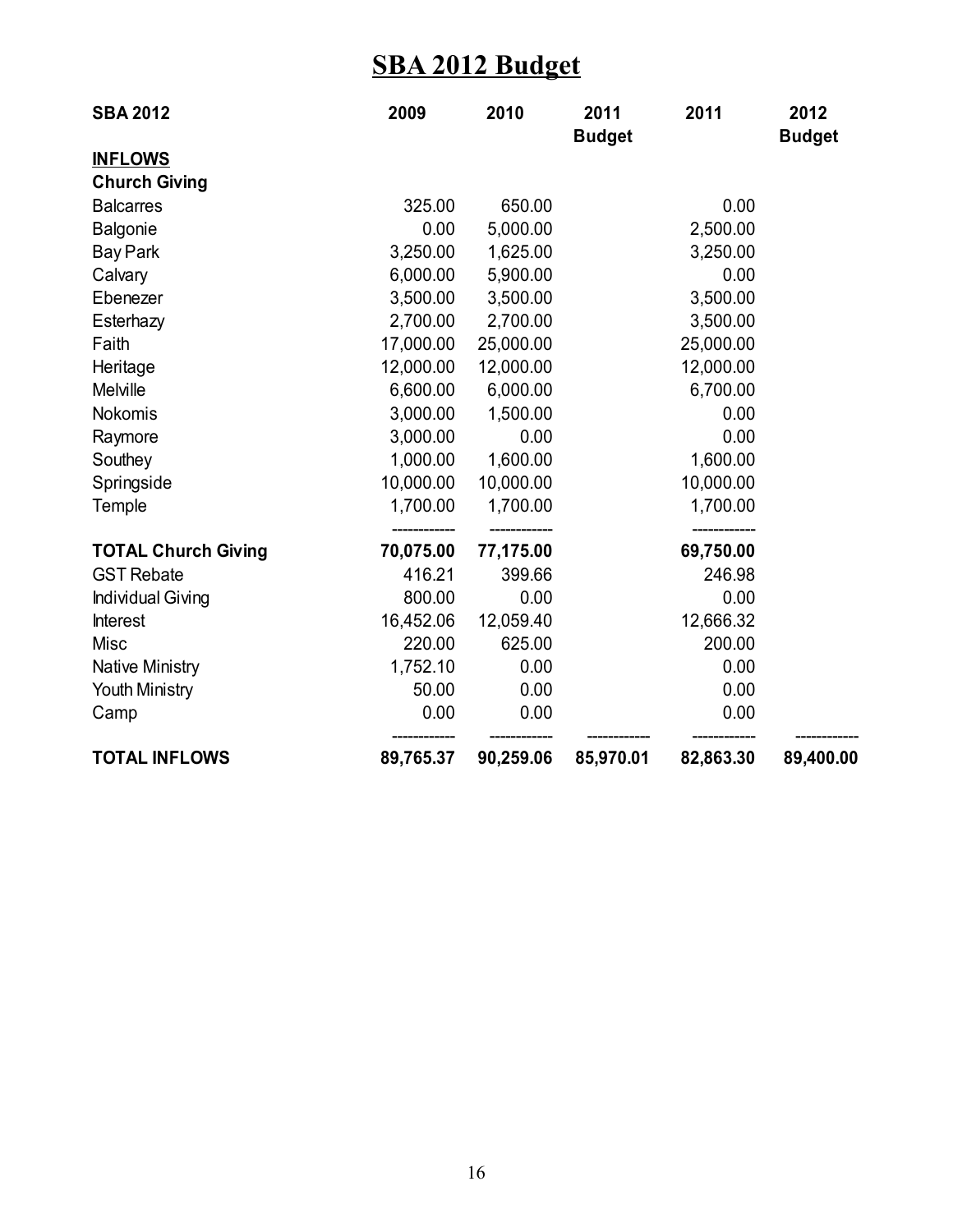#### **OUTFLOWS**

| <b>SURPLUS</b>                                       | 23,253.86        | 59,704.64    | 0.00           | $-6,014.15$    | 0.00             |
|------------------------------------------------------|------------------|--------------|----------------|----------------|------------------|
| <b>TOTAL EXPENSES</b>                                | 66,511.51        | 30,554.42    | 85,970.01      | 88,877.45      | 89,400.00        |
| <b>TOTAL Church Extension</b>                        | 12,132.59        | 13,500.00    | 15,000.00      | 14,350.49      | 13,000.00        |
| <b>Other Ministry Expense</b>                        | 0.00             | 500.00       | 1,000.00       | 1,053.29       | 1,000.00         |
| <b>Pastoral Couples Retreat</b>                      | 0.00             | 1,000.00     | 0.00           | 0.00           | 0.00             |
| Leadership Development                               | 132.59           | 0.00         | 2,000.00       | 1,297.20       | 0.00             |
| Good Spirit Camp                                     | 12,000.00        | 12,000.00    | 12,000.00      | 12,000.00      | 12,000.00        |
| <b>TOTAL Assoc Expenses</b><br><b>SBA Ministries</b> | 18,884.45        | 17,054.42    | 27,345.00      | 32,492.28      | 23,300.00        |
|                                                      |                  |              |                |                |                  |
| RM Search + Moving Exp                               | 1,099.30         | 76.01        | 5,000.00       | 5,767.54       | 0.00             |
| <b>Legal Fees</b>                                    | 0.00             | 0.00         | 0.00           | 6,334.07       | 0.00             |
| <b>Travel Meal Accomodation</b>                      | 3,518.78         | 4,229.39     | 6,000.00       | 4,115.79       | 5,000.00         |
| Insurance (camp)                                     | 9,704.00         | 9,704.00     | 10,000.00      | 10,267.00      | 10,500.00        |
| Auditing                                             | 550.00           | 660.00       | 660.00         | 687.50         | 700.00           |
| <b>SBA Office Expenses</b>                           | 1,825.98         | 593.54       | 3,000.00       | 3,474.75       | 3,000.00         |
| <b>Misc</b>                                          | 220.00           | 434.49       | 500.00         | 0.00           | 500.00           |
| <b>Hosting Association</b>                           | 1,161.91         | 650.00       | 1,000.00       | 344.45         | 1,000.00         |
| <b>General Council</b>                               | 468.47           | 706.99       | 1,000.00       | 1,116.18       | 1,200.00         |
| <b>CCLI Membership</b><br>Trienniel                  | 36.00            | 0.00         | 0.00           | 0.00           | 0.00<br>1,200.00 |
| <b>CCCC Membership</b>                               | 185.00<br>115.01 | 0.00<br>0.00 | 185.00<br>0.00 | 385.00<br>0.00 | 200.00           |
| <b>Association Expenses</b>                          |                  |              |                |                |                  |
| <b>TOTAL Regional Minister</b>                       | 35,494.47        | 0.00         | 43,625.01      | 42,034.68      | 53,100.00        |
| <b>CPP/EI Employer Share</b>                         | 0.00             | 0.00         | 0.00           | 1,645.50       | 2,000.00         |
| RM Travel + Expenses                                 | 9,182.45         | 0.00         | 10,000.00      | 8635.87        | 10,000.00        |
| Pension                                              | 840.00           | 0.00         | 1,291.67       | 0.00           | 0.00             |
| Insurance + Medical                                  | 1,466.67         | 0.00         | 2,333.34       | 0.00           | 2,800.00         |
| <b>Regional Minister Salary</b>                      | 24,005.35        | 0.00         | 30,000.00      | 31753.31       | 38,300.00        |
| <b>Regional Minister</b>                             |                  |              |                |                |                  |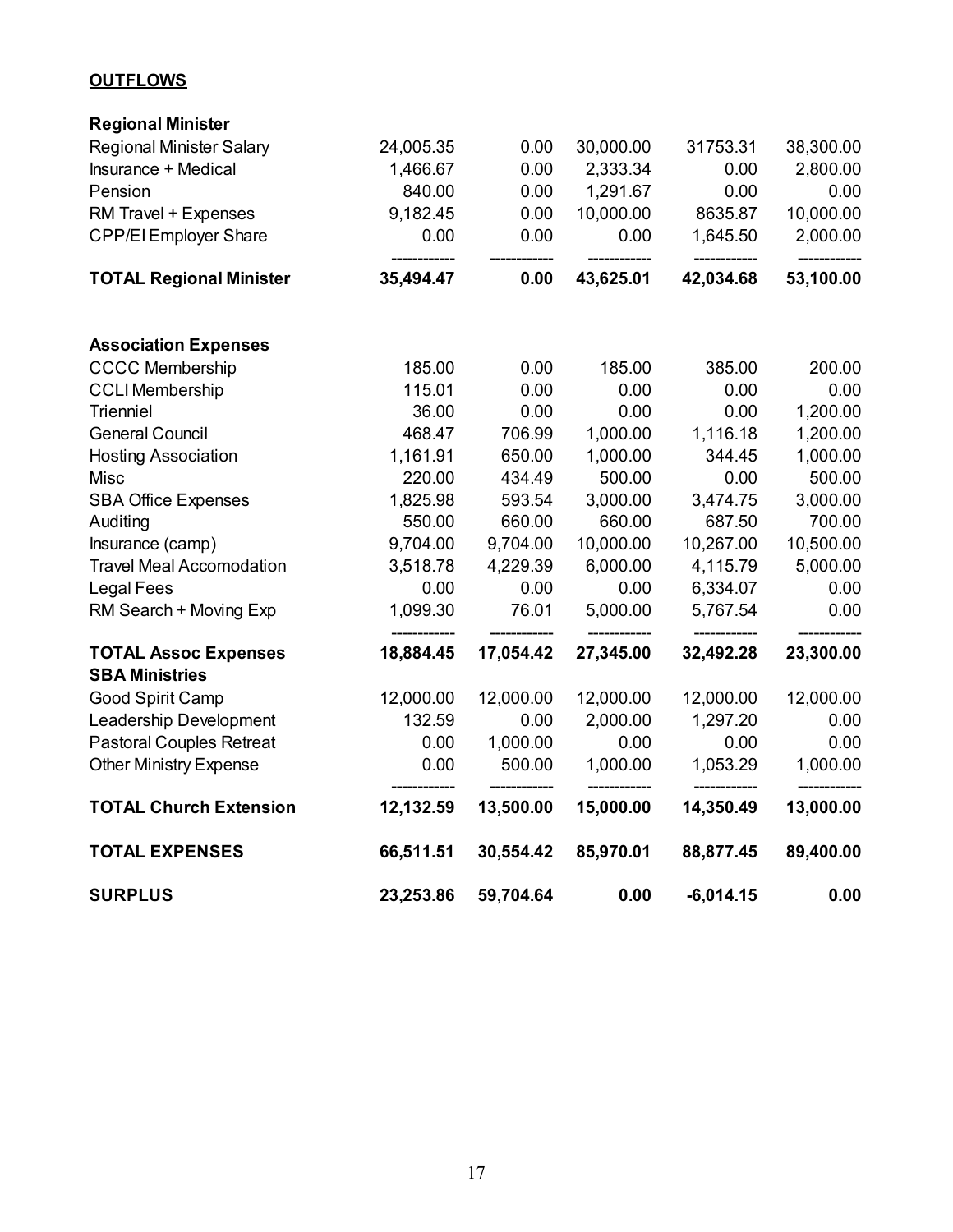### **SBA Reserve Funds**

| Good Spirit Camp                                   | 7,000.00    | 7,000.00  | 40,000.00    | 40,000.00    | 0.00         |
|----------------------------------------------------|-------------|-----------|--------------|--------------|--------------|
| <b>First Nations Ministry (Pattimores)</b>         | 3,600.00    | 4,200.00  | 4,200.00     | 4,200.00     | 4,200.00     |
| <b>First Nations Youth Ministry</b>                | 4,750.00    | 3,350.00  | 5,600.00     | 1,300.00     | 0.00         |
| Youth                                              | 0.00        | 0.00      | 7,000.00     | 7,000.00     | 0.00         |
| <b>SBA Missionary</b>                              | 9,673.74    | 24,244.30 | 16,666.67    | 8,793.25     | 0.00         |
| <b>Balcarres Partnership</b>                       |             |           | 6,000.00     | 0.00         | 0.00         |
| <b>SBA Ministry Fund Grant</b>                     | 0.00        | 0.00      | 16,000.00    | 2,000.00     | 18,000.00    |
| <b>TOTAL Reserve Funds</b>                         | 25,023.74   | 38,794.30 | 95,466.67    | 63,293.25    | 22,200.00    |
| <b>TOTAL OUTFLOWS</b><br>(including Reserve Funds) | 91,535.25   | 69,348.72 | 181,436.68   | 152,170.70   | 111,600.00   |
| <b>OVERALL TOTAL</b><br>(including reserve funds)  | $-1,769.88$ | 20,910.34 | $-95,466.67$ | $-69,307.40$ | $-22,200.00$ |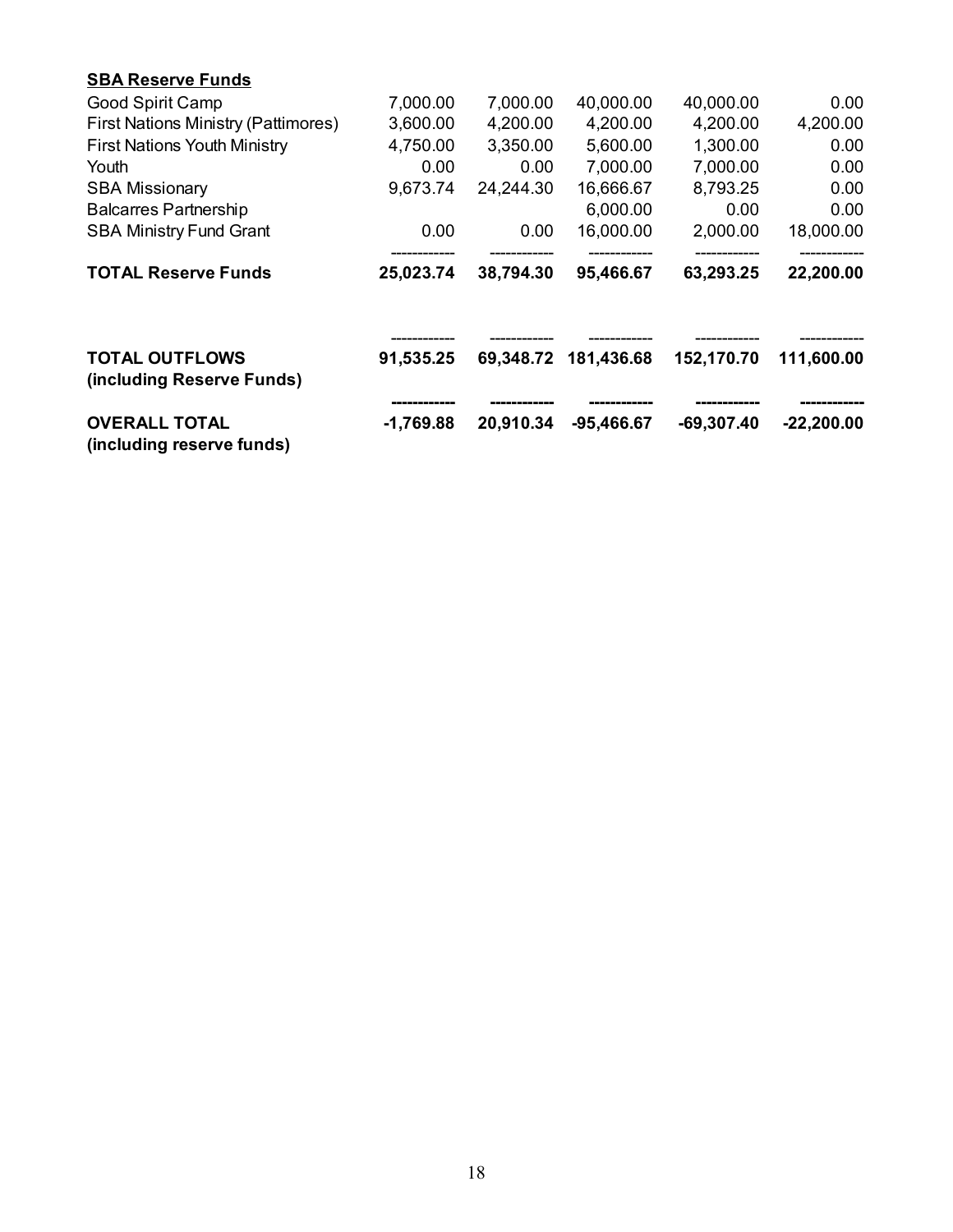## **SBA Youth Ministry 2011 Report**

This past summer, our youth had the opportunity to attend the NAB Youth Gathering - Overflow. Groups from Melville and Springside travelled to Orange, CA. We were blessed by being able to stay in churches along the way. At YG 'Overflow' there were main sessions which featured worship times, sharing from different ministries, and incredible speakers. Our groups also had the opportunity to follow God and love on others by serving in specific projects throughout the week. Our groups worked hard doing landscaping and also packaging food boxes at a local food bank. While we were in southern California, we spent a few days at Disneyland taking in all the amusements.

This trip was made possible by the financial giving by our home churches and the very generous support of all the SBA churches in helping us with the bus finances. Thank you so much! Our teens were taught lessons by God and from his Word. They grew in their faith, and realized that we are called to talk about our God and what He's done, and to lovingly serve others.

We also held our annual SBA Youth Retreat at Good Spirit Bible Camp in September. We had a total of 95 youth and leaders from SBA churches attend. The theme of the weekend was 'Outflow'. Our speaker, Scott Wiens, challenged all of us to think about our attitude, thoughts, actions, and what that may look like when we're focused on God. We were blessed with great weather to do skill activities, tubing on the lake, wide games, etc. Once again, Sharon & Royal Breitkreuz kept us going with great food! Thank you to all the volunteer youth leaders who came and helped out on the weekend!

I also want to welcome Dr. Luke Miller from Calvary Baptist and Pastor Stephen Luff from Faith Baptist who have joined our group of youth pastors and workers in the SBA.

We look forward to this next year for the ways in which we can connect and partner with each other as we follow God's direction for youth ministry in Saskatchewan.

Respectfully submitted,

Mike Anderson SBA Youth Chair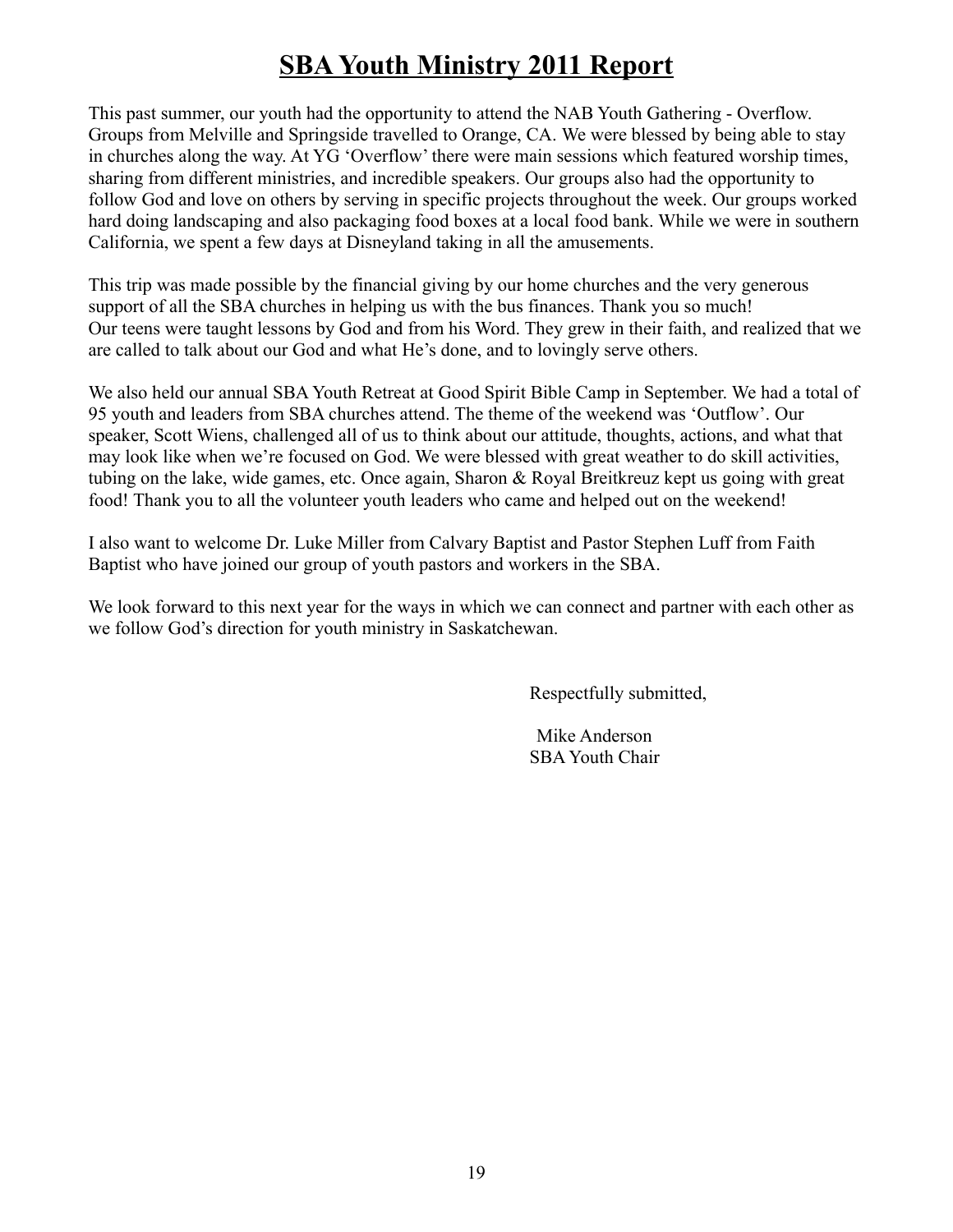## **Good Spirit Bible Camp Report**

I will start with the most exciting news from camp. We had 27 campers respond in faith & believe in Jesus. 12 campers rededicated their lives to God. Our summer camps have increased 52% since 2008, and family camps 70%. These are numbers amazing and truly and answer to prayer. As a result the staff and the board were very busy. Our year didn't exactly go as planned. At the end of June the camp director that we hired left the employment of the camp. Thankfully we had a very capable staff that were able to carry on. A team of senior staff carried the program through the month of July and in August, Pastor Mike Anderson took on the leadership of the camp program. It is very exciting to see the kids respond to the message of Jesus Christ. The camp program continues to grow, with new ideas and ways to present the gospel of Jesus to the campers. For the coming year we would like to fill every bed during the kids camps. As we look ahead we see there is so much more…

In Christ Garth Kurtz Camp Board Chairman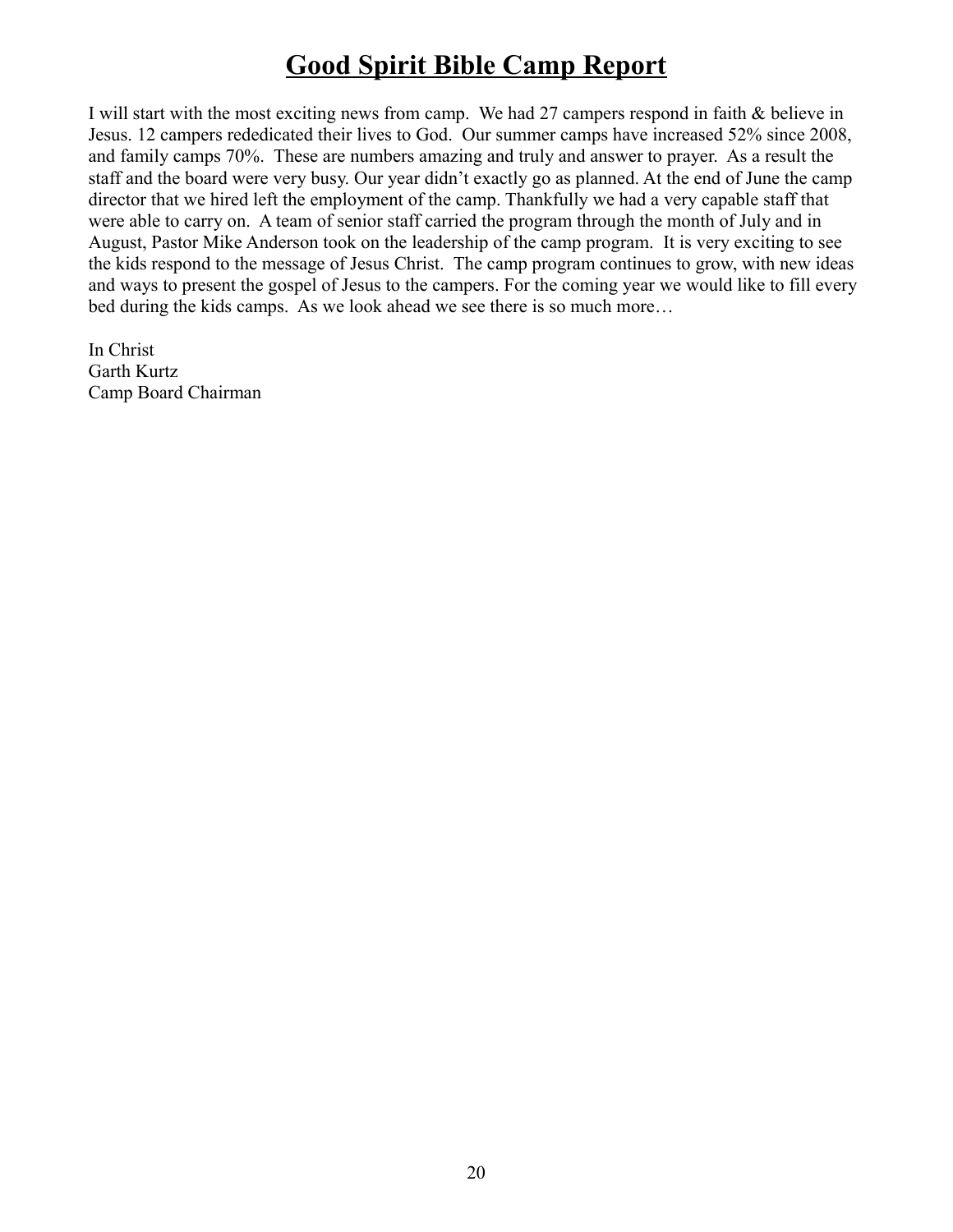## **GSBC Balance Sheet**

 02/21/12Balance Sheet Accrual Basis As of December 31, 2011

#### Dec 31, 11

| <b>ASSETS</b>                         |             |             |
|---------------------------------------|-------------|-------------|
| <b>Current Assets</b>                 |             |             |
| Chequing/Savings                      |             |             |
| 1110 · BANK - OPERATING CHEQUING      |             | 36,808.81   |
| 1111 · INVESTOR SAVINGS               |             | 2,342.46    |
| 1113 · TERM DEPOSIT/ROSOM MEMORIAL    |             | 28,000.00   |
| 1116 · MEMBERSHIP SHARE ACCOUNT       |             | 5.00        |
| 1117 · CU EQUITY ACCOUNT              |             | 9.14        |
| 1120 · PETTY CASH ACCOUNT - FS        |             | 2,456.39    |
| 1121 · PETTY CASH ACCOUNT - DIR       |             | 2,244.21    |
| <b>Total Chequing/Savings</b>         | 71,866.01   |             |
| <b>Other Current Assets</b>           |             |             |
| 1175 GST REBATE RECEIVABLE            |             | 1,878.72    |
| 1190 · PREPAID EXPENSES               |             | 537.63      |
| <b>Total Other Current Assets</b>     | 2,416.35    |             |
| <b>Total Current Assets</b>           | 74,282.36   |             |
| <b>Fixed Assets</b>                   |             |             |
| 1200 · CAPITAL ACCOUNT                |             | (28,000.00) |
| <b>Total Fixed Assets</b>             | (28,000.00) |             |
| <b>TOTAL ASSETS</b>                   | 46,282.36   |             |
| <b>LIABILITIES &amp; EQUITY</b>       |             |             |
| Equity                                |             |             |
| 3100 · EQUITY                         |             |             |
| 3101 Opening Bal Equity               | 19,325.74   |             |
| Total 3100 · EQUITY                   | 19,325.74   |             |
| 3900 · RETAINED EARNINGS              |             | 1,770.63    |
| Net Income                            | 25,185.99   |             |
| <b>Total Equity</b>                   | 46,282.36   |             |
| <b>TOTAL LIABILITIES &amp; EQUITY</b> |             | 46,282.36   |
|                                       |             |             |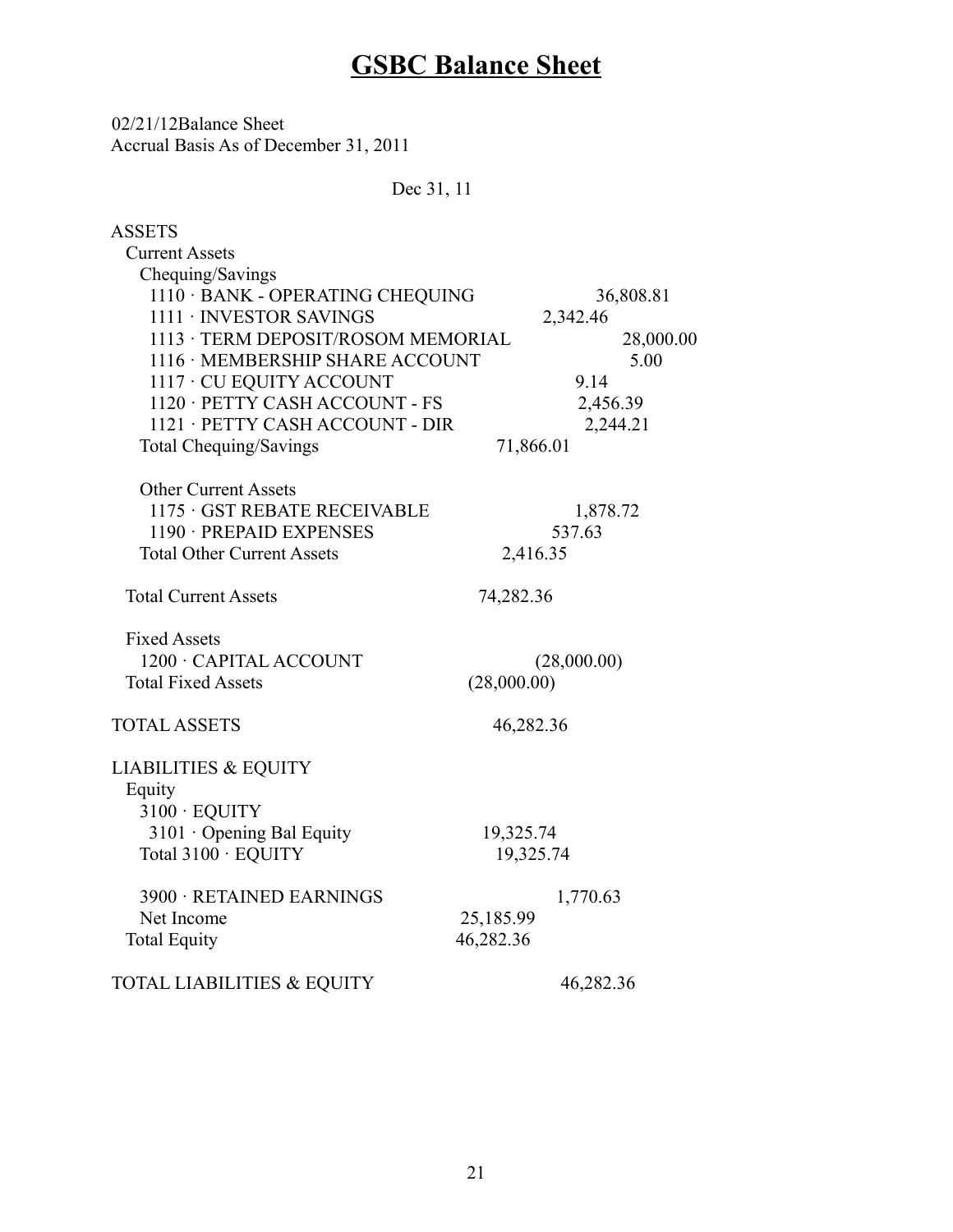## **GSBC Budget**

| <b>GSBC BUDGET 2012</b><br><b>INCOME</b>  | <b>BUDGET</b><br>2011 | <b>ACTUAL</b><br>2011 | <b>BUDGET</b><br>2012 |
|-------------------------------------------|-----------------------|-----------------------|-----------------------|
| 5100100 · INCOME                          |                       |                       |                       |
| 5100110 · DONATIONS - RECEITABLE          |                       |                       |                       |
| 5100111 · DONATIONS - GENERAL             | 40,000.00             | 34,937.52             | 40,000.00             |
| 5100112 · DONATIONS CAMPER SPONSORSHIP    | 1,000.00              | 495.00                | 500.00                |
| 5100113 · DONATIONS - STAFF SUPPORT       | 1,500.00              | 0.00                  | 1,500.00              |
| 5100114 · DONATIOINS-FUND RAISER/EAST     | 15,000.00             | 13,625.00             | 14,000.00             |
| 5100115 · DONATIONS- MEMORIAL             | 0.00                  | 225.00                | 0.00                  |
| 5100116 · DONATIONS-FUND RAISER/SOUTH     | 7,000.00              | 7,700.00              | 8,000.00              |
| 5100118 · DONATIONS-GOLF TOURNAMENT       | 1,000.00              | 0.00                  | 0.00                  |
| 5100119 · DONATIONS-AUCTIONS              | 9,000.00              | 11,205.00             | 12,000.00             |
| Total 5100110 · DONATIONS - RECEITABLE    | 74,500.00             | 68,187.52             | 76,000.00             |
| 5100120 · DONATIONS - NON RECEIPTED       |                       |                       |                       |
| 5100121 · DONATIONS - GENERAL NR          | 2,000.00              | 703.28                | 800.00                |
| 5100122 - DONATIONS - NATIVE NR           | 0.00                  | 0.00                  | 0.00                  |
| 5100123 · DONATIONS - STAFF SUPPORT NR    | 600.00                | 600.00                | 600.00                |
| 5100124 · DONATIONS - AFFILIATE NR        | 33,000.00             | 41,150.00             | 42,000.00             |
| 5100125 · DONATIONS - SBA SUPPORT NR      | 52,000.00             | 52,000.00             | 19,000.00             |
| 5100127 · DONATIONS-FUND RAISER/SOUTH     | 0.00                  | 0.00                  | 0.00                  |
| 5100128 · DONATIONS-MEMORIAL              | 0.00                  | 0.00                  | 0.00                  |
| 5100129 - DONATIONS-EAST FUND RAISER      | 0.00                  | 80.00                 | 0.00                  |
| Total 5100120 · DONATIONS - NON RECEIPTED | 87,600.00             | 94,533.28             | 62,400.00             |
| 5100130 · REGISTRATION INCOME             |                       |                       |                       |
| 5100131 · REGISTRATION - GENERAL          | 44,000.00             | 37,536.32             | 40,000.00             |
| Total 5100130 · REGISTRATION INCOME       | 44,000.00             | 37,536.32             | 40,000.00             |
| 5100140 · RENTAL INCOME                   |                       |                       |                       |
| 5100141 · CAMP RENTAL                     | 0.00                  | 1,539.20              | 3,000.00              |
| 5100142 · CAMPSITE RENTAL INCOME          | 18,000.00             | 18,490.00             | 18,500.00             |
| 5100143- SCHOOL PROGRAM                   |                       | 1,226.00              | 1,300.00              |
| Total 5100140 · RENTAL INCOME             | 18,000.00             |                       | 21,255.20 22,800.00   |
| 5100150 OTHER INCOME                      |                       |                       |                       |
| 5100151- INTEREST REVENUE                 | 200.00                | 138.17                | 50.00                 |
| 5100152 · OTHER INCOME                    | 3,500.00              | 3,850.91              | 3,500.00              |
| Total 5100150 · OTHER INCOME              | 3,700.00              | 3,989.08              | 3,550.00              |
| 5100190 · RECOVERIES                      |                       |                       |                       |
| 5100191 · SALE OF PROMO ITEMS             | 2,000.00              | 2,132.00              | 3,000.00              |
| 5100192 · CANTEEN SALES                   | 4,000.00              | 3,644.12              | 3,700.00              |
| 5100193 · RECOVERIES - INV. CLEAR OUT     | 300.00                | 256.50                | 300.00                |
| Total 5100190 · RECOVERIES                | 6,300.00              | 6,032.62              | 7,000.00              |
| Total 5100100 · INCOME                    | 234,100.00            |                       | 231,534.02 211,750.00 |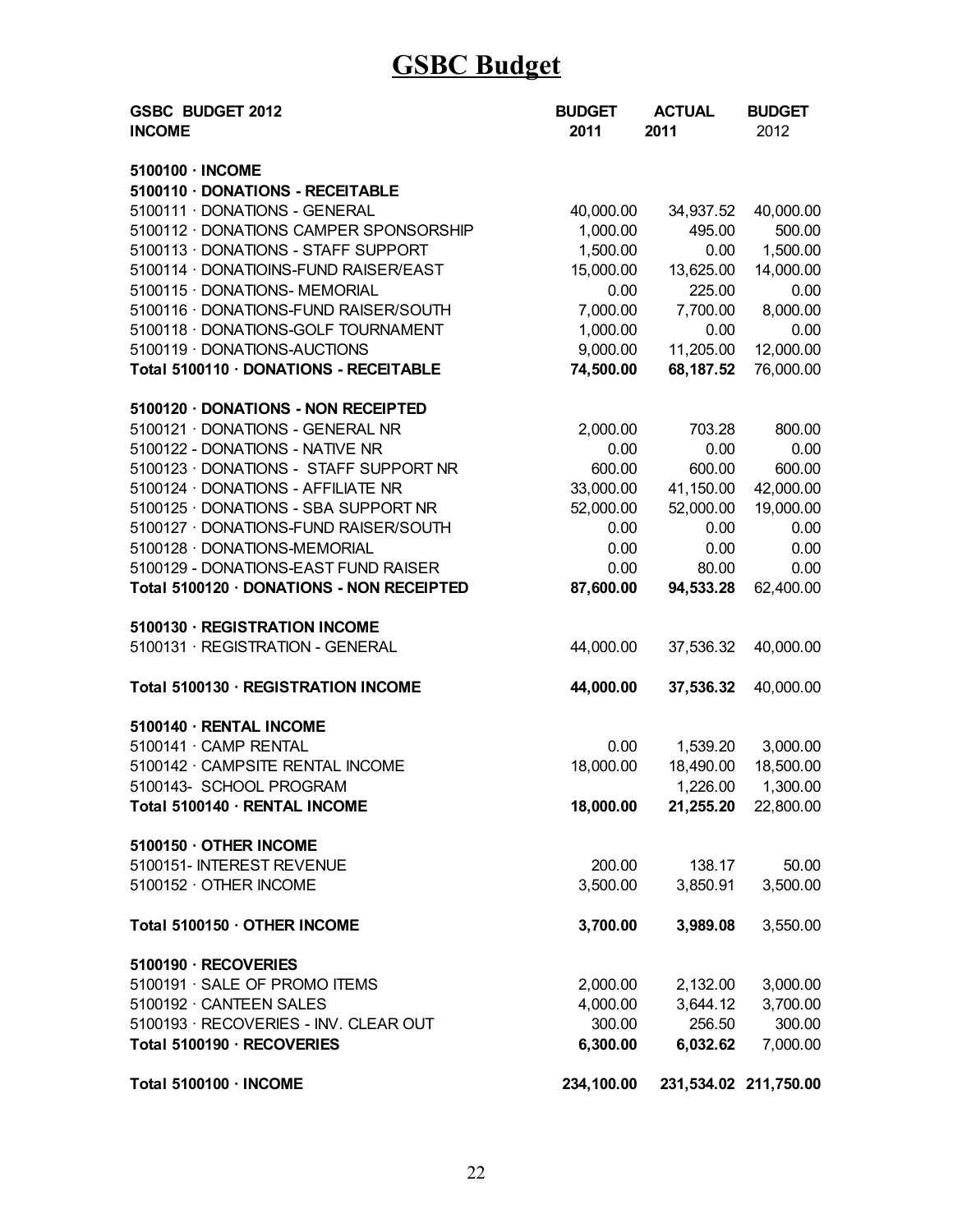#### **EXPENSES**

#### **7110 · HUMAN RESOURCES**

#### **7110200 · COMPENSATION**

| 7110210 · SALARIES - WORKED             | 78,000.00  | 63,606.75 | 86,000.00            |
|-----------------------------------------|------------|-----------|----------------------|
| 7110211 · SALARIES - CONTRACTED         | 740.00     | 4,558.30  | 0.00                 |
| 7110220 · CPP                           | 3,500.00   | 2,952.72  | 4,400.00             |
| 7110230 · EI                            | 2,400.00   | 1,803.68  | 2,700.00             |
| 7110240 · WCB                           | 1,500.00   | 1,452.56  | 2,000.00             |
| 7110241 · DIRECTOR MEDICAL / LIFE INS   | 1,500.00   | 342.10    | 1,500.00             |
| Total 7110200 · COMPENSATION            | 87,640.00  | 74,716.11 | 96,600.00            |
| 7110250 · PURCHASED SERVICES-HR         |            |           |                      |
| 7110251 · PURCHASED SERVICES - COOKS    | 10,140.00  | 9,194.17  | 10,000.00            |
| 7110252 · PURCHASED SERVICES - SPEAKERS | 3,000.00   | 2,050.00  | 2,000.00             |
| 7110253 · PURCHASED SERVICES - OTHER    | 7,500.00   | 5,100.00  | 5,000.00             |
| Total 7110250 · PURCHASED SERVICES-HR   | 20,640.00  | 16,344.17 | 17,000.00            |
| 7110300 · EDUCATION EXPENSE             |            |           |                      |
| 7110310 · EDUCATION ASSISTANCE PROGRAM  | 1,500.00   | 0.00      | 1,500.00             |
| 7110330 · CONFERENCES & SEMINARS        | 300.00     | 225.00    | 300.00               |
| 7110340 · BOOKS/RESOURCES               | 100.00     | 0.00      | 100.00               |
| 7110350 - PROFESSIONAL DEVELOPMENT      | 600.00     | 0.00      | 600.00               |
| Total 7110300 · EDUCATION EXPENSE       | 2,500.00   | 225.00    | 2,500.00             |
| Total 7110 · HUMAN RESOURCES            | 110,780.00 |           | 91,285.28 116,100.00 |
| 7120400 · ADMIN COSTS                   |            |           |                      |
| 7120410 · BANK/INT CHARGES              | 100.00     | 106.92    | 100.00               |
| 7120420 · BAD DEBT EXPENSE              | 0.00       | 60.00     | 0.00                 |
| 7120430 · OFFICE SUPPLIES               | 2,000.00   | 1,926.93  | 2,000.00             |
| 7120460 · MEMBERSHIPS/SUBSCRIPTIONS     | 750.00     | 815.88    | 900.00               |
| 7120470 · AUDIT & EVALUATION            | 750.00     | 744.44    | 800.00               |
| 7120480- CASH OVER/SHORT                | 0.00       | 0.66      | 0.00                 |
| 7120490 · OTHER ADMIN COSTS             | 200.00     | 637.24    | 500.00               |
| 7120491 · DIRECTOR'S HOME EXPENSES      | 1,080.00   | 90.00     | 1,000.00             |
| 7120492- DIRECTOR'S MOVING EXPENSES     | 0.00       | 4,958.76  | 5,000.00             |
| Total 7120400 · ADMIN COSTS             | 4,880.00   | 9,340.83  | 10,300.00            |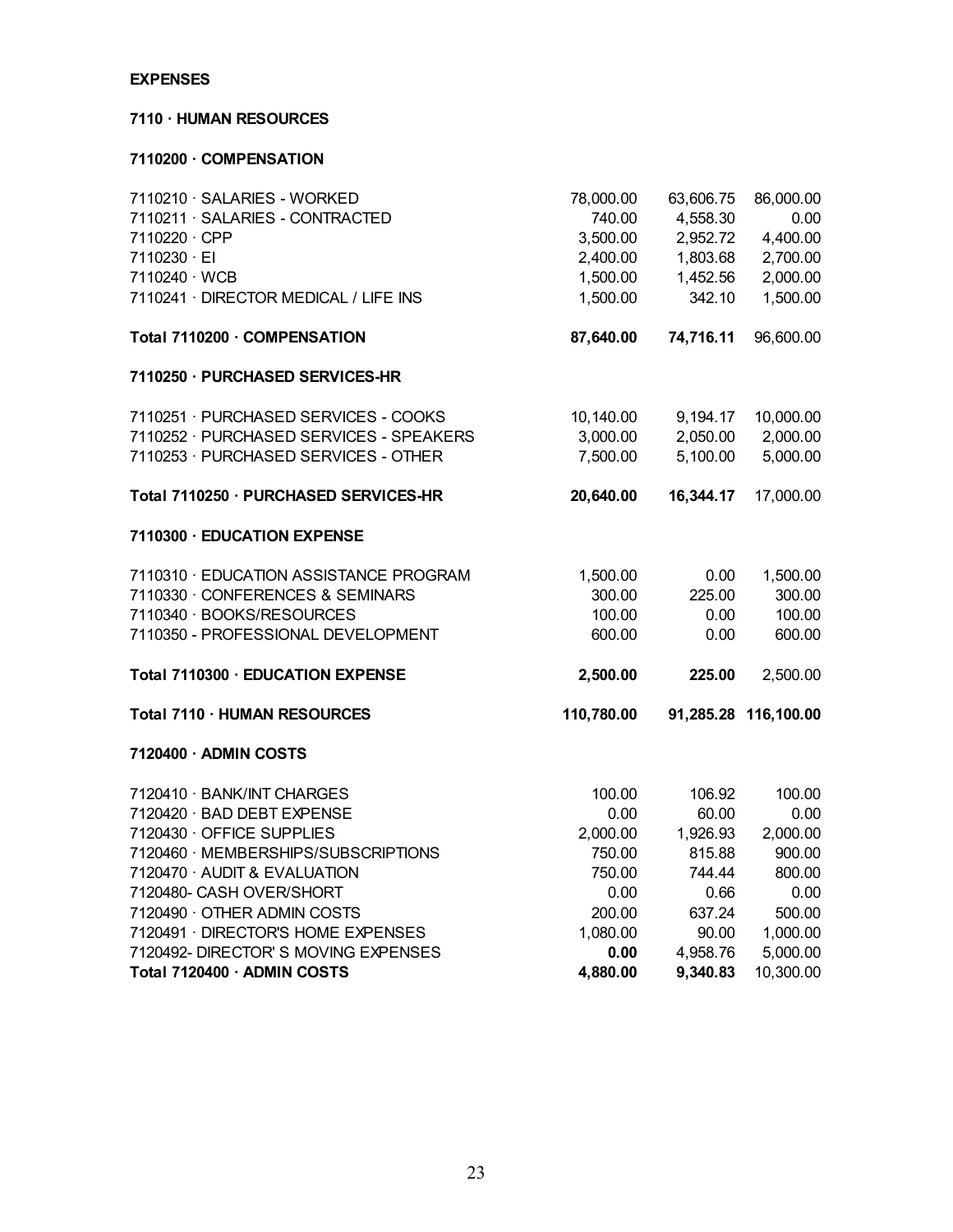#### **7130 · BUILDING SERVICES**

**7130600 · UTILITIES**

| 7130610 · GAS                                                 | 1,600.00              | 1,753.65            | 2,000.00            |
|---------------------------------------------------------------|-----------------------|---------------------|---------------------|
| 7130620 · ELECTRIC                                            | 7,000.00              | 7,835.18            | 8,000.00            |
| 7130630 · TELEPHONE                                           | 1,800.00              | 1,584.93            | 1,800.00            |
| 7130650- TAXES                                                | 4,200.00              | 3,547.89            | 4,000.00            |
| Total 7130600 · UTILITIES                                     | 14,600.00             | 14,721.65           | 15,800.00           |
| 7130700 · REPAIRS & MAINTENANCE                               |                       |                     |                     |
| 7130710 · JANITORIAL EXPENSES                                 | 2,700.00              | 3,739.27            | 3,700.00            |
| 7130720 · REP/MAINT PARTS & SUPPLIES                          | 5,000.00              | 6,044.40            | 5,000.00            |
| 7130730 · REP/MAINT CONTRACT SERVICES                         | 4,000.00              | 10,376.50           | 9,000.00            |
| 7130740 - EQUIPMENT REPAIRS/MAINTENANCE                       | 500.00                | 491.06              | 500.00              |
| Total 7130700 · REPAIRS & MAINTENANCE                         | 12,200.00             | 20,651.23           | 18,200.00           |
| 7130750 · CAPITAL IMPROVEMENTS                                |                       |                     |                     |
| 7130751 · CAPITAL IMPROVEMENTS- PROJECTS                      | 13,500.00             | 17,572.28           | 3,300.00            |
| 7130752 · MINOR CAPITAL PURCHASES                             | 1,500.00              | 684.23              | 1,000.00            |
| 7130453 - DESIGNATED CAPITAL PURCHASES                        | 7,000.00              | 8,140.28            | 0.00                |
| Total 7130750 · CAPITAL IMPROVEMENTS                          | 22,000.00             | 26,396.79           | 4,300.00            |
| Total 7130 · BUILDING SERVICES                                | 48,800.00             | 61,769.67           | 38,300.00           |
| 7140 · FOOD SERVICES                                          |                       |                     |                     |
| 7140500 · SUPPLIES                                            |                       |                     |                     |
| 7140510 · FOOD/KITCHEN                                        | 17,000.00             | 18,452.34           | 20,000.00           |
| 7140515 · BOTTLED WATER                                       | 150.00                | 628.93              | 600.00              |
| 7140520 · CANTEEN SUPPLIES                                    | 2,800.00              | 2,343.47            | 2,500.00            |
| 7140590 OTHER EXPENSES                                        | 100.00                | 363.40              | 350.00              |
| Total 7140500 · SUPPLIES                                      | 20,050.00             | 21,788.14           | 23,450.00           |
| Total 7140 · FOOD SERVICES                                    | 20,050.00             |                     | 21,788.14 23,450.00 |
| 7150 · PROGRAM EXPENSES                                       |                       |                     |                     |
| 7150450 · ADVERTISING/PROMOTION                               |                       |                     |                     |
| 7150451 · PROMO ITEMS/BROCHURES                               | 3,000.00              | 3,888.29            | 4,000.00            |
| 7150452 · FUND RAISER-EAST                                    | 2,000.00              | 976.42              | 1,000.00            |
| 7150453 · WEB SITE                                            | 300.00                | 387.00              | 1,000.00            |
| 7150454 · VIDEO/TECH                                          | 750.00                | 1,136.64            | 1,100.00            |
| 7150455 · GOLF TOURNAMENT                                     | 1,500.00              | 0.00                | 0.00                |
| 7150456 · FUND RAISER-SOUTH                                   | 1,000.00              | 1,332.90            | 1,000.00            |
| 7150457 · BIBLE COLLEGE PROMOTION                             | 450.00                | 255.50              | 500.00              |
| 7150458 · PROGRAM EXPENSE-OTHER                               | 1,000.00              | 476.89              | 500.00              |
| 7150459 - MERCHANDISE                                         | 1,000.00              | 1,991.55            | 1,000.00            |
| 7150460- ADVERTISING<br>Total 7150450 · ADVERTISING/PROMOTION | 1,000.00<br>12,000.00 | 371.38<br>10,816.57 | 400.00<br>10,500.00 |
|                                                               |                       |                     |                     |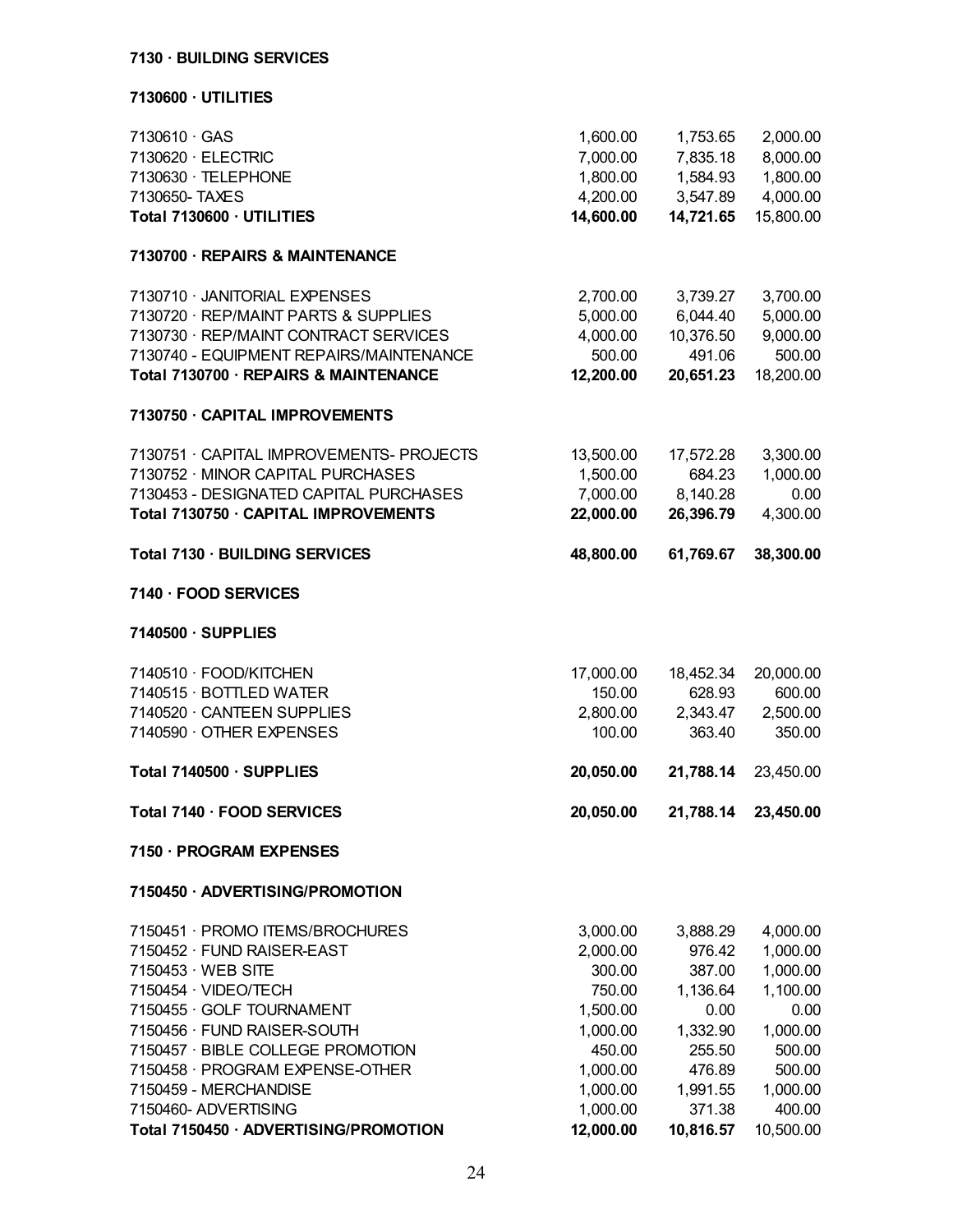#### **7150500 · PROGRAM SUPPLIES**

| 7150530 · CRAFTS                       | 1,500.00         | 402.86           | 1,000.00              |
|----------------------------------------|------------------|------------------|-----------------------|
| 7150540 · BIBLES/BOOKS/HELPS           | 500.00           | 270.19           | 500.00                |
| 7150550 · PROGRAM EXPENSES             | 3,300.00         | 1,985.17         | 3,000.00              |
| 7150570 · MEDICAL SUPPLIES             | 500.00           | 370.15           | 600.00                |
| 7150590 · OTHER EXPENSES               | 150.00           | 41.76            | 150.00                |
| Total 7150500 · PROGRAM SUPPLIES       | 5,950.00         | 3,070.13         | 5,250.00              |
| 7150800 · TRAVEL/VEHICLE EXPENSE       |                  |                  |                       |
| 7150810 · MILEAGE                      | 2,000.00         | 2,583.90         | 2,500.00              |
| 7150811 · PROGRAM MILEAGE/GAS          | 2,500.00         | 0.00             | 0.00                  |
| 7150820 · GAS/DIESEL                   | 150.00           | 509.78           | 600.00                |
| 7150840 · VEHICLE LICENSE/REG          | 1,050.00         | 1,259.00         | 750.00                |
| 7150841 · CAMP VEHICLE FUEL            | 1,500.00         | 1,027.19         | 1,500.00              |
| 7150842 · CAMP VEHICLE REP/MAINT       | 1,000.00         | 1,736.99         | 1,000.00              |
| Total 7150800 · TRAVEL/VEHICLE EXPENSE | 8,200.00         | 7,116.86         | 6,350.00              |
|                                        |                  |                  |                       |
| Total 7150 · PROGRAM EXPENSES          | 26,150.00        | 21,003.56        | 22,100.00             |
| 7190 · BOARD EXPENSES                  |                  |                  |                       |
| 7190800 · TRAVELEXPENSES - BOARD       |                  |                  |                       |
| 7190810 · MILEAGE - BOARD              |                  |                  |                       |
| 7190830 · MEETING EXPENSES - BOARD     | 2,000.00<br>0.00 | 1,160.55<br>0.00 | 1,500.00<br>0.00      |
| Total 7190800 · TRAVELEXPENSES - BOARD | 2,000.00         | 1,160.55         | 1,500.00              |
| 7190900 · EXPENSES CONFERENCE/TRAINING | 0.00             | 0.00             | 0.00                  |
| Total 7190 · BOARD EXPENSES            | 2,000.00         | 1,160.55         | 1,500.00              |
| <b>TOTAL EXPENSES</b>                  | 212,660.00       |                  | 206,348.03 211,750.00 |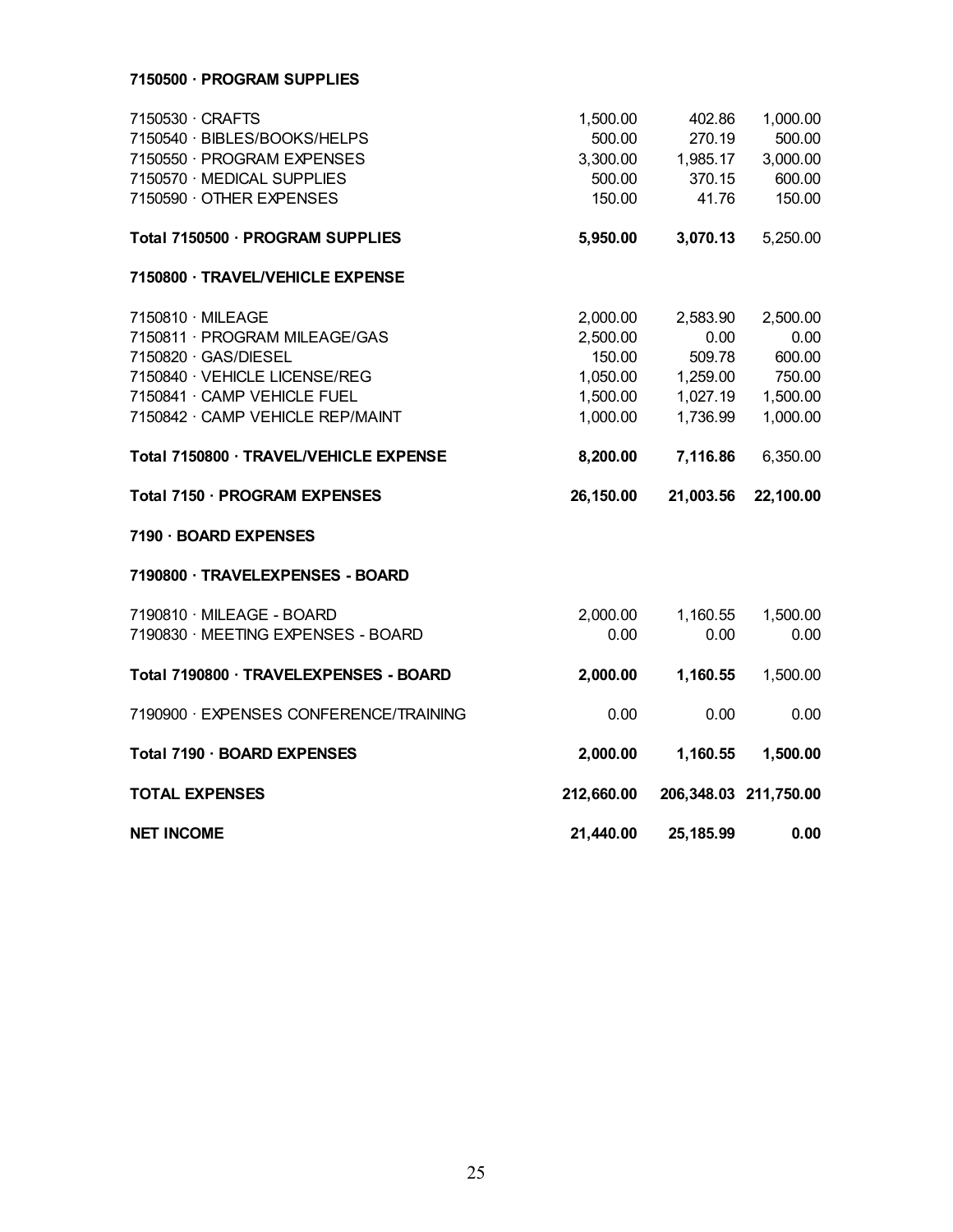#### **CONSTITUTION of the SASKATCHEWAN BAPTIST ASSOCIATION**

#### **ARTICLE I Name and Affiliation**

The name of the Corporation shall be the Saskatchewan Baptist Association of the North American Baptist Conference, hereinafter for convenience referred to as the "Association".

The Saskatchewan Baptist Association under The Saskatchewan Baptist Association Act, assented to on May 15, 1985, is constituted as a body corporate consisting of all duly organized and recognized North American Baptist Conference churches in Saskatchewan, and each of those churches is constituted a body corporate.

#### **ARTICLE II Purpose**

The purpose of the Corporation shall be:

- 1. to assist, support and hold member churches accountable in making disciples of Jesus Christ.
- 2. to facilitate the ministries done collectively by the member churches.
- 3. to participate in determining objectives and ministries of the North American

Baptist Conference through Association representation on the General Council.

4. to observe the Spirit of Christ in all discussions at sessions of the Association. Roberts Rules of Order shall govern on questions of procedure not specifically covered by the Constitution.

#### **ARTICLE III Membership**

1. Membership in The Association shall consist of organized and recognized North American Baptist Churches in Saskatchewan, which establish and practice the beliefs that are in harmony

with The North American Baptist Conference Statement of Beliefs adopted at The 1982 Triennial Conference, the NAB Christian Affirmation of Marriage adopted at the 2008 Triennial Conference, and which have been approved for membership by The Association.

- 2. All persons holding office within The Association must be members in good standing of an Association Church.
- 3. The Association shall annually, at a meeting of the Association, receive and adopt a report from the Credentials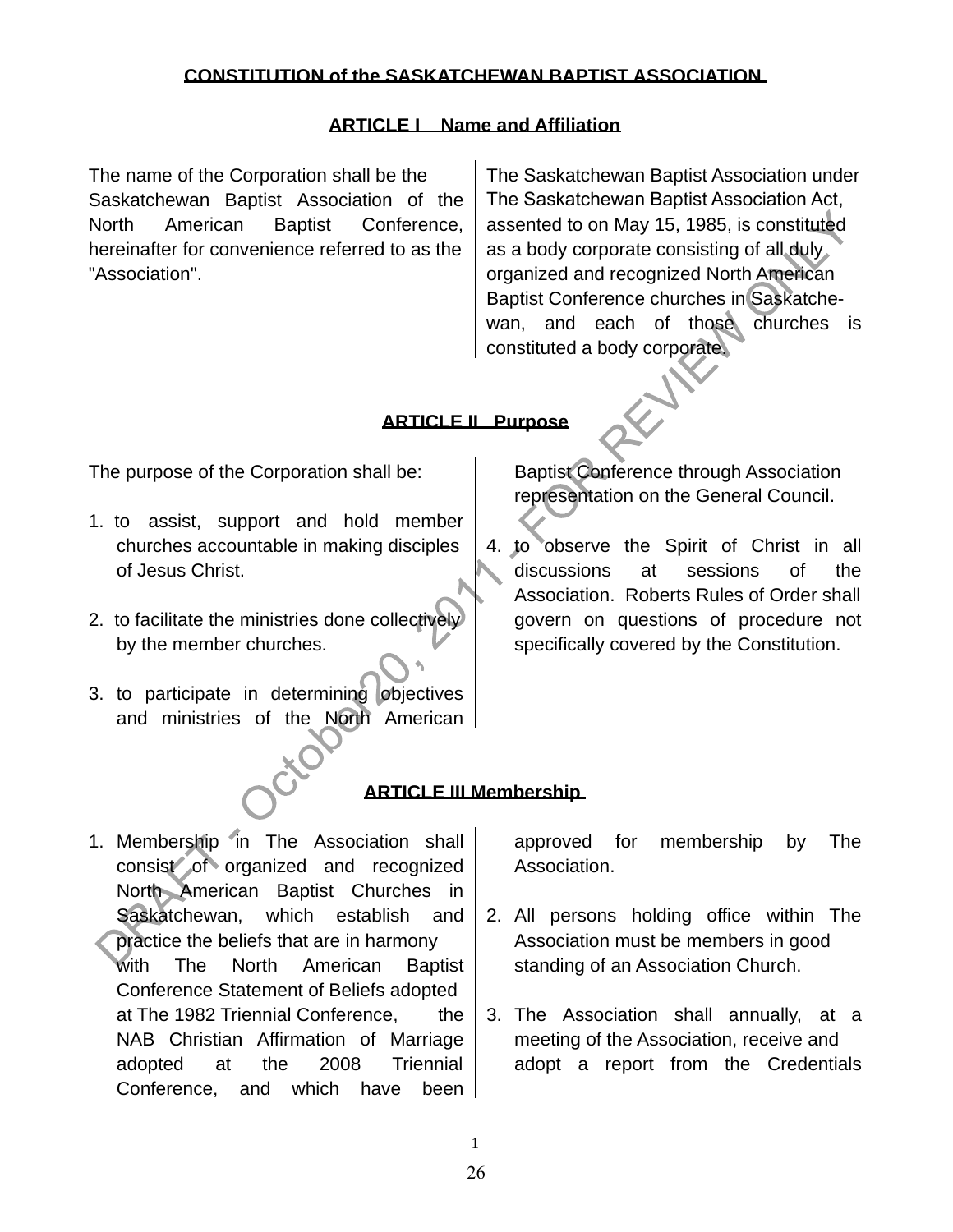Committee identifying the member Churches of the Association.

- 4. Churches wishing to unite with the Association are requested to apply in writing to the Moderator. The church shall have representation present at the time of acceptance into the Association. A three quarters (3/4) majority vote of delegates registered at a duly called Association meeting shall be decisive. Membership in the Association shall constitute membership in the North American Baptist Conference.
- 5. The Association shall have the right to withdraw the hand of fellowship from a church charged with departing from Scriptural teachings and commonly accepted Baptist practices. Such action shall be taken only after a thorough investigation and after all attempts at reconciliation have been made. A three quarters (3/4) majority vote of delegates registered at a duly called Association meeting shall be decisive.
- 6. Any member church may withdraw from the Association by church action and notification in writing to the Secretary.

The request shall then be presented at a Meeting of the Association for consideration and/or ratification. The Executive Team or the member Churches at a meeting of the Association may request further explanation from the church.

- 7. Representation at business meetings shall include the following:
	- a) every member church shall be entitled to one delegate for every ten (10) members or fraction thereof for the first one hundred (100) members, and thereafter one delegate for every fifty (50) members or fraction thereof.
	- b) every person on the pastoral staff of an Association church is a delegate.
	- c) Conference personnel are to be recognized as delegates.
	- d) all elected officers of the Association are to be recognized as delegates
- 8. A quorum of members is present at a meeting of the members when at least twenty (20) duly recognized delegates representing at least 51% of the member churches are present at the meeting in person.

#### **ARTICLE IV Regional Minister**

- 1. The Regional Minister shall come to office by Conference appointment, upon counsel and recommendation of the Association.
- 2. He shall supervise the Association, working with pastors and churches and

the Conference to coordinate the efforts of our joint ministry.

3. He shall be considered ex-officio on all committees and boards of the Association.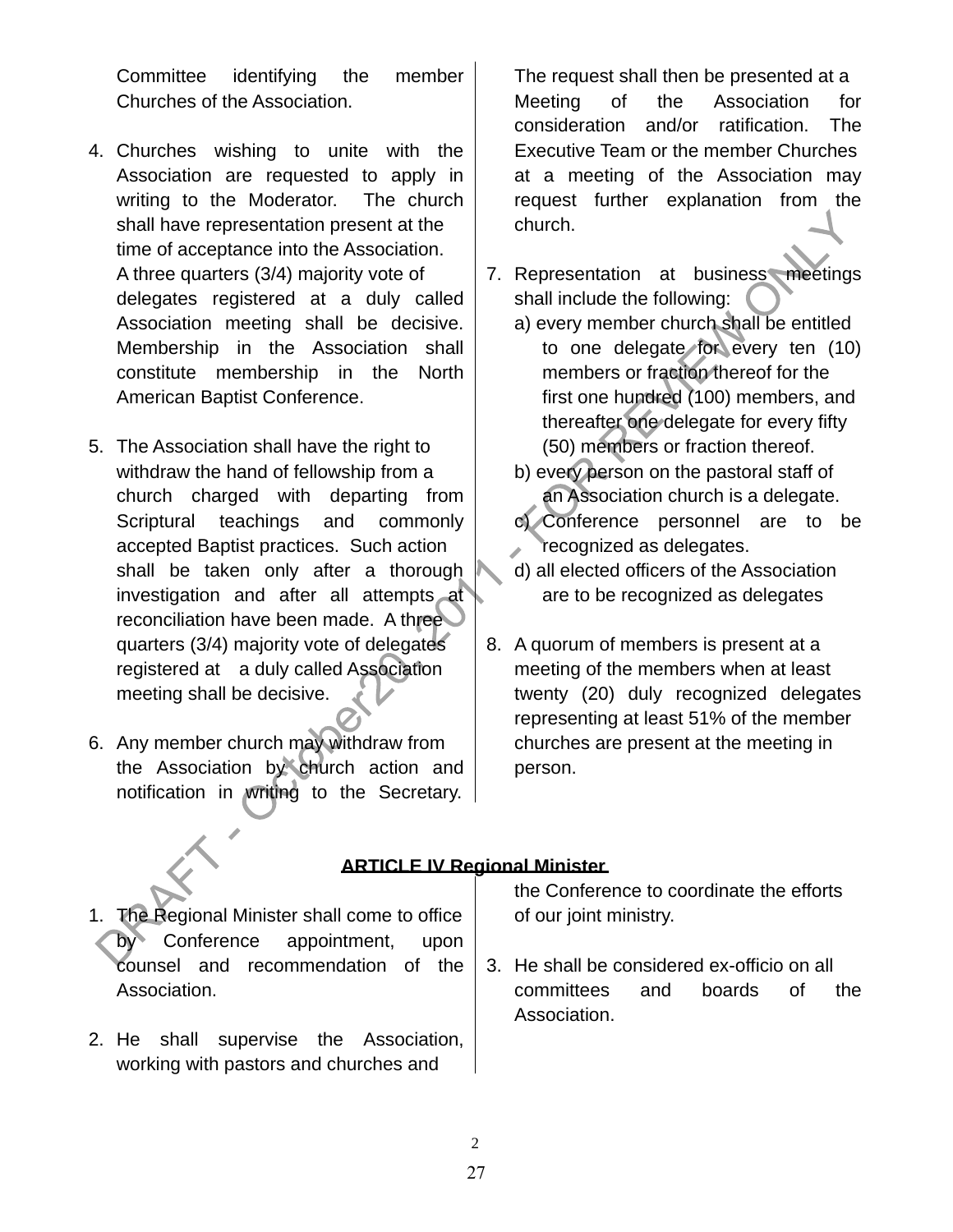- 4. He shall be automatically recognized as a delegate with voting privileges at the Association sessions.
- 5. He shall be a voting member of the Association Executive and Leadership Team.

#### **ARTICLE V Elected Officers and Committees and Tenure of Office**

- 1. The elected positions shall be:
	- a) Moderator
	- b) Vice-Moderator
	- c) Secretary
	- d) Treasurer
	- e) Youth Chairman
	- f) Camp Board Chairman
	- g) Up to 2 Members at Large
	- h) Women's Ministry President
	- i) Credentials Committee Members (3)
	- j) Camp Board Secretary
	- k) Camp Board Treasurer

The above officers, with the exception of the Credentials Committee Members, shall be elected for two (2) year terms. The terms of the Moderator, the Treasurer, the Camp Board Chairman, the Camp Board Secretary, and a Member At Large shall be staggered with the terms of the Vice Moderator, the Secretary, the Youth Chairman, the Camp Board Treasurer, and the other Member at Large.

2. The moderator and vice moderator shall alternate between layperson and clergy.

- 3. The Credentials Committee, consisting of three (3) members, shall be elected for three year staggered terms. It shall appoint its own officers.
- 4. No person shall serve in the same elected office for more than six (6) consecutive years, with the exception of the Association Treasurer and GSBC Treasurer, who will not be subject to term limits.
- 5. If an office becomes vacant, the Executive Team shall be authorized to appoint an interim officer to fill the vacancy until the next Annual Meeting of the Association.
- 6. The Women's Min istry President shall be elected by the Women's Min istry of the Association at their annual meeting and ratified by the Association at its Annual Meeting.

#### **ARTICLE VI Duties of Elected officers**

### **1. The Moderator:**

- a) shall have the general oversight of the work of the Association and shall conduct all business meetings according to parliamentary procedures.
- b) shall serve as an ex-officio member of all committees within the Association. He shall serve as the Chairman of the Executive Team and the Association Leadership Team. In the event that he is unable to attend, he shall appoint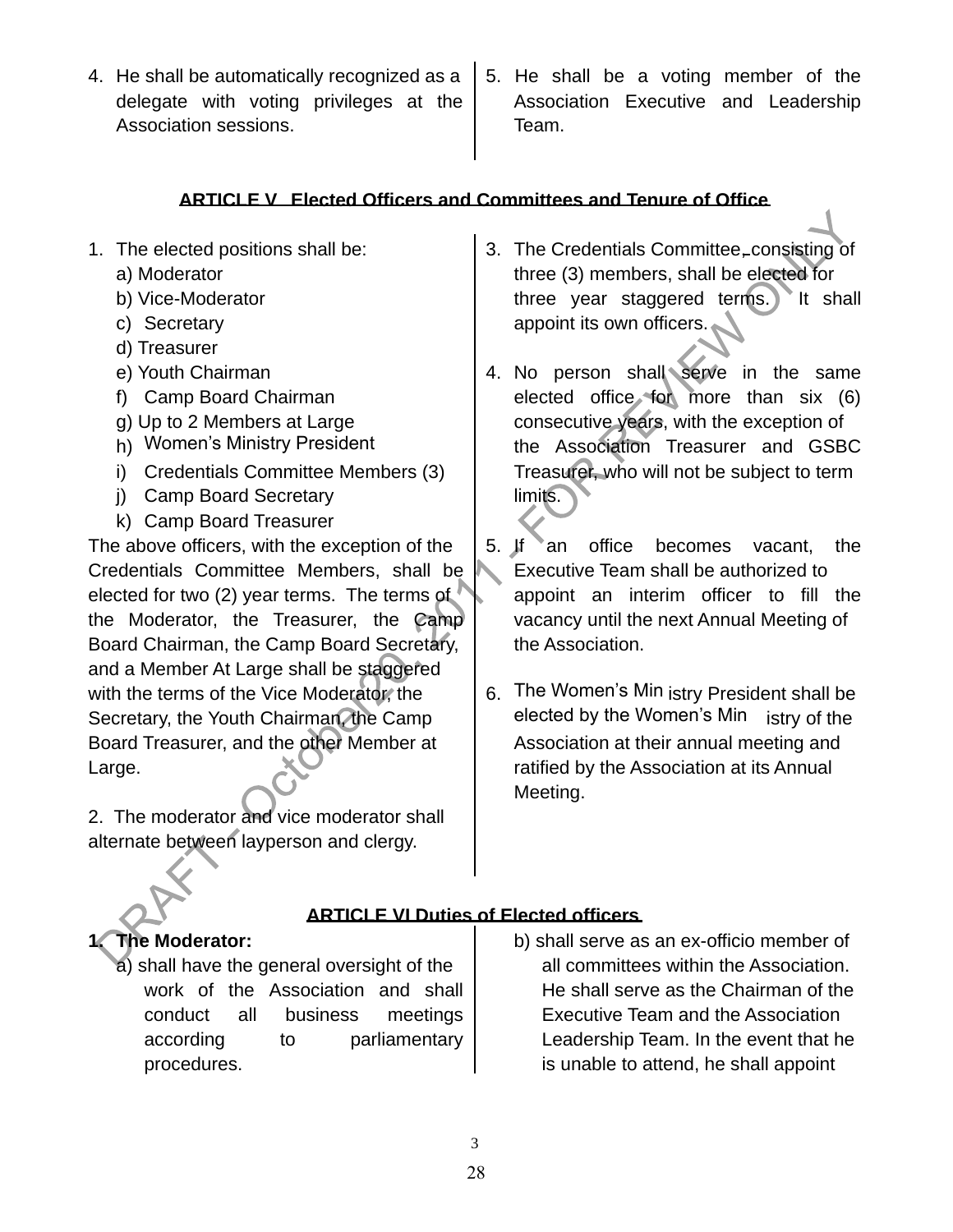an alternate from the Association Leadership Team.

- c) shall be the Representative to the General Council of the North American Baptist Conference. In the event he is unable to attend, he shall appoint an alternate from the Association Leadership Team.
- d) shall be a member of the Executive Team for one (1) year after his term expires, to serve in an advisory capacity, without vote.

#### **2. The Vice-Moderator:**

- a) shall take the place of the Moderator in his absence or at his request.
- b) shall be a member of the Association Executive Team.
- c) shall appoint and oversee the Balloting and Scrutineers Committee.

#### **3. The Secretary:**

- a) shall keep a record of all proceedings of the Association.
- b) shall serve on the Executive Team and record the minutes of both the Executive Team and the Association Leadership Team meetings.
- c) shall send a copy of the Association, Executive Team, and Association Leadership Team minutes to each team member and each Association member church. The Recording Secretary shall be the official corresponding officer for the Association as directed by the ExecutiveTeam.
- d) shall supply the North American Baptist Conference office with such Association information as they may require.
- **4. The Treasurer:**
- a) shall receive and disperse all funds as directed by the Association and its Executive Team, keeping accurate records thereof.
- b) shall present a printed financial report at the Association business meetings and interim reports at Executive Committee meetings.
- c) shall forward, as authorized by the Association, all funds as designated.
- d) Any expenditures exceeding 10% of budget item or category must have approval of the Executive Team.
- e) shall have all books ready for auditing prior to the Annual Meeting of the Association and ensure that the audit is completed.
- f) shall serve as a member of the Executive Team.

#### **5. The Youth Chairman:**

- a) shall promote and coordinate the interests of the individual Baptist Youth Groups in the member churches through correspondence, visitation and youth activities.
- b) shall serve as a member of the Association Leadership Team.

#### **6. The Good Spirit Bible Camp Board Chairman:**

- a) shall chair the camp board and shall be responsible to report to the Association.
- b) shall organize the camp board and be responsible to report to the Association.
- c) shall ensure the mission and vision of GSBC are fulfilled.
- d) shall serve as a member of the Association Leadership Team.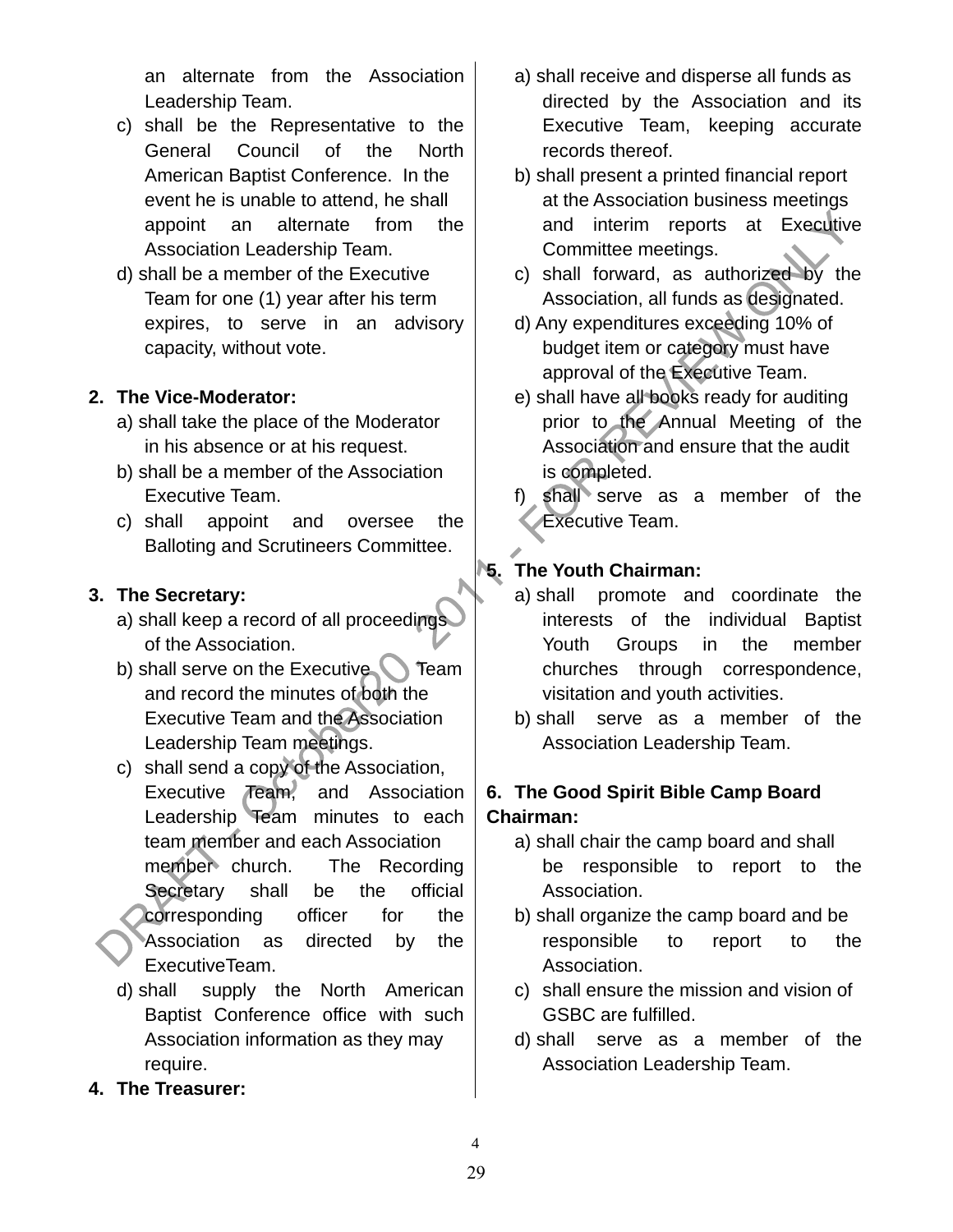e) shall serve one year following their term of office as "Past Chairman" in a non-voting, advisory role.

### **7. The Members At Large**

- a) may be assigned portfolios by the Executive Team.
- b) shall be a member of the Association Leadership Team.

#### **8. The Camp Board Secretary**

a) shall fulfill their duties as outlined in the policy and procedures manual of GSBC.

### **9. The Camp Board Treasurer**

a) shall fulfill their duties as outlined in the policy and procedures manual of GSBC.

#### **ARTICLE VII Duties of Elected Committees**

1. The following guidelines shall be followed by all board and committees -whether elected or appointed - of the Association.

a) As an example of the Biblical directive to keep the Lord`s Day holy, the Association, and all of its boards and committees - whether elected or appointed - shall endeavour to refrain from meeting on Sundays.

b) The Association boards and committees - whether elected or appointed - shall, at all times, be at arms length.

c) All members of Association boards and committees - whether elected or appointed - shall be members in good standing of an Association church.

d) A husband/wife shall not succeed the other on any specific Association board or committee.

e) No Assocation member church shall, at any time, have more than one-third (1/3) of the members of any specific Association board or committee.

### **2. The Assocation Executive Team:**

- a) shall consist of:
	- the Moderator
	- the Vice-Moderator
	- the Secretary
	- the Treasurer
	- the Regional Minister
- b) shall be responsible for handling the

day to day functions of the Association.

- c) shall meet at least four times per year, or as often as deemed necessary.
- d) a quorum for such meetings shall be 51% of the Executive Team members.
- e) shall make a full report of all activities and decisions at the next scheduled Leadership Team meeting.

#### **3. The Association Leadership Team:**

- a) shall consist of:
	- the Executive Team
	- the Camp Board Chairman, Youth Chairman, Women's Ministry President, and the Members at Large.
- b) shall be responsible for coordinating the development of Association goals, objectives, policies and strategies to advance Association ministries.
- c) shall prepare and present an Annual budget of the Association for approval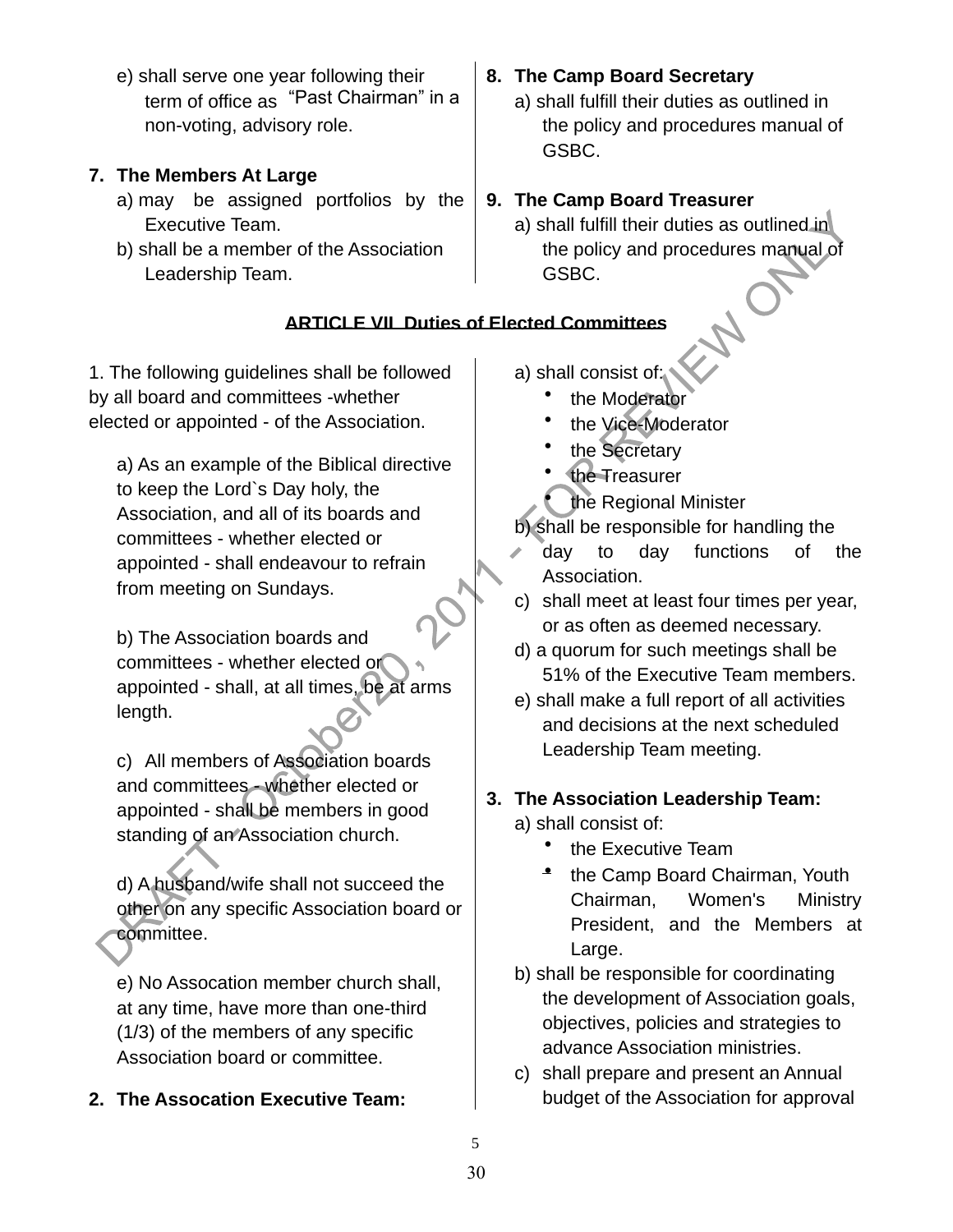at the Annual meeting of the Association.

- d) shall meet at least four times per year or as often as deemed necessary to conduct the business of the Association. A quorum for such meetings shall be 51% of the Leadership Team members.
- e) may, by a two-thirds (2/3) majority vote, call an emergency business meeting of the Association provided notice of such a meeting shall be given not less than ninety-six (96) hours before the time when the

meeting is to be held. Such notice may be written, electronically communicated, or by telephone.

- f) shall have full power to act on behalf of the Association between its meetings, except that it shall not have the authority to change the Constitution of the Association or to act contrary to the same.
- g) It shall have power to appoint such committees from its membership and from the membership of the Association as it shall deem necessary.

#### **ARTICLE VIII Boards and Committees**

All boards and committees are responsible to report to and communicate with the ASSOCIATION Leadership Team, unless otherwise specified.

#### **1. The Credentials Committee:**

- a) shall consist of three elected members, the moderator, and the regional minister.
- b) shall carry out those responsibilites as stated in the North American Baptist "Credentialing Guidelines on Ordination and Licensure", June 2011 edition.
- c) shall report to the Moderator.
- **2. Growth and Multiplication Committee:**  a) shall ensure the development of the vision and the implementation of
	- multiplying, missional communities by equipping leaders and churches to become missional, in order to multiply and transfrom their neighbourhoods and communities

b) shall be appointed by the Assocation Leadership Team

**3. The Nominating Committee:** 

- a) shall consist of three (3) members elected at the Annual Meeting of the Association, to function during the coming year.
- b) shall seek to select one name for each vacant office to present to the Association.

#### **4. The Balloting and Scrutineers Committee:**

- a) shall consist of three (3) members appointed by the Vice-Moderator for the current session.
- b) shall distribute, collect and count the ballots, presenting the results to the Moderator.
- c) shall ensure that the guidelines of the Association regarding delegate representation are observed.

### **5. The Good Spirit Bible Camp Board:**

- a) shall consist of the following voting members:
	- a. Camp Board Chairperson
	- b. The Camp Director
- 6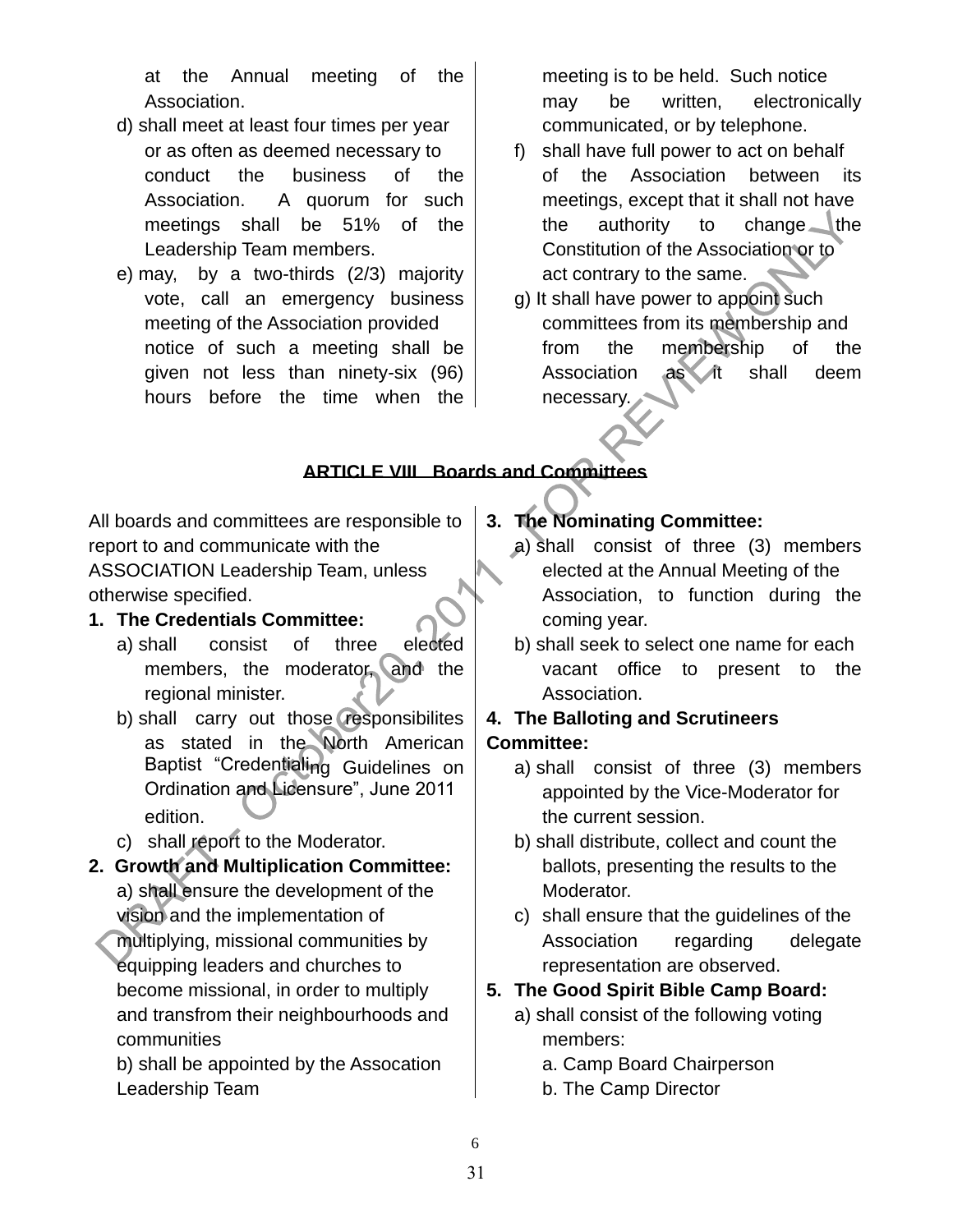- c. Camp Board Secretary
- d. Camp Board Treasurer

e. up to 6 members at large who have been appointed by the Executive Team in consultation with the Chairman.

- b) shall set direction and enact policies to govern Good Spirit Bible Camp and its volunteer and paid staff.
- c) shall prepare an annual estimated operating budget to be presented to the Association at the Annual Meeting
- d) shall have the camp treasurer's records duly audited
- e) The Camp Director shall hire or appoint all summer volunteer and paid staff, following the policy manual of GSBC.
- f) The Camp Director shall make the Association membership aware of any needs and concerns that are evident in the Camp's operation, and recommend steps to control, alleviate, or eliminate the problem or concern.
- g) The Camp Board Chairperson shall have the authority to appoint and delegate any special committee(s) to fulfill specific needs at the Camp.
- h) The Camp Director shall be ex-officio on all GSBC boards and committees
- i) In the event that GSBC is without a Camp Director, the Camp Board Chairman is authorized to perform the duties of the Camp Director, or to appoint members of the GSBC Board to perform specific functions.

#### **ARTICLE IX Election Procedures**

The Nominations Committee shall seek to select at least one name for each office coming vacant. Further nominations may be made from the floor at the Association Annual Meeting, with prior consent of the

candidate. Election shall be made by ballot and a majority of ballots cast is required for an election to office.

#### **ARTICLE X Voting Procedures**

Standard procedure for voting shall be: 1. A Standing Vote

2. A Counted Standing Vote shall be used if the vote seems too close to call, of if the decision of the chair is appealed by a member.

3. A Ballot Vote shall be used if called for by the membership.

4. Electronic or proxy votes may be used in special cases, such as a decision required by the membership between meetings. The

Executive Team shall determine if such methods are necessary and shall inform the membership of the intention to use such methods at least 2 weeks prior to calling for the decision.

5. The Executive Team shall serve as the Scruiteneers of such electronic or proxy voting, and shall, by written, electronically communicated means, or by telephone, communicate the results of such a vote within one week of the close of voting.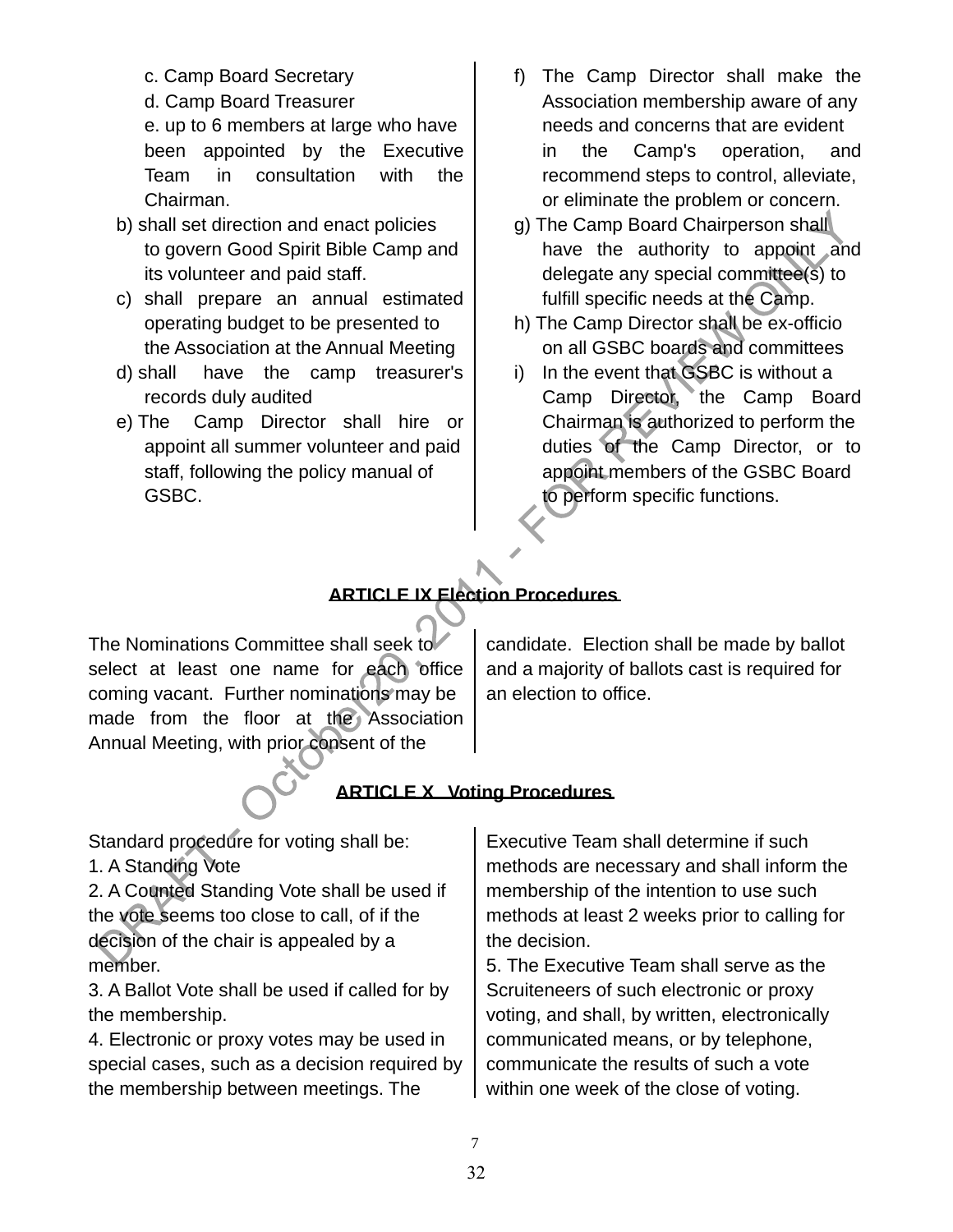#### **ARTICLE X ASSOCIATION Workers**

The Saskatchewan Baptist Association may have need to remunitvely compensate workers required for ministry in addition to the Regional Minister. With the approval of

the delegates at a duly called Association meeting, the Executive Team may recruit, hire, and terminate such a worker.

#### **ARTICLE XI Amendments**

This Constitution may be amended by a three quarters (3/4) majority vote of the delegates at the Annual Sessions of the Association provided that the proposed amendment has been presented in writing to

all member churches at least two months prior to the Annual Meeting of the Association.

 $O_{\gamma}$ 

#### **ARTICLE XII Effective Date**

Constitution and By-laws of the Association

This Constitution shall supersede the existing and shall become effective immediately upon | adoption by the Association.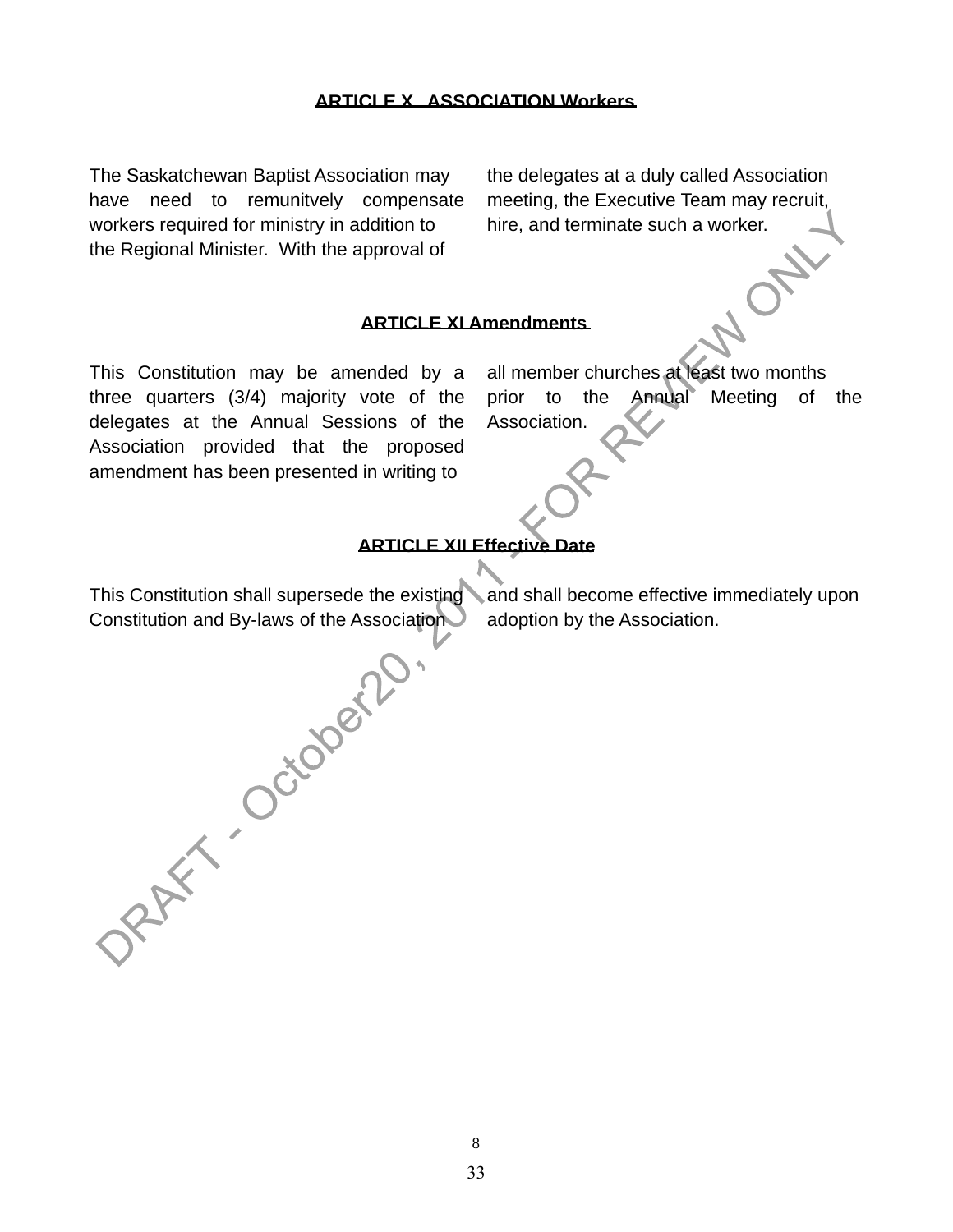## **Proposed Resolutions to the Draft Constitution**

#### **RESOLUTION #1**

#### **Original:**

Article X.5 - The executive team shall serve as the scrutineers of such electronic or proxy voting, and shall ...

#### **Proposed:**

Article X.5 - The credentials committee shall serve as the scrutineers of such electronic or proxy voting, and shall ...

#### **Rationale:**

When voting occurs during a meeting all others can see the vote and accountability is maintained. When a ballot is issued a separate entity, often convened for that meeting alone, checks the ballots not the executive who is bringing the issues to vote. I am not convinced that having the executive team who are calling for a vote and proposing the vote would be in good ethical standing counting the vote as well. There is a loss of transparency and accountability in doing so that seems to undermine democratic process. If another committee (and I picked the credentials committee because it should always be operational) counts the vote a layer of accountability is provided. The fact that some members of the executive sit on the credentials committee should not matter as it should bring in an outside witness which lends credibility.

#### **RESOLUTION #2**

#### **Original:**

5.2 "The moderator and vice moderator shall alternate between layperson and clergy."

#### **Proposed:**

5.2 "It is recommended that the moderator and vice moderator alternate between clergy and layperson."

#### **RESOLUTION #3**

#### **Original:**

6.3.c "shall send a copy of the Association, Executive Team, and Association Leadership Team minutes to each team member and each Association member church. The Recording Secretary shall be the official corresponding officer for the Association as directed by the Executive Team."

#### **Proposed:**

6.3.c "shall send a copy of the Association, Executive Team, and Association Leadership Team minutes to each team member and each Association member church. The Secretary shall be the official corresponding officer for the Association as directed by the Executive Team."

#### **RESOLUTION #4**

#### **Original:**

This is not contained within the current proposal.

#### **Proposed:**

Article IV (*NOTE: the Article Numbers will have to change for this to be inserted*)

1. The delegates of the churches of the association shall meet twice annually at dates predetermined and announced to the churches to conduct the business of the Association.

2. One meeting shall be held in the winter and one in the fall, and shall be hosted by one of the churches.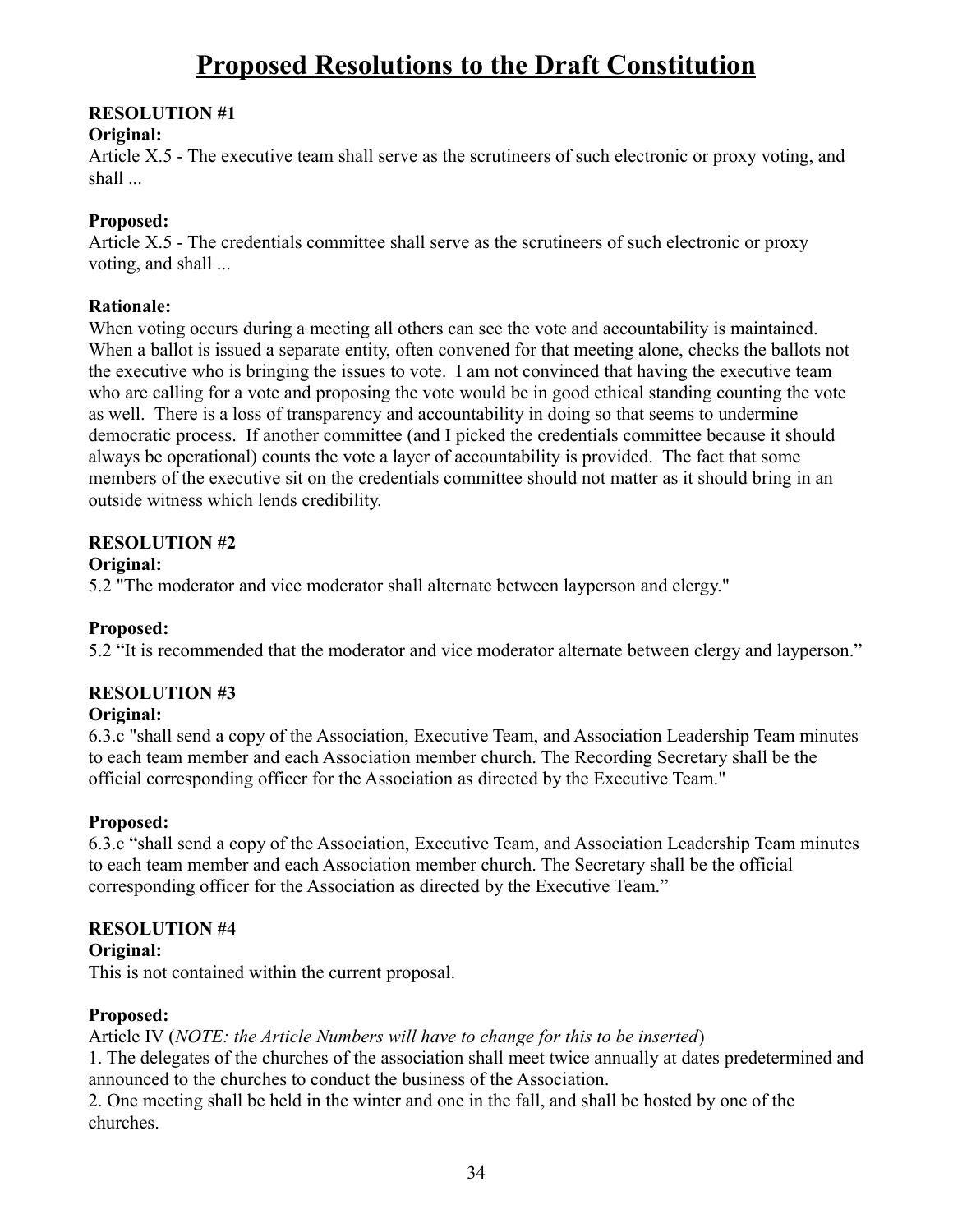3. Other meetings may be called from time to time as need arises by the Executive committee.

4. In all the meetings, Roberts Rules of Order shall govern on questions of procedure not specifically covered by the Constitution.

#### **RESOLUTION #5**

#### **Original**

Article IV Regional Minister 3. He shall be considered ex-officio on all committees and boards of the Association.

#### **Proposed**

Article IV Regional Minister 3. He shall be considered ex-officio on all committees and boards of the Association*, with right of debate and vote.*

**Rationale:** Specifically state, as noted in following points of article that the Regional Minister is entitled to vote and debate on all committees he is called to serve on.

#### **RESOLUTION #6**

#### **Original**

ARTICLE VI Duties of Elected officers

1. The Moderator:

b) shall serve as an ex-officio member of all committees within the Association. He shall serve as the Chairman of the Executive Team and the Association Leadership Team. In the event that he is unable to attend, he shall appoint an alternate from the Association Leadership Team.

#### **Proposed**

ARTICLE VI Duties of Elected officers

1. The Moderator:

b) shall serve as an ex-officio member of all committees within the Association*, with right of debate and vote.* He shall serve as the Chairman of the Executive Team and the Association Leadership Team. In the event that he is unable to attend, he shall appoint an alternate from the Association Leadership Team.

**Rationale:** Specifically state that the Moderator is entitled to vote and debate on all committees he is called to serve on.

### **RESOLUTION #7**

#### **Original**

ARTICLE VII Duties of Elected Committees

3. The Association Leadership Team:

a) shall consist of:

- the Executive Team
- the Camp Board Chairman, Youth Chairman, Women's Ministry President, and the Members at Large.

### **Proposed**

ARTICLE VII Duties of Elected Committees 3. The Association Leadership Team: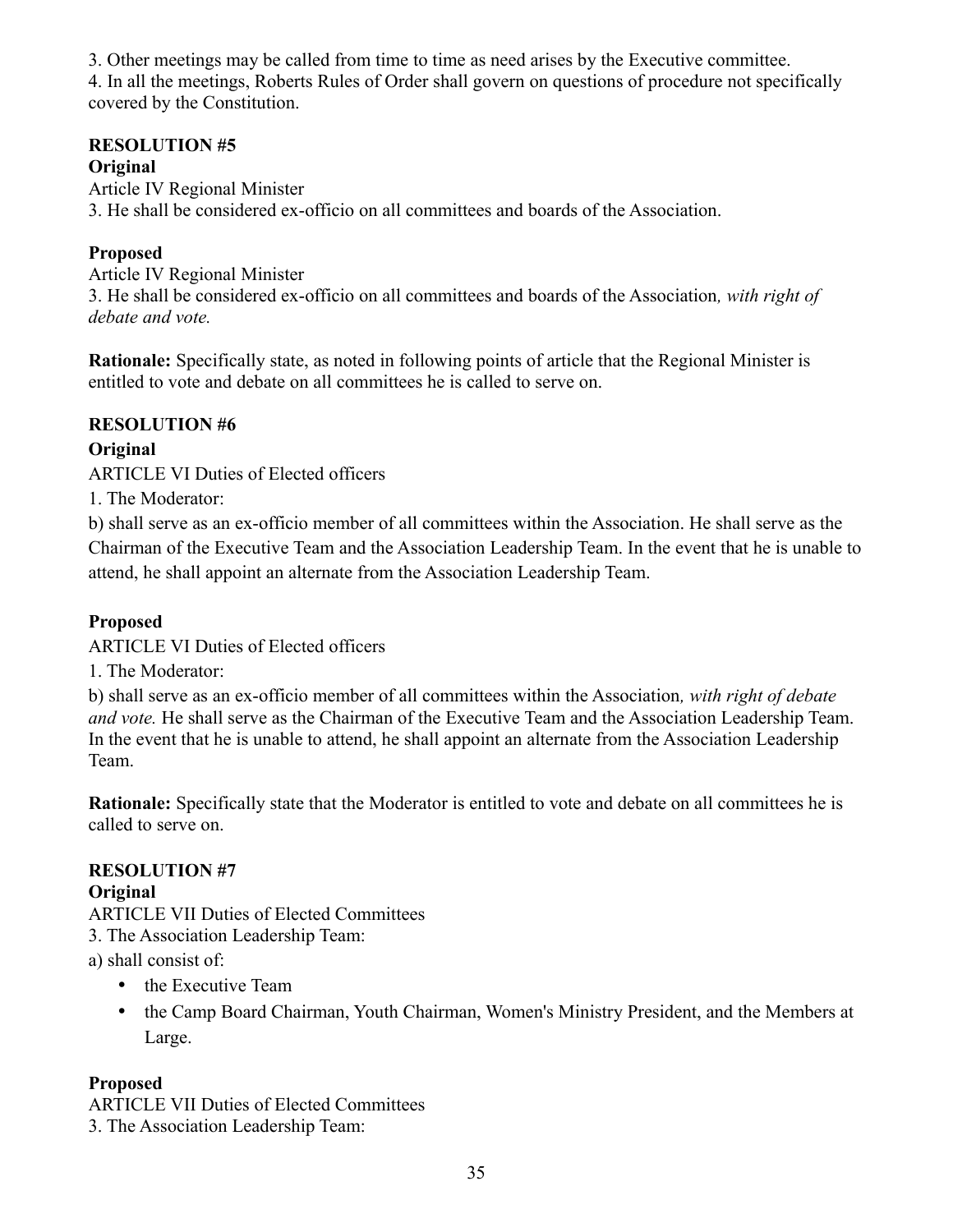a) shall consist of:

- the Executive Team
- the Camp Board Chairman, *Camp Director,* Youth Chairman, Women's Ministry President, and the Members at Large.

**Rationale:** In keeping with the current constitution, having the Camp Director on the SBA Leadership Team allows the director of the main ministry of the SBA to be informed on the discussions and decisions of the Association. It will also serve to connect the Director with key leaders in the Association and provide opportunity for more communication among SBA leaders, churches, and the camp ministry.

## **RESOLUTION #8**

#### **Original**

ARTICLE VIII Boards and Committees g) The Camp Board Chairperson shall have the authority to appoint and delegate any special committee(s) to fulfill specific needs at the Camp.

#### **Proposed**

ARTICLE VIII Boards and Committees

g) The Camp Board Chairperson shall have the authority to appoint and delegate any special committee(s) to fulfill specific needs at the Camp.

**Rationale:** The Camp Board as a whole is the suitable avenue for appointing committees, etc.

#### **RESOLUTION #9**

That we empower the SBA Executive Committee to have the authority to make non-substantive changes to the Constitution in order to correct spelling, grammar, punctuation and cross-references when it is obvious the cross-reference is incorrect. The Executive Committee may also correct the numbering of individual sections to maintain proper numerical sequence and to maintain a consistent style and format of section numbering but not to change the relative order of individual sections. Such non-substantive changes shall require the approval and ratification of the Leadership Team in accordance with the process.

#### **RESOLUTION #10**

That we adopt the SBA Constitution, as amended at this meeting.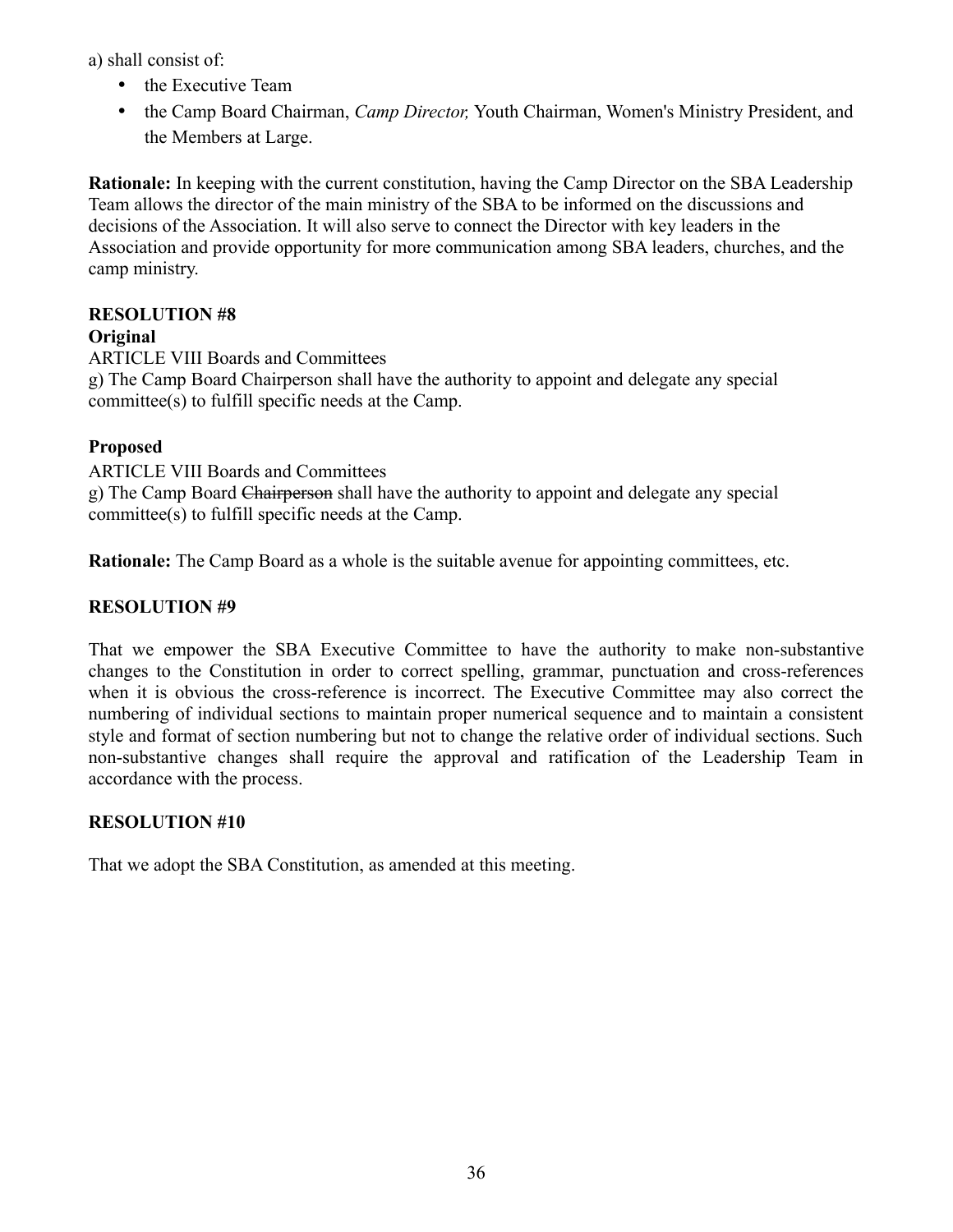## **Nominating Committee's Report**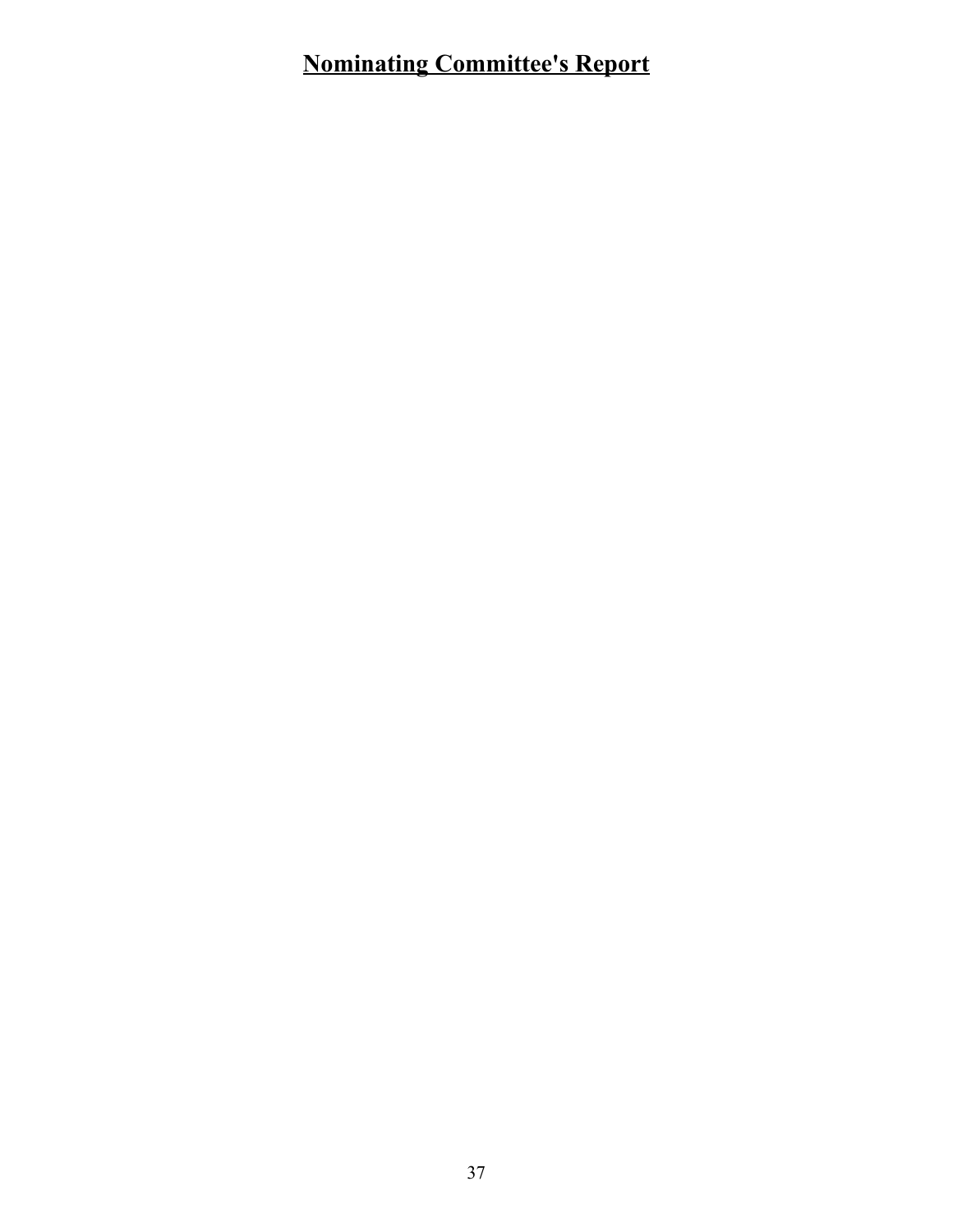## **First Nations Report 2011-2012**

"Being confident of this very thing, that He who has begun a good work in you will perform it until the day of Jesus Christ." Phil. 1:6

We praise God for the opportunities He has given us this past year.

Grant continued to teach construction till the end of January, 2012. He continues to encourage students with the Apprenticeship

Program which keeps him in contact with the school.

The Lord worked in a wonderful way to allow us to use the school gym for our Awana Club. Grant went and asked the principal if we would be able to use the school gym and sent him to talk to the sports director. He responded "We have one evening left, Monday nights." They had just started a new program, to fill each evening for the kids to have something to go to, and Monday night was open. "Thank you Lord!" We have about fifteen regular clubbers.

We continue to work with the teens and have six faithful ones that come every week. We are going through a book called "What the Bible Teaches About God and Jesus Christ." It is like a workbook and they are enthusiastic to read and fill in the answers. We see changes in them, four of them have trusted Christ as their own personal Savior.

On February 17 - 19th we took three teen girls to LacLa Biche, Alberta, where our mission has a Bible school called Key-Way-Tin Bible Institute.We took them there for a youth retreat and they had very positive comments about attending.

As we were driving home, two of the teens just poured out their hearts about how difficult it is for them to live for Christ. Their homes are in such chaos that it is very challenging for them to keep on for the Lord. We need your prayers to bring these teens before the Lord often.

We go to the reserve every Sunday and pick up the ones who want to come to church and take them to Indian Head.

One of our goals this year is to spend more time with the adults. The Youth Apprenitceship Program will help as we visit the students in their homes.

There is much spiritual darkness darkness there, so as we go, pray for the Lord to go before us.

Thank you for your prayers and your financial gifts.

Grant & Nettie Pattimore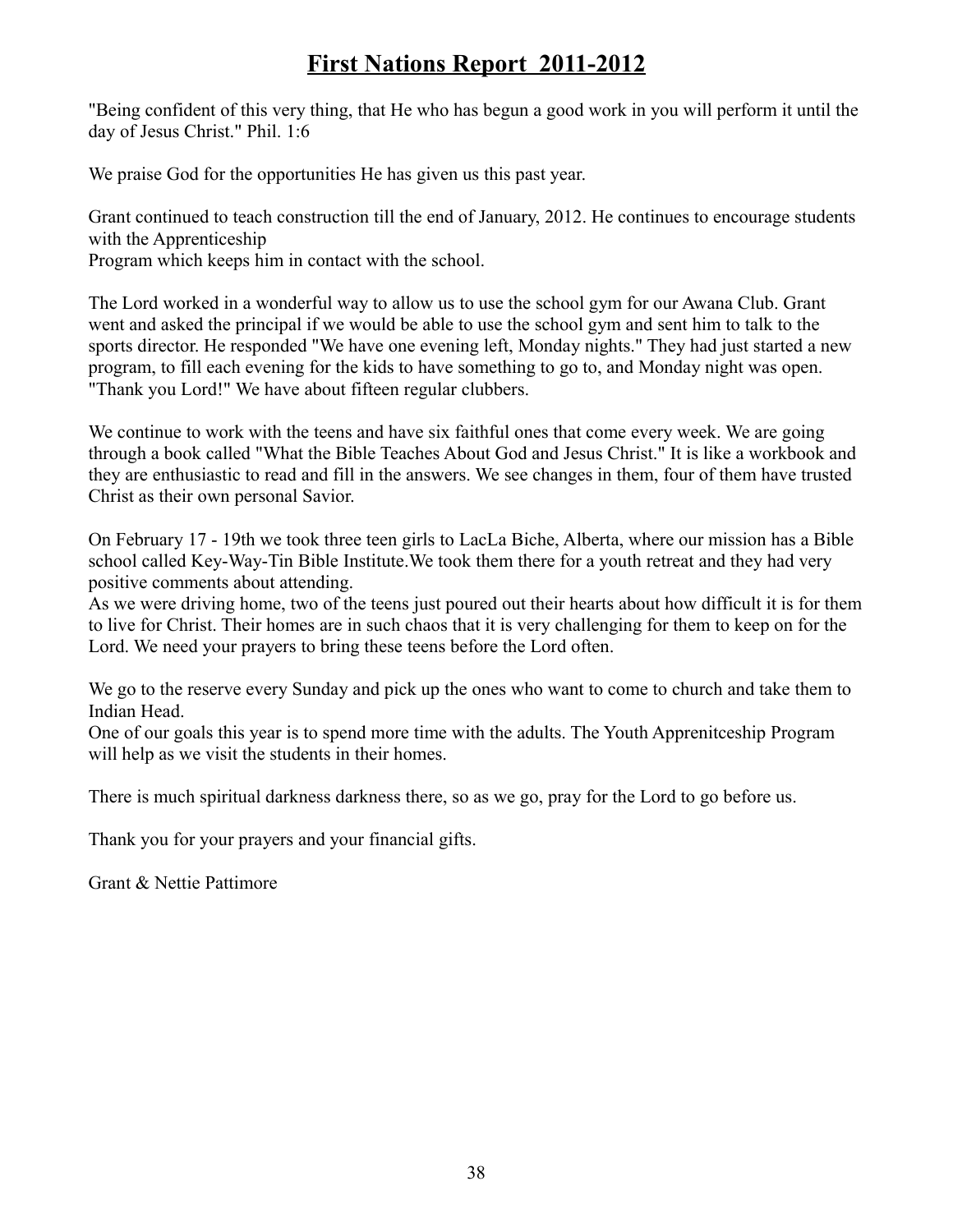## **Church Reports**

## **Balcarres Baptist**

It has been an interesting year in Balcarres. Our former pastor decided to move on to another career and we found ourselves once again searching for another. Our congregation has persevered through these trying times and has come together to keep the church going. We have been blessed with excellent pulpit supply for the past months and we are currently in the final stages of reviewing a new pastor. We pray constantly that we can find the right person for our community and we can see God's work throughout this process. We expect big things for our church in 2012.

Bob Mayo Moderator

## **Balgonie Baptist Church**

Praise God from whom all blessing flow. We have indeed experienced blessings in Balgonie. We learned a little more patience this past year as we looked for a pastor. Just when we thought we had found someone, God showed He had a different plan. In October we called Pastor Randy and Shawn Olson, they accepted and as the saying goes, the rest is history. Our K6 club strives to reach children in grades K through 6. We are seeing interest not only from the children but also from their parents. Our youth meet weekly and we are anticipating God to show us exciting developments in that ministry. We were blest to sit under the leadership of Rev. Irwin Kujat. Irwin and Lousie came to Balgonie as our interim pastor last February. We look forward to what God has in store for us.

Garth Kurtz Moderator

## **Bay Park Baptist Church**

God never ceases to amaze us. The journey of faith is filled with God's footprints. As we look at the year that was, this indeed has been the case once again. It is not the big events that stand out for us. It is the daily and weekly things, like small groups, Sunday School and the worship services, the youth and College and Career weekly meetings including the one on one meetings that God has been working through in our midst.

Our youth and College and Career are growing both in numbers and spiritual maturity. Associate Pastor Adam Wiebe reports that their events are well attended, especially the Coffee House Bible-study.

Our neighbourhood continues to change as younger couples are buying houses in the area. God has laid it on our heart to take a serious look at expanding and revamping the look of our building. Our church is blessed by new people attending with a seeking heart on a regular basis.

The small group Bible-studies continue to be one of the tools which God is using for teaching and fellowship. Summer was blessed by a successful VBS. As a result some families have become more committed in attending and the older elementary children have started to attend youth. College and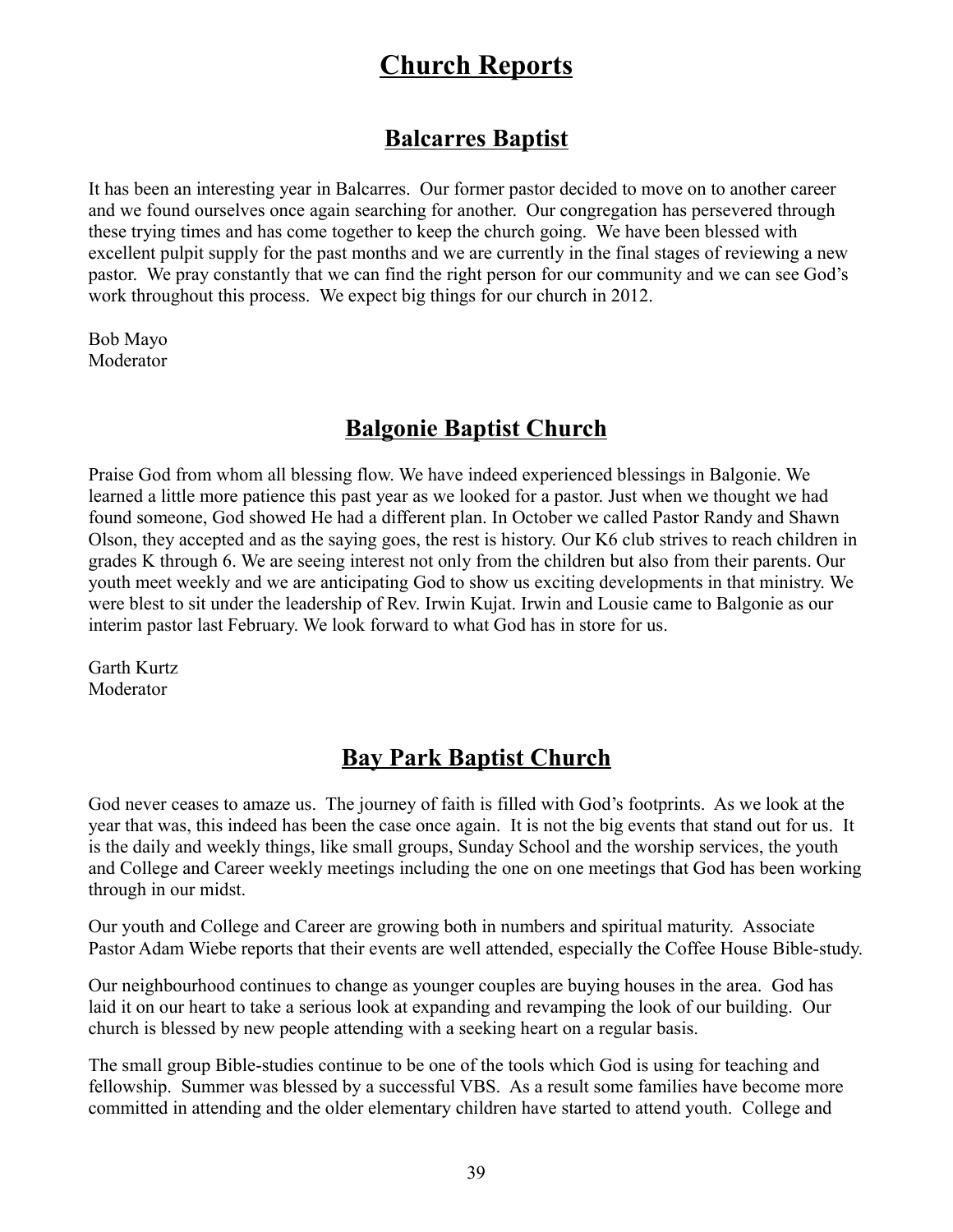Career were a great help during VBS.

Please pray for us as we endeavour to reach those without Christ (especially young couples and youth) and look at an update of our church building.

God is a great God and specializes in the humanly impossible.

Prayerfully,

Your co-workers in the cause of Christ at Bay Park Baptist Church

## **Calvary Baptist Church**

This has been an eventful year at Calvary. After 16 months of pulpit supply, the church called me to serve as pastor, and I began my ministry on June 1. One of the mandates given with the call was to seek an associate pastor who would work with our young people. This opportunity arose sooner than expected and on September 11, Luke Miller began serving as Associate Pastor.

Our current programs include Club DJ and Quizzing on Wednesday evenings, a Moms & Tots group on Wednesdays, weekly youth events, and small groups. The youth events include "Resonate", a monthly worship service hosted by our youth group, and open to the young people from nearby SBA and other churches.

We have seen a small but significant increase in our average weekly attendance due mostly to some new younger families who have begun attending. This has confronted us with the inadequacy of our current Christian Education space, and we have begun planning to repair this. Please **pray** for us as we seek the Lord's wisdom and guidance in addressing this.

Mission emphases include our support of NAB missions and the ministry of the SBA, an annual shortterm mission trip to an orphanage in Mexico, and outreach into our local community. We have a monthly community film night, and have been showing the "Chronicles of Narnia" series to which we have invited the people of our community. We are seeking to take with utmost seriousness the command to make disciples, both in winning people to Christ and in "teaching them to obey everything" he commanded. **Pray** with us for this.

Respectfully submitted, Sam Berg, pastor

## **Ebenezer Baptist Church**

Reflecting on 2011, we have been truly blessed by the goodness of God. We incorporated the DVD series "When God's People Pray" by Jim Cymbala into our weekly Prayer Meetings. This was a time of growth and insight for all who participated. In the months of February through April, we showed the DVD series "Laugh Your Way to a Better Marriage" with Mark Gungor. In the fall, we began to run our children's ministry "KidsOwn Worship" during our worship service and while attendance is lower than in the past, the impact on the children is strong.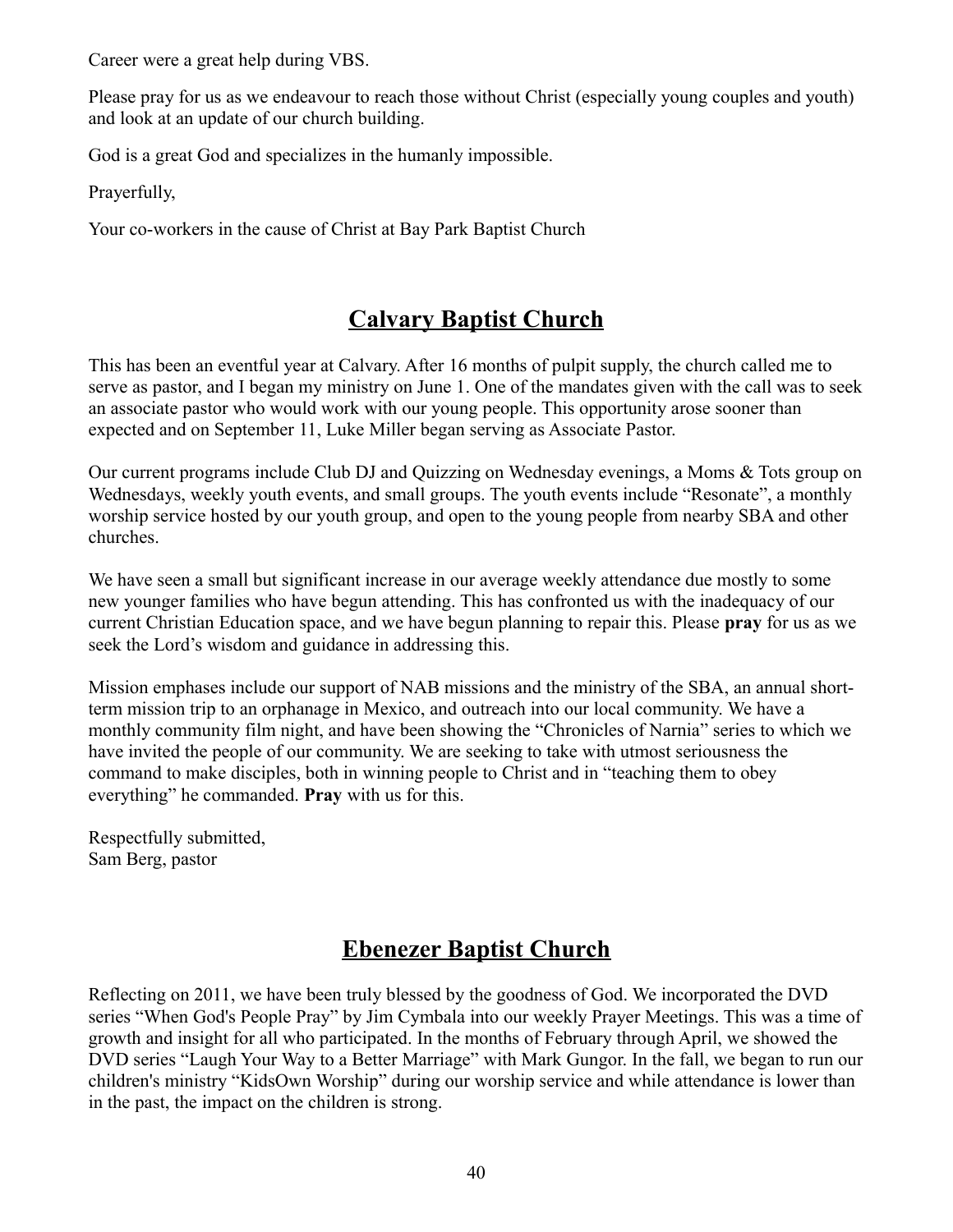We have welcomed a few families to our congregation this past year. One of these families has begun to attend as a direct result of our children's ministry. Our average attendance for worship services has now risen to around 62 people. We praise God for opportunities for service in everyday living. Pray for us as we forge ahead in our service for Christ as we build His church in Ebenezer.

Respectfully submitted,

Kendall Buhler Pastor

## **Esterhazy Baptist Church**

Houses, condos and even a new hotel are popping up around the town as Esterhazy continues to prepare for the anticipated growth from the Mosaic Potash Mine's expansion: the building of the new K3 mine site, of which the sinking of the shaft is scheduled to begin this year.

Our congregation continue see people come and go, and attendance remains steady with an average attendance of fifty two. We welcomed six people into our membership, including four through baptism; bring our membership to forty three. We rejoice that two children from our Kids Club accepted Christ as the Saviour.

Our church family continues to be involved in the community through various community groups in addition to, assisting with Meals on Wheels, the community Christmas Hamper, services & visits to Senior's Lodges and Care Homes.

Thank you for your prayers for Esterhazy Baptist Church,

Pastor Robert Moss.

## **Faith Baptist Church**

Mission Statement: to bring people to Jesus to establish them in Church fellowship, to develop them in Christ-likeness, and to equip them for service in the Church and in Society so that God's name will be exalted.

In February we called Dr. Eugene Speer as Senior Pastor to begin May 1, 2011. In June our Youth Pastor answered God's call to further his education. In July we hired Nicole Russell as our Pre-school teacher. In October we conducted our Fall Mission's Conference. In December our Associate Pastor announced his resignation effective March 1, 2012. Also in December we called Stephen Luff as Associate Pastor in charge of Youth and Young adults.

Our outreach ministries are Vacation Bible School, a monthly service at Soul's Harbor Rescue Mission, Grief Share ministry, Annual "Block Party", Candy Carnival, Mid-week Kidz Klubz ministry to children, and Seeds of Faith Pre-school.

Our ministry attendance has averaged 30+ in the Youth Bible Study, 15+ in Young Adult Small Group Bible study, and 70+ in children grades 4 to 6 for Kidz Klubz (we increased from one Souper Supper to twice monthly). We have over 20 Small Group Bible Studies with weekly meetings, and two new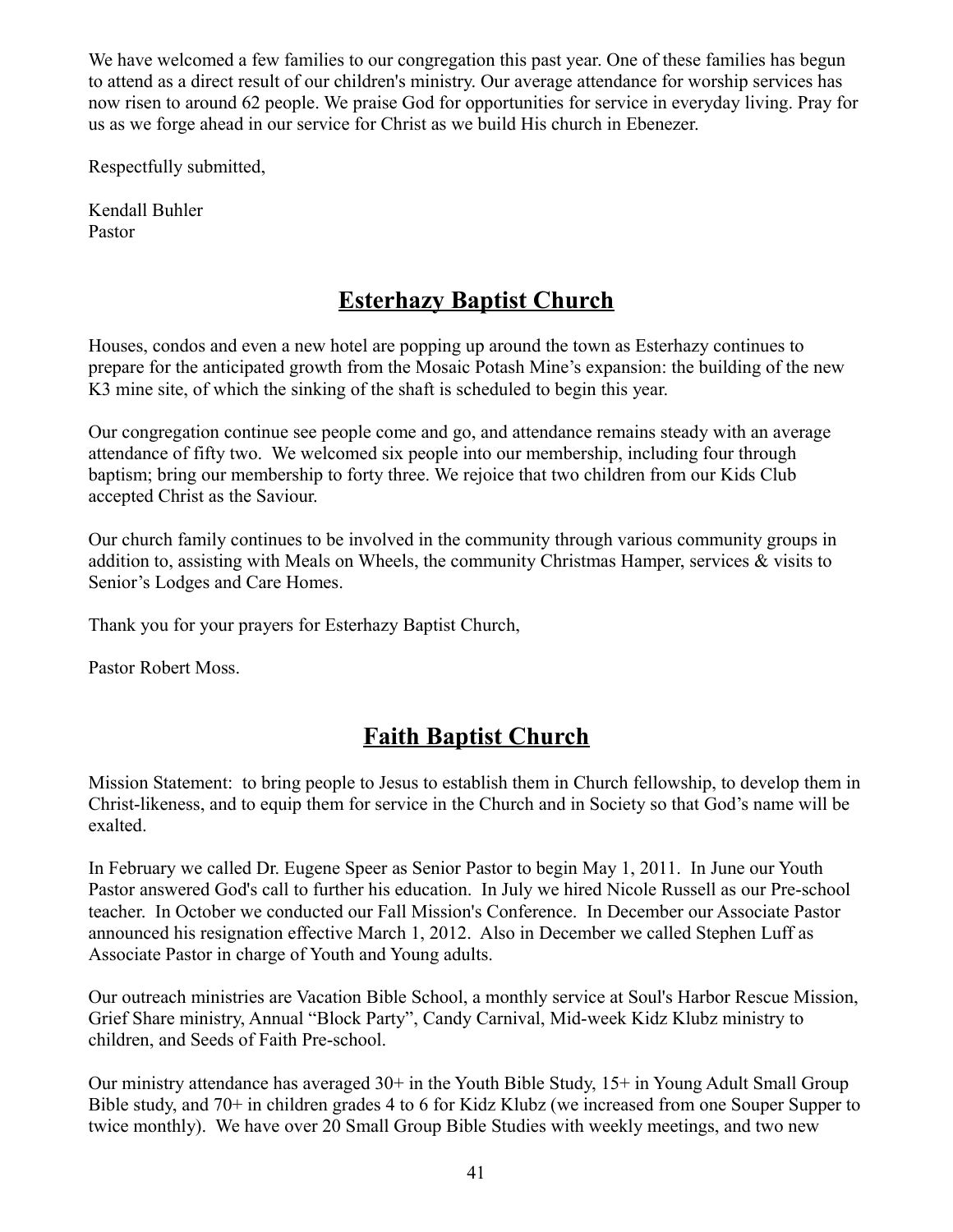Ladies' Bible Studies.

Please pray for God's leading in our search for an Associate Pastor of Worship Arts and Small Groups, and for God's direction for several new ministry opportunities.

## **Heritage Baptist Church**

Dear Brothers and Sisters,

Praise be to the God and Father of our Lord Jesus Christ, who has blessed us in the heavenly realms with every spiritual blessing in Christ (Ephesians 1:3 NIV).

We truly are a blessed people and have much reason to be thankful. Our building expansion (gym, classrooms, etc.) that began amid the muck of the soggy spring continues along. While we are behind schedule, we are thankful for the continued faithful giving of our people towards this project. We look forward to the completion of the first phase and anticipate work beginning on the inside structure of the new building in the coming months.

At the end of May (2011) our Associate Pastor Jonathan Yanke left us to take on the pastorate of the Rosthern Alliance Church. We have recently begun to search for an Associate Pastor of Youth & Music. Pray that God would lead us to the individual of His choosing.

This past fall we launched a Jr. Youth program aimed at building a core group for the future. We have also been able to keep on hosting our monthly "Raise the Roof" worship nights for youth on the first Friday of the month. We continue to have a good response with 150 to 180 youth coming out for these nights.

Our city continues to grow which brings opportunities but challenges as well. Please pray that we will continue to be Christ's faithful servants here in Yorkton.

Respectfully Submitted, Pastor Brian Kirsch for Heritage Baptist Church

## **Melville Baptist Church**

Looking back on 2011, we are thankful to God for His guidance and the many blessings He has bestowed upon us.

After eight years of serving in the church, Pastor Ken moved on to become the Regional Minister of SBA. This left us with the challenge of carrying on the ministries of the church while pursuing the search for a senior pastor. We were happy to welcome Pastor Rick Gibson as interim pastor for six months; others served as "pulpit fill" when we needed someone to speak on Sunday. The Pastoral Search Committee worked hard to find a suitable candidate to become the spiritual leader of our church. Our prayers were answered when Pastor Jon Pettinger accepted the call. On December 20, the Pettinger family moved into the parsonage. We are excited to welcome them into our church family, and look forward to serving God together.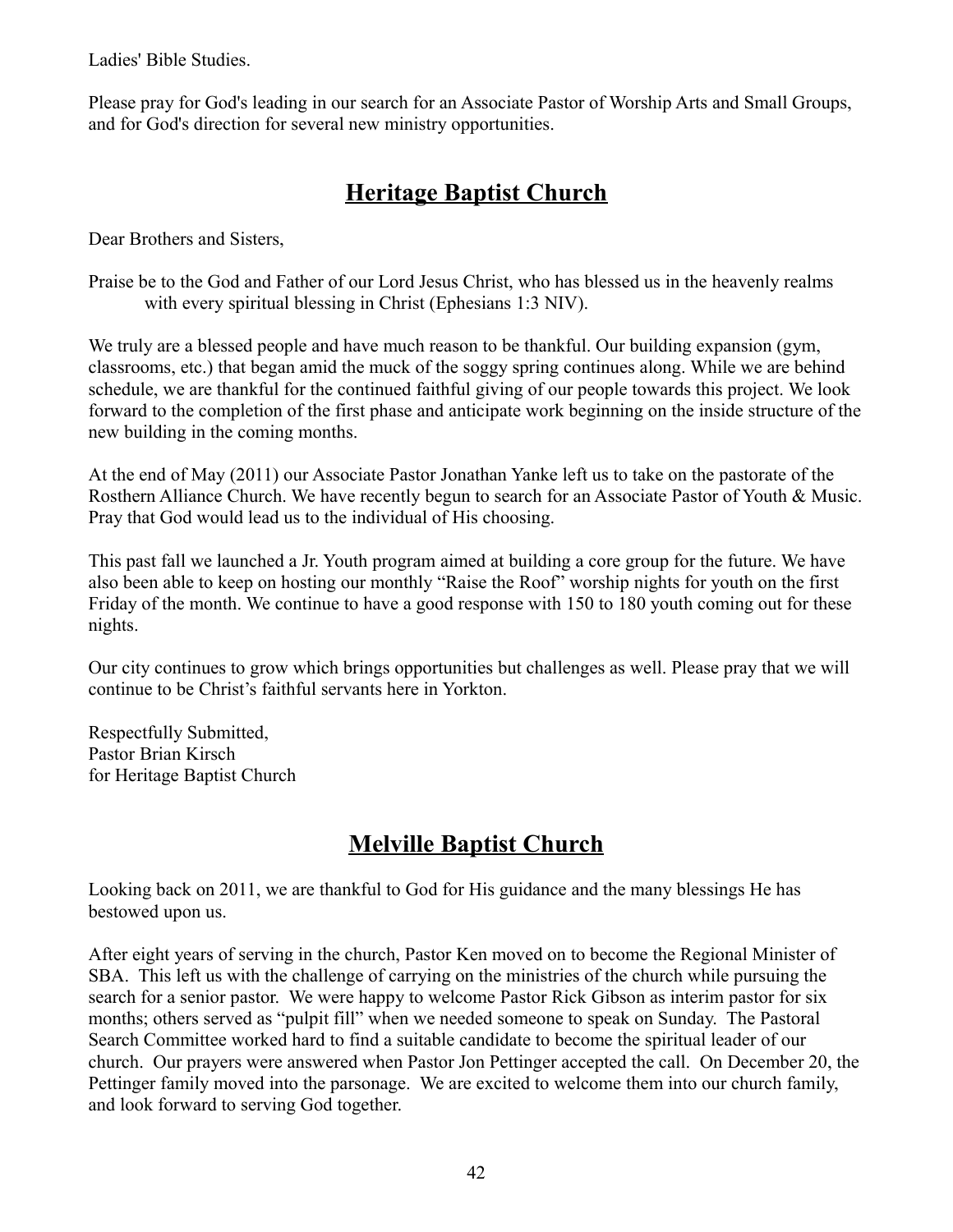We have been blessed with many opportunities to reach out to our community and beyond. A highlight for our youth was the California Mission trip. This was an experience they will always remember and cherish. We were fortunate to offer a VBS program again this year. With the help of many volunteers, it was a great success; approximately 50 children attended. In November, Operation Christmas Child became our focus, and close to 300 shoe boxes were filled and sent to other countries for those less fortunate.

We are so thankful for God's provision and faithfulness, and are excited to see what He has planned for us in 2012!

*"The church works best when we see ourselves as participants, not as spectators".*

Respectfully submitted, Gloria Kaczmar, Church Clerk

## **Nokomis Baptist Church**

This last year has been a mixed year. Our church is still continuing to have a good outreach into the community. Our Sunday School still attracts some from outside our church and we continue to have a youth group, which is entirely children outside our church. We even supported a 5-day club. Even some of our ladies have started a coffee time which is reaching some of the mothers in our community. While our spring weather was not nearly as bad as others it was still a tough spring. Our school is under review again from the board, it is almost like clockwork for the board to attempt a closure. Pray for our community as we reach out to them and for the school closure issue.

Rick Shott, Pastor

## **Raymore Baptist Church**

*" When you pass through the waters, I will be with you; and when you pass through the rivers, they will not sweep over you." Isaiah 43:2*

Twenty-eleven was a year of great change and difficult decisions for our church. Through them all, we held fast to the knowledge that God is with us and that His hand is leading and guiding us as a church.

In March, we had to make the difficult decision to abandon our church building. The flood and mold damage to the basement was severe, and after a mold abatement team found evidence of foundation issues and an engineer and architect confirmed that the repairs would be too great, we had to leave. This was difficult and painful, but God provided us with a home in the Anglican Church in town. We have sold the superstructure of the church to be moved, and the basement removed and filled in. We look forward to a home of our own someday, but until that time we rejoice in God's provision and await his further leading.

Our church continues to grow, adding younger couples and even babies! This injection of life has been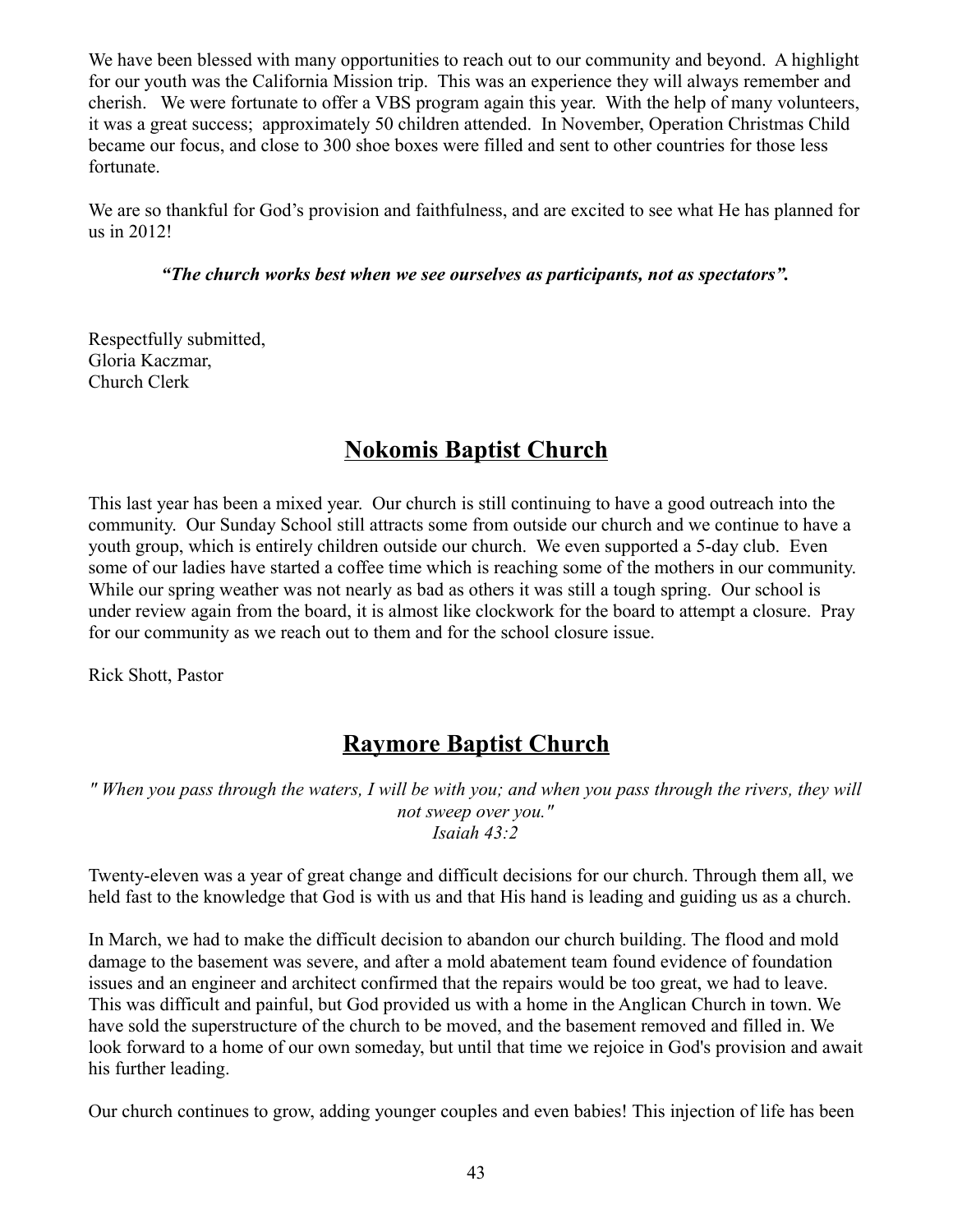such a blessing to us all. Weekly adult bible studies, a young married small group, a weekly youth bible study and Friday evening event, as well as pot lucks and games times have been part of our routine. God is doing great things for us, and we are filled with joy and thankfulness!

Submitted by Doug Armbruster, Pastor

## **Southey Baptist Church**

2011 has presented us with many challenges at Southey Baptist, all of which culminated in demonstrating the glory of our Lord and Saviour Jesus Christ.

In 2011, we saw God at work in:

-5 Day Club: We are thankful for the opportunity to minister to the children in our community in this way, and also thankful for the ministry Jordan Gold through the club and in our church as well.

-Jr. Church: Jr. Church has continued to be a great ministry to our church and families. We have seen two families start coming to church, as a result of offering Jr. Church.

-Harvest and Missions. We had a great time with Nick and Vivian Helliwell and their family as they shared with us about their ministry in North Central Regina, and we all enjoyed the Bannock they brought with them to the Pot Luck Lunch that afternoon.

-As a church, we are excited about the future, as we look forward to baptizing two young people this Easter. Please pray for our Church as we look to reach out to our community; there is a hunger for Christ, but also so much hurt and tragedy that has affected the families here. Pray that God will help us discern how we can best show forth his grace and glory in the Gospel as we live to love him and the people around us with the love of Christ.

Respectfully Submitted by:

Clayton Grice, Pastor

## **Springside Baptist Church**

Our multi-generational church family was involved in a variety of ministries and events throughout 2011. Our Sunday mornings continued to be well attended with numbers consistent with last year. Once again, we welcomed babies into families' lives with a total of four babies born. We said good bye to eight dear friends this past year. We grieved with the families, but also appreciate the impact of the lives their loved ones lived. This past year also saw one wedding; and our church family celebrated five baptisms and welcomed five new members.

Our children's ministries continue to grow and flourish. Our Awana club grew by 30% from last year! Our youth ministry also continues to grow and see God's impact in the lives of teens. The Women's Ministries salad supper was a great evening for ladies in our community. God cared for our farmers during this past year, and as a church we were able to not only meet but surpass our financial commitments.